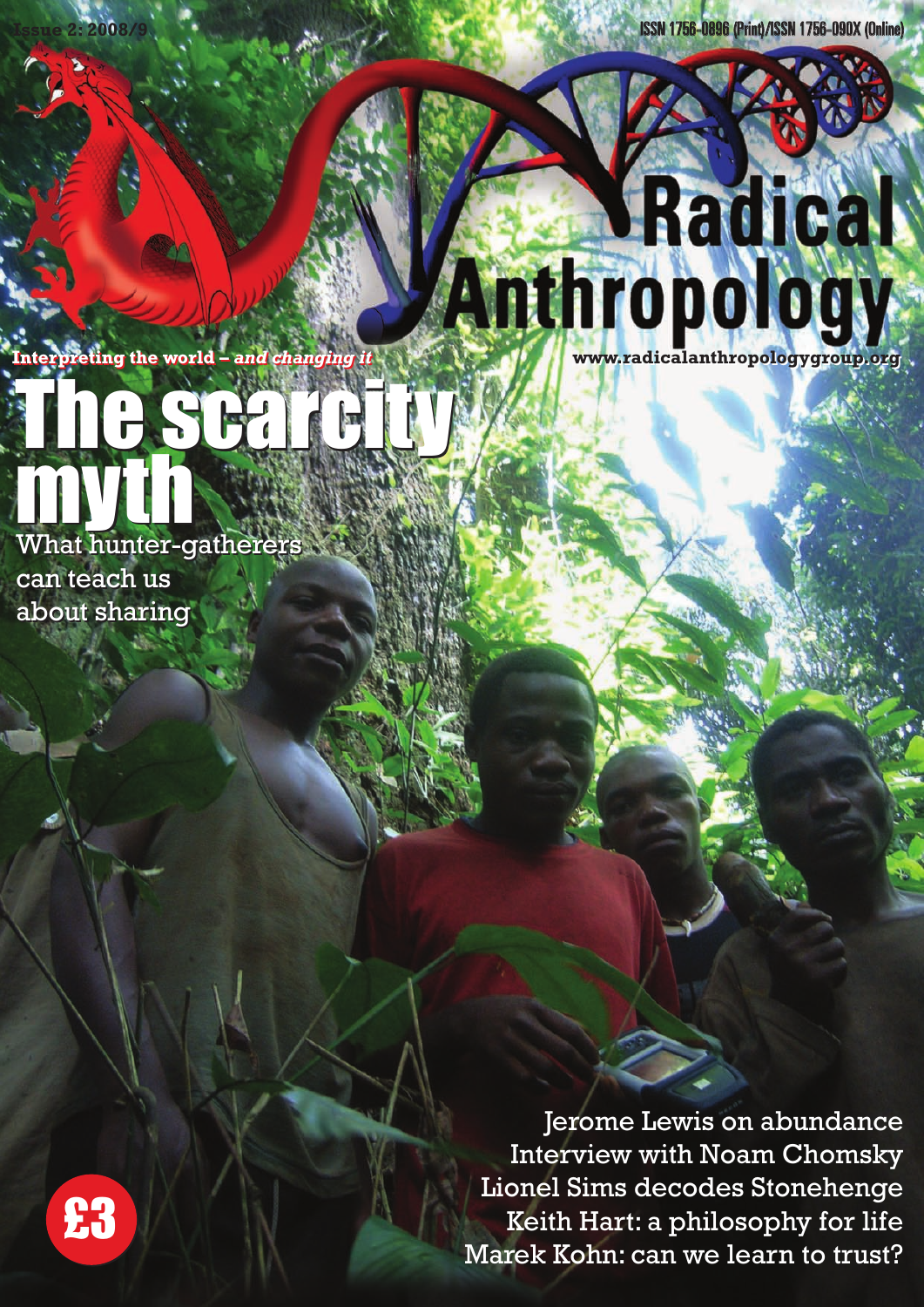#### Editor:

**Stuart Watkins** Email: stuartrag@yahoo.co.uk

#### Editorial Board:

**Kevin Brown**, political activist. **Elena Fejdiova**, social anthropologist. **Dave Flynn,** trade unionist and political activist. **Chris Knight**, professor of anthropology at the University of East London. **Eleanor Leone**, MA Social Anthropology student at Goldsmiths College, University of London. **Jerome Lewis**, anthropologist at University College London. **Amanda MacLean,** researcher in behavioural ecology, nature conservation worker. **Brian Morris**, emeritus professor of anthropology at Goldsmiths College, University of London. **Camilla Power,** senior lecturer in anthropology at the University of East London. **Lionel Sims**, principal lecturer in anthropology at the University of East London, and member of the Society of European Archaeoastronomy and the Socialist Workers Party.

#### On the cover:

The journal's logo represents the emergence of culture (dragons feature in myths and legends from around the world) from nature (the DNA double-helix, or selfish gene). The dragon is a symbol of solidarity, especially the blood solidarity that was a necessary precondition for the social revolution that made us human. For more on this, see our website at www. radicalanthropologygroup.org.

The cover picture features Baka Pygmies using software to precisely map a valuable moabi tree so that it can continue to provide them with fruit, oil and medicines for generations to come. See Jerome Lewis's article on page 11 for details.

## Who we are and what we do

*Radical Anthropology* is the journal of the Radical Anthropology Group.

**Radical:** about the inherent, fundamental roots of an issue. **Anthropology:** the scientific study of the origin, behaviour, and physical, social, and cultural development of humans.

Anthropology asks one big question: what does it mean to be human? To answer this, we cannot rely on common sense or on philosophical arguments. We must study how humans actually live – and the many different ways in which they have lived. This means learning, for example, how people in non-capitalist societies live, how they organise themselves and resolve conflict in the absence of a state, the different ways in which a 'family' can be run, and so on.

Additionally, it means studying other species and other times. What might it mean to be almost – but not quite – human? How socially self-aware, for example, is a chimpanzee? Do nonhuman primates have a sense of morality? Do they have language? And what about distant times? Who were the Australopithecines and why had they begun walking upright? Where did the Neanderthals come from and why did they become extinct? How, when and why did human art, religion, language and culture first evolve?

The Radical Anthropology Group started in 1984 when Chris Knight's popular 'Introduction to Anthropology' course at Morley College, London, was closed down, supposedly for budgetary reasons. Within a few weeks, the students got organised, electing a treasurer, secretary and other officers. They booked a library in Camden – and invited Chris to continue teaching next year. In this way, the Radical Anthropology Group was born.

Later, Lionel Sims, who since the 1960s had been lecturing in sociology at the University of East London, came across Chris's PhD on human origins and – excited by the backing it provided for the anthropology of Karl Marx and Friedrich Engels, particularly on the subject of 'primitive communism' – invited Chris to help set up Anthropology at UEL. Since its establishment in 1990, Anthropology at UEL has retained close ties with the Radical Anthropology Group.

RAG has never defined itself as a political organisation. But the implications of some forms of science are intrinsically radical, and this applies in particular to the theory that humanity was born in a social revolution. Many RAG members choose to be active in Survival International and/or other indigenous rights movements to defend the land rights and cultural survival of hunter-gatherers. Additionally, some RAG members combine academic research with activist involvement in environmentalist, anti-capitalist and other campaigns. For more, see www.radicalanthropologygroup.org.

#### Subscriptions *Radical Anthropology* is an annual journal and appears every October.

| £З  |
|-----|
| £5  |
| £10 |
|     |

Send a cheque made payable to 'Radical Anthropology Group' to: Radical Anthropology, c/o Stuart Watkins, 2 Spa View, Leamington Spa, CV31 2HA. Email: stuartrag@yahoo.co.uk.

The journal is also available free via our website: www.radicalanthropologygroup.org.

**Anti-copyright:** all material may be freely reproduced for non-commercial purposes, but please mention *Radical Anthropology*.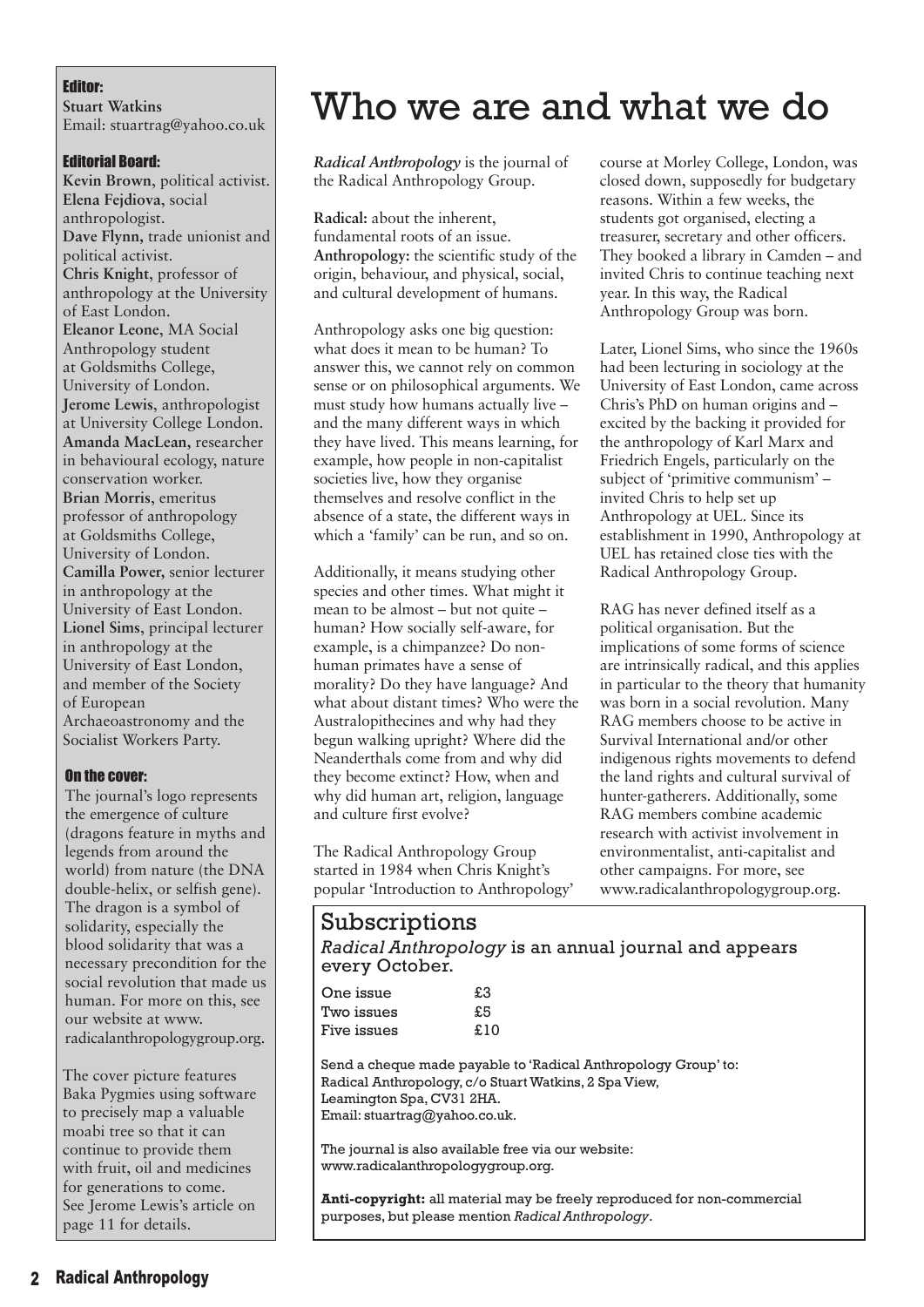# Anthropology is for everyone

In the editorial for our first issue, we<br>said we were proud to feature<br>representatives of the most exciting<br>and important trends in anthropology n the editorial for our first issue, we said we were proud to feature and important trends in anthropology. Which left us with a difficulty. How were we to top our initial achievement? There was an obvious answer, if one that seemed doomed to disappointment: just contact *all* the very best and most important names in the field, and ask them to contribute too. That's what we did. Amazingly, unbelievably, they all said yes. Even better, they all delivered on their promise, and you can read what they have to say in these pages. If we may be so immodest to say so, that makes the first two issues of our journal an essential – if not, of course, definitive – guide for anyone interested in creating a future fit for our species and the planet.

For the present, however, what we seem to need as much as anything is inspiration and the confidence that things could be changed and improved. Because if the prospects for radical change are as gloomy as most people insist, there would seem to be little point doing anything but console ourselves as the economy tanks and the planet burns. Where better to find such inspiration than **Jerome Lewis'**s work with African hunter-gatherers on **Dage** 11? Lewis pursues a classic anthropological strategy – to learn something about ourselves by paying close and sympathetic attention to how others see us. In his article for *Radical Anthropology*, Lewis considers what the Yaka hunter-gatherers of Congo-Brazzaville make of Western 'conservation' efforts. The clue to the truth of what 'conservation' is all about is to be found in a simple but puzzling fact: the Yaka do not discriminate between the activities of the loggers cutting down their forest for private gain – supposedly the main villains of the piece – and conservationists.

This is not because the Yaka have made a stupid mistake. It's because both loggers and well-meaning conservationists do in fact work hand in hand. They both come from a culture that has already destroyed its

forests and put a safety fence around the charred ruins that remain. Conservationists pursue a strategy that makes sense if what you want is to accept defeat and preserve the ruins. If, on the other hand, we truly want a future for the forests, maybe we should turn for advice to those who have been its custodians for millennia. From their point of view, the forest is not a scarce resource to be protected, but an abundant resource to be shared. As Lewis puts it, the onus is on us to change our point of view from "one that endlessly chases and protects scarce natural resources to one that sees natural resources as adequate, even abundant. Seeing that there is enough for everybody, but it just needs to be shared properly, is the lesson that we can learn from the Yaka". How the Yaka achieve this sharing way of life is also touched upon in Lewis's brilliant article.

That they *have* achieved it is not in any serious doubt, which may come as a surprise to those who insist that human nature must militate against such communist arrangements. This confidence about what human nature is and must be is another dominant feature of Western thought – if you like, our inherited common sense. Common sense can be a reliable guide in our lives – how could we account for its existence otherwise? But sometimes it is so disastrously wrong that we need a way to think beyond it. We need to know the truth behind appearances because better knowledge of our human nature will allow us to make living arrangements that are in accord with that nature. We also need to know the truth if our moral codes are to be anything more than hot air – what kind of behaviour can we expect from human animals? And if that leaves something to be desired, what social arrangements can we make so that the darker sides of our inherited behavioural strategies can be better managed in the interests of all? The first question, though, must be, how are we to acquire the truth about human nature if common sense is no guide?

It is scarcely possible to consider what a science of human nature could tell us without engaging with the work of **Noam Chomsky**. More than anyone else, he has changed the way we think about what it means to be human, gaining a position in the history of ideas arguably comparable with that of Darwin or Descartes. As if that wasn't enough for one lifetime, he is also essential reading for anyone critical of US militarism and imperialism, and global capitalism. Here, we limit ourselves to an area of his thought not so often discussed, the evolution of language. See our interview on **page 19**. (We in the Radical Anthropology Group have our differences with Chomsky, which we hope come out in the interview. In the next issue, we'll be talking to anthropologist Chris Knight, where an alternative view on the evolution of language will be spelled out. In the meantime, see www.radicalanthropologygroup.org/ class\_text\_070.pdf.) We continue the human nature theme later in the journal by considering under what conditions we can expect humans to trust each other. See our interview with **Marek Kohn** on page 29.

 $\mathbf{Z}$  are delighted to have such eminent names onboard. But our journal must ultimately be judged a failure if all we end up creating is yet one more forum for that small minority of people lucky enough to make their living from the production of new knowledge. Such knowledge is useful – as **Lionel Sims** puts it on **page 24**, it strengthens our resolve by arming us intellectually. But it can be more than that: it can help us decide what we can and should make of our lives – it is "the practical arm of moral philosophy", as **Keith Hart** says in a guest editorial starting on page 4, and must be popular, not academic. That means anthropology is for everyone. With the appointment of activists to our new editorial board (see left), as well as the development of a Radical Anthropology Network (see **page 31**), we hope we have taken a small step towards making these worthy aspirations a reality. ■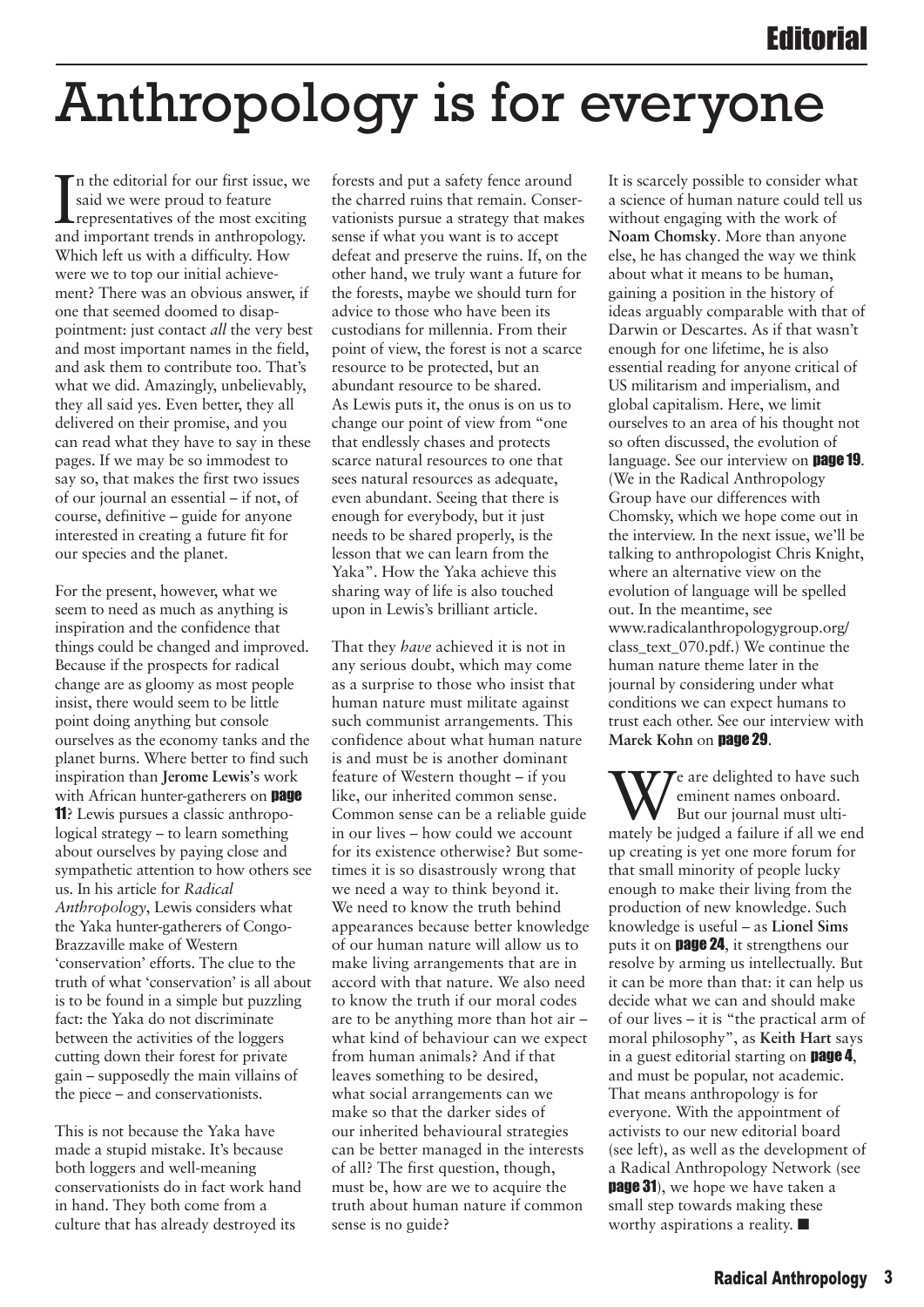## Guest editorial

# Towards a new human universal: rethinking anthropology for our times

We should take Kant as our inspiration and reclaim anthropology as a practical guide for living, argues Keith Hart

Magellan's crew completed the<br>first circumnavigation of the<br>Columbus crossed the Atlantic At first circumnavigation of the planet some 30 years after Columbus crossed the Atlantic. At much the same time, Bartolomé de las Casas opposed the racial inequality of Spain's American empire in the name of human unity. We are living through another 'Magellan moment'. In the second half of the 20th century, humanity formed a world society – a single interactive social network – for the first time. This was symbolised by several moments, such as when the space race in the 1960s allowed us to see the earth from the outside or when the internet went public in the 90s, announcing the convergence of telephones, television and computers in a digital revolution of communications.

Our world too is massively unequal and the voices for human unity are often drowned. Emergent world society is the new human universal – not an idea, but the fact of our shared occupation of the planet crying out for new principles of association. In this editorial, I will explore the possible contribution of anthropology to such a project. If the academic discipline as presently constituted would find it hard to address this task, perhaps we need to look elsewhere for a suitable intellectual strategy.

Keith Hart *is honorary research professor in the School of Development Studies, University of Kwazulu-Natal, and professor emeritus at Goldsmiths, University of London. Email: johnkeithhart@gmail.com. See www.thememorybank.co.uk.*

#### Kant's Anthropology

Immanuel Kant published *Anthropology from a pragmatic point of view* in 1798. The book was based on lectures he had given at the university since 1772-3. Kant's aim was to attract the general public to anthropology – and it was Kant more than anyone who gave 'anthropology' as an independent discipline its name. Remarkably, histories of anthropology have rarely mentioned this work, perhaps because the discipline has evolved so far away from Kant's original premises. But it would pay us to take his *Anthropology* seriously, if only for its resonance with our own times.

Shortly before, Kant wrote *Perpetual peace: a philosophical sketch*. The last quarter of the 18th century saw its own share of 'globalisation' – the American and French revolutions, the rise of British industry and the international movement to abolish slavery. Kant knew that coalitions of states were gearing up for war, yet he responded to this sense of the world coming closer together by proposing how humanity might form society as world citizens beyond the boundaries of states. He held that 'cosmopolitan right', the basic right of all world citizens, should rest on conditions of universal hospitality, that is, on the right of a stranger not to be treated with hostility when he arrives on someone else's territory. In other words, we should be free to go wherever we like in the world, since it belongs to all of us equally. He goes on to say:

*The peoples of the earth have entered in varying degree into a universal community, and it has developed to the point where a violation of rights*

*in one part of the world is felt everywhere. The idea of a cosmopolitan right is not fantastic and overstrained; it is a necessary complement to the unwritten code of political and international right, transforming it into a universal right of humanity.*

This confident sense of an emergent world order, written over 200 years ago, can now be seen as the high point of the liberal revolution, before it was overwhelmed by its twin offspring, industrial capitalism and the nation-state.

Earlier Kant wrote an essay, 'Idea for a universal history with a cosmopolitan purpose' which included the following propositions:

**1.** In man (as the only rational creature on earth) those natural faculties which aim at the use of reason shall be fully developed in the species, not in the individual.

**2.** The means that nature employs to accomplish the development of all faculties is the antagonism of men in society, since this antagonism becomes, in the end, the cause of a lawful order of this society.

**3.** The latest problem for mankind, the solution of which nature forces us to seek, is the achievement of a civil society which is capable of administering law universally.

**4.** This problem is both the most difficult and the last to be solved by mankind.

**5.** A philosophical attempt to write a universal world history according to a plan of nature which aims at perfect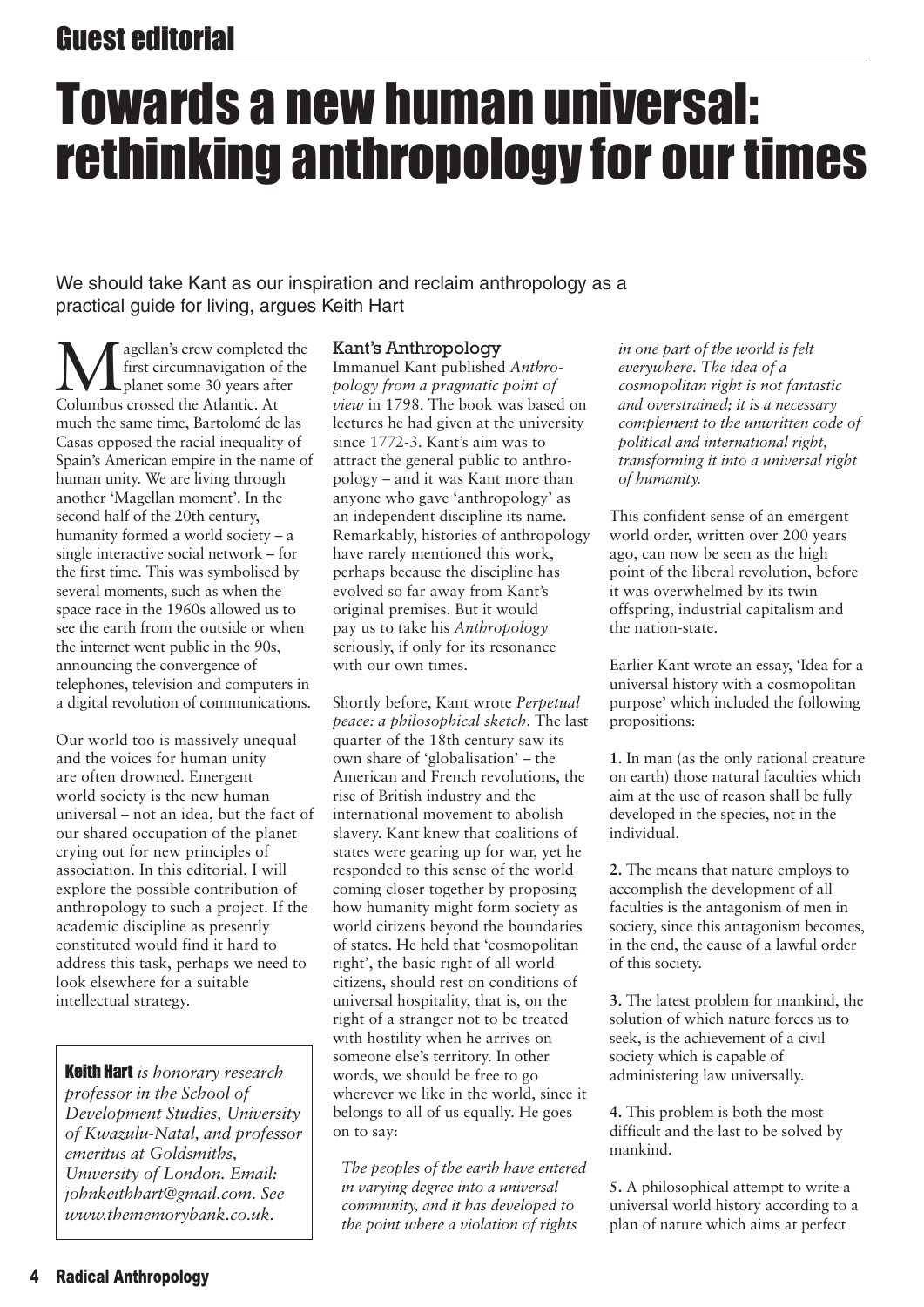civic association of mankind must be considered to be possible and even as capable of furthering nature's purpose.

Our world is much more socially integrated than two centuries ago and its economy is palpably unequal. Histories of the universe we inhabit do seem to be indispensable to the construction of institutions capable of administering justice worldwide. The task of building a global civil society for the 21st century, even a world state, is an urgent one and anthropological visions should play their part in that.

This then was the context for the publication of Kant's *Anthropology*. He elsewhere summarised 'philosophy in the cosmopolitan sense of the word' as four questions:

*What can I know? What should I do? What may I hope for? What is a human being?*

*The first question is answered in* metaphysics*, the second in* morals*, the third in* religion *and the fourth in* anthropology*.*

But the first three questions 'relate to anthropology', he said, and might be subsumed under it. Kant conceived of anthropology as an empirical discipline, but also as a means of moral and cultural improvement. It was thus both an investigation into human nature and, more especially, into how to modify it, as a way of providing his students with practical guidance and knowledge of the world. He intended his lectures to be 'popular' and of value in later life. Above all, the *Anthropology* was to contribute to the progressive political task of uniting world citizens by identifying the source of their 'cosmopolitan bonds'. The book thus moves between mundane illustrations and Kant's most sublime vision, using anecdotes close to home as a bridge to horizon thinking.

If for Kant the two divisions of anthropology were physiological and pragmatic, he preferred to concentrate on the latter – 'what the human being as a free actor can and should make of himself'. This is based primarily on observation, but it also involves the construction of moral rules. The book

has two parts, the first and longer being on empirical psychology and divided into sections on cognition, aesthetics and ethics. Part 2 is concerned with the character of human beings at every level from the individual to the species, seen from both the inside and the outside. Anthropology is the practical arm of moral philosophy. It does not explain the metaphysics of morals which are categorical and transcendent; but it is indispensable to any interaction involving human agents. It is thus 'pragmatic' in a number of senses: it is 'everything that pertains to the practical', popular (as opposed to academic) and moral in that it is concerned with what people should do, with their motives for action.

In his Preface, Kant acknowledges that anthropological science has some way to go methodologically. People act self-consciously when they are being observed and it is often hard to distinguish between self-conscious action and habit. For this reason, he recommends as aids 'world history, biographies and even plays and novels'. The latter, while being admittedly inventions, are often based on close observation of real behaviour and add to our knowledge of human beings. He thought that the main value of his book lay in its systematic organisation, so that readers could incorporate their experience into it and develop new themes appropriate to their own lives. Historians and philosophers are divided between those who find the book marginal to Kant's thought and those for whom it is just muddled and banal. And the anthropologists have ignored it entirely. I hope to show that this was a mistake.

#### The anthropology of unequal society

Following Locke's example, the 18thcentury Enlightenment was animated by a revolutionary desire to found democratic societies to replace the class system typical of agrarian civilisation. How could the arbitrary social inequality of the Old Regime be abolished and a more equal society founded on the basis of what all people have in common, their human nature? The great Victorian synthesisers, such as Morgan, Engels, Tylor and Frazer, were standing on the shoulders of

Enlightenment predecessors motivated by a pressing democratic project to make world society less unequal. Seen in this light, the first work of modern anthropology is not Kant's, but Jean-Jacques Rousseau's *Discourse on the Origins and Foundations of Inequality among Men* (1754).

Here Rousseau was concerned not with individual variations in natural endowments which we can do little about, but with the artificial inequalities of wealth, honour and the capacity to command obedience derived from social convention which can be changed. In order to construct a model of human equality, he imagined a pre-social state of nature, a sort of hominid phase of human evolution in which men were solitary, but healthy, happy and above all free. This freedom was metaphysical, anarchic and personal: original human beings had free will, they were not subject to rules of any kind and they had no superiors. At some point humanity made the transition to what Rousseau calls 'nascent society', a prolonged period whose economic base can best be summarised as hunter-gathering with huts. This second phase represents his ideal of life in society close to nature. The rot set in with the invention of agriculture or, as Rousseau puts it, of wheat and iron. Cultivation of the land led to incipient property institutions whose culmination awaited the development of political society.

*The first man who, having enclosed a piece of land, thought of saying 'This is mine' and found people simple enough to believe him, was the true founder of civil society.*

The formation of a civil order (the state) was preceded by a Hobbesian condition, a war of all against all marked by the absence of law, which Rousseau insisted was the result of social development, not an original state of nature. He believed that this new social contract was probably arrived at by consensus, but it was a fraudulent one in that the rich thereby gained legal sanction for transmitting unequal property rights in perpetuity. From this inauspicious beginning, political society then usually moved, via a series of revolutions, through three stages: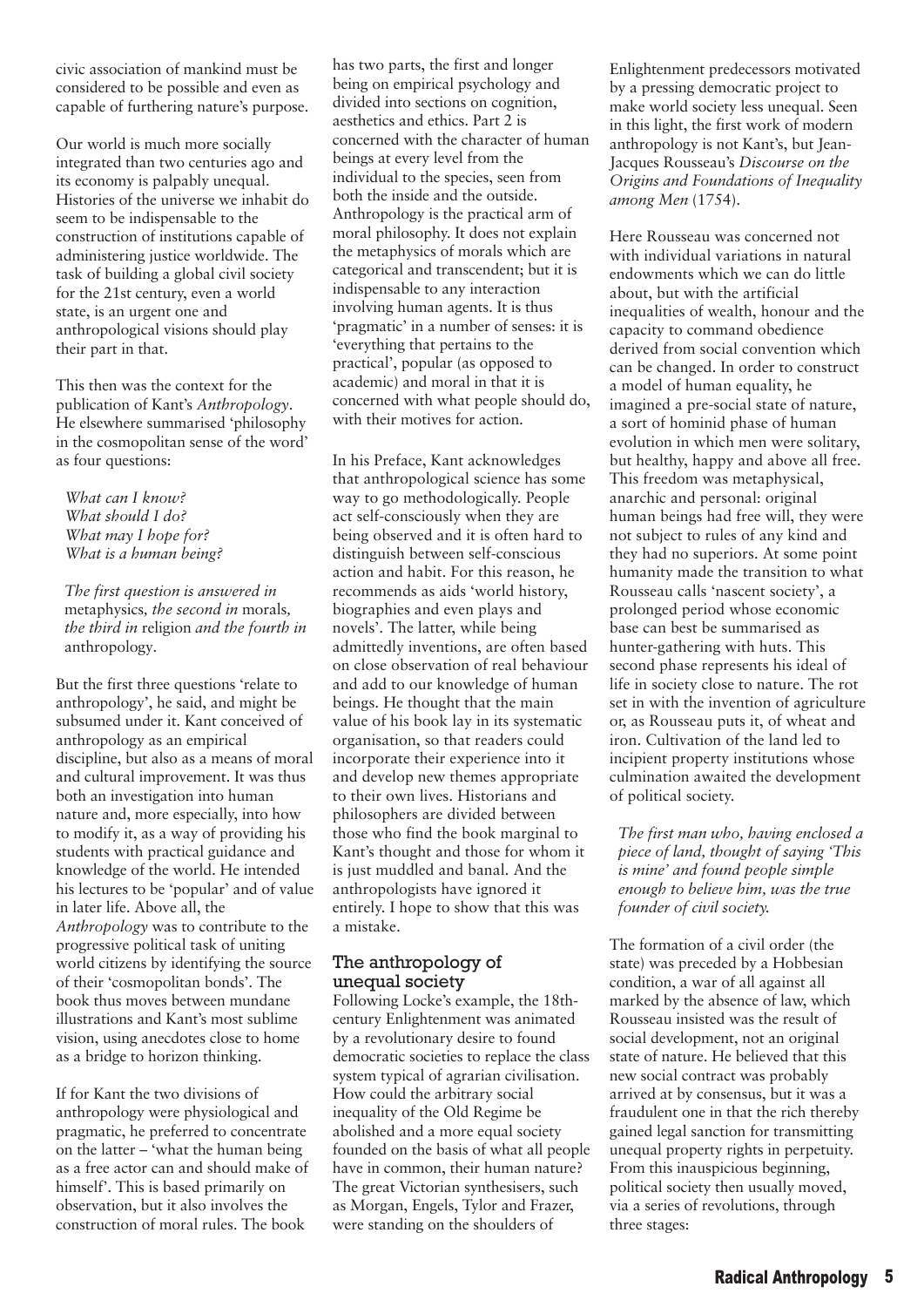*The establishment of law and the right of property was the first stage, the institution of magistrates the second, and the transformation of legitimate into arbitrary power the third and last stage. Thus the status of rich and poor was authorized by the first epoch, that of strong and weak by the second and by the third that of master and slave, which is the last degree of inequality and the stage to which all the others finally lead, until new revolutions dissolve the government altogether and bring it back to legitimacy.*

One-man-rule closes the circle.

*It is here that all individuals become equal again because they are nothing, here where subjects have no longer any law but the will of the master…*

For Rousseau, the growth of inequality was just one aspect of human alienation in civil society. We need to return from division of labour and dependence on the opinion of others to subjective self-sufficiency, Kant's principal concern and mine. This subversive parable ends with a ringing indictment of economic inequality which could well serve as a warning to our world.

*It is manifestly contrary to the law of nature, however defined… that a handful of people should gorge themselves with superfluities while the hungry multitude goes in want of necessities.*

ewis H. Morgan drew on Rousseau's model for his own fiercely democratic synthesis of human history, *Ancient Society*. If Rousseau laid out the first systematic anthropological theory and Kant then proposed anthropology as an academic discipline, what made Morgan's work the launch proper of modern anthropology was his ability to enroll contemporary ethnographic observations made among the Iroquois into analysis of the historical structures underlying western civilisation's origins in Greece and Rome. Marx and Engels enthusiastically took up Morgan's work as confirmation of their own critique of the state and capitalism; and the latter, drawing on Marx's extensive annotations of Ancient Society, made the argument more accessible as *The*

*Origin of the Family, Private Property and the State*. Engels's greater emphasis on gender inequality made this strand of 'the anthropology of unequal society' a fertile source for the feminist movement in the 1960s and after.

The traditional home of inequality is supposed to be India and Andre Beteille (eg, *Inequality among men*) has made the subject his special domain of late, merging social anthropology with comparative sociology. In the United States, Leslie White at Michigan and Julian Steward at Columbia led teams, including Wolf, Sahlins, Service, Harris and Mintz, who took the evolution of the state and class society as their chief focus. Probably the single most impressive work coming out of this American school was Eric Wolf's *Europe and the People without History*. But one man tried to redo Morgan in a single book and that was Claude Lévi-Strauss in *The Elementary Structures of Kinship*. We should recall that, in *Tristes Tropiques*, Lévi-Strauss acknowledged Rousseau as his master. The aim of *Elementary Structures* was to revisit Morgan's three-stage theory of social evolution, drawing on a new and impressive canvas, 'the Siberia-Assam axis' and all points southeast as far as the Australian desert.

Lévi-Strauss took as his motor of development the forms of marriage exchange and the logic of exogamy. The 'restricted reciprocity' of egalitarian bands gave way to the unstable hierarchies of 'generalised reciprocity' typical of the Highland Burma tribes. The stratified states of the region turned inwards to endogamy, to the reproduction of class differences and the negation of social reciprocity. Evidently, the author was not encouraged to universalise the model, since he subsequently abandoned it, preferring to analyse the structures of the human mind as revealed in myths.

My teacher, Jack Goody has tried to lift our profession out of a myopic ethnography into a concern with the movement of world history that went out of fashion with the passing of the Victorian founders. Starting with *Production and Reproduction*, he has produced a score of books over the last three decades investigating why Sub-Saharan Africa differs so strikingly

from the pre-industrial societies of Europe and Asia; and latterly refuting the West's claim to being exceptional, especially when compared with Asia. Goody found that kin groups in the major societies of Eurasia frequently pass on property through both sexes, a process of 'diverging devolution' that is virtually unknown in Sub-Saharan Africa, where inheritance follows the line of one sex only. Particularly when women's property includes the means of production – land in agricultural societies – attempts will be made to control these heiresses, banning premarital sex and making arranged marriages for them, often within the same group and with a strong preference for monogamy. Direct inheritance by women is also associated with the isolation of the nuclear family in kinship terminology, where a distinction is drawn between one's own parents and siblings and other relatives of the same generation, unlike in lineage systems. All of this reflects a class basis for society that was broadly absent in Africa.

The major Eurasian civilizations were organized through large states run by literate elites whose lifestyle embraced both the city and the countryside. In other words, what we have here is Gordon Childe's 'urban revolution' in Mesopotamia 5,000 years ago, where

*…an elaborate bureaucracy, a complex division of labour, a stratified society based on ecclesiastical landlordism…[were] made possible by intensive agriculture where title to landed property was of supreme importance.*

The analytical focus that lends unity to Goody's compendious work is consistent with an intellectual genealogy linking him through Childe to Morgan-Engels and ultimately Rousseau. The key to understanding social forms lies in production, which for us means machine production. Civilization or human culture is largely shaped by the means of communication – once writing, now an array of mechanized forms. The site of social struggles is property, now principally conflicts over intellectual property. And his central issue of reproduction has never been more salient than at a time when the aging citizens of rich countries depend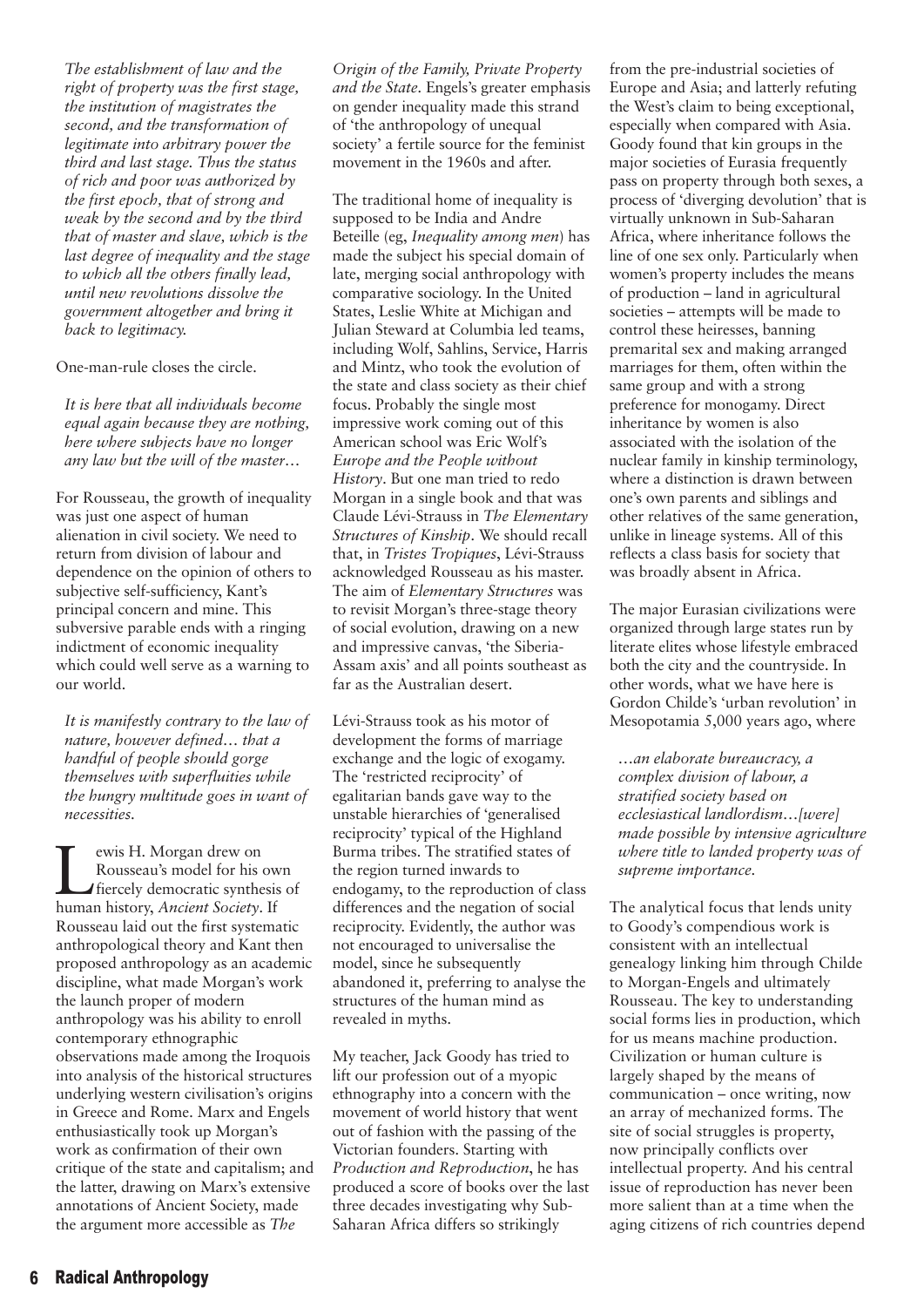on the proliferating mass of young people out there. Kinship needs to be reinvented too.

#### A new human universal: the unity of self and society

A lot hinges on where in the long process of human evolution we imagine the world is today. The Victorians believed that they stood at the pinnacle of civilisation. I think of us as being like the first digging-stick operators, primitives stumbling into the invention of agriculture. In the late 1990s, I asked what it is about us that future generations will be interested in. I settled on the rapid advances then being made in forming a single interactive network linking all humanity. This has two striking features: first, the network is a highly unequal market of buyers and sellers fuelled by a money circuit that has become progressively detached from production and politics; and second, it is driven by a digital revolution in communications whose symbol is the internet, the network of networks. So my research over the last decade has been concerned with how the forms of money and exchange are changing in the context of this communications revolution.

My case for global integration rests on three developments of the last two decades:

**1.** The collapse of the Soviet Union, opening up the world to transnational capitalism and neo-liberal economic policies.

**2.** The entry of China's and India's two billion people, a third of humanity, into the world market as powers in their own right and the globalisation of capital accumulation, for the first time loosening the grip of America and Europe on the global economy.

**3.** The shortening of time and distance brought about by the communications revolution, linked to a restlessly mobile population.

The corollary of this revolution is a counter-revolution, the reassertion of state power since 9/11 and the imperialist war for oil in the Middle East. As Kant said, conflict is the catalyst for seeking a lawful basis of world society. Certainly humanity has regressed significantly from the hopes

for equality released by the Second World War and the anti-colonial revolution that followed it. On the other hand, growing awareness of the consequences of our collective actions for life on this planet might be another stimulus to take world society seriously. Society is caught precariously between national and global forms at present; and that is why new ways of thinking are so vital.

What this adds up to is the possible formation of a new human universal. By this I mean making a world where all people can live together, not the imposition of principles that suit some powerful interests at the expense of the rest. The next universal will be unlike its predecessors, the Christian and bourgeois versions through which the West has sought to dominate or replace the cultural particulars that organise people's lives everywhere. The main precedent for such an approach to discovering our common humanity is great literature which achieves universality through going deeply into particular personalities, relations and places. The new universal will not just tolerate cultural particulars, but will be founded on knowing that true human community can only be realised through them.

There are two prerequisites for being human: we must each learn to be selfreliant to a high degree and to belong to others, merging our identities in a bewildering variety of social relationships. Much of modern ideology emphasises how problematic it is to be both self-interested and mutual, to be economic as well as social, we might say. When culture is set up to expect a conflict between the two, it is hard to be both. Yet the two sides are often inseparable in practice and some societies, by encouraging private and public interests to coincide, have managed to integrate them more effectively than ours. One premise of the new human universal will thus be the unity of self and society.

Marcel Mauss held that the<br>
attempt to create a free<br>
is utopian and just as unrealisable as attempt to create a free is utopian and just as unrealisable as its antithesis, a collective based solely on altruism. Human institutions everywhere are founded on the unity of individual and society, freedom and obligation, self-interest and concern for others. Modern capitalism thus rests on an unsustainable attachment to one of these poles. The pure types of selfish and generous economic action obscure the complex interplay between our individuality and belonging in subtle ways to others. If learning to be two-sided is the means of becoming human, then the lesson is apparently hard to learn. Each of us embarks on a journey outward into the world and inward into the self. Society is mysterious to us because we have lived in it and it now dwells inside us at a level that is not ordinarily visible from the perspective of everyday life. All the places we have lived in are sources of introspection concerning our relationship to society; and one method for understanding the world is to make an ongoing practice of trying to synthesise these varied experiences. If a person would have an identity – would be one thing, one self – this requires trying to make out of fragmented social experience a more coherent whole, a world in other words as singular as the self.

Kant is the source for the notion that society may be as much an expression of individual subjectivity as a collective force out there. Copernicus solved the problem of the movement of the heavenly bodies by having the spectator revolve while they were at rest, instead of them revolve around the spectator. Kant extended this achievement for physics into metaphysics. In his *Preface to The Critique of Pure Reason*, he writes,

*Hitherto it has been assumed that all our knowledge must conform to objects... but what if we suppose that objects must conform to our knowledge?*

In order to understand the world, we must begin not with the empirical existence of objects, but with the reasoning embedded in our experience itself and in all the judgments we have made. This is to say that the world is inside each of us as much as it is out there. Our task is to unite the two poles as subjective individuals who share the object world with the rest of humanity. Knowledge of society must be personal and moral before it is defined by the laws imposed on each of us from above.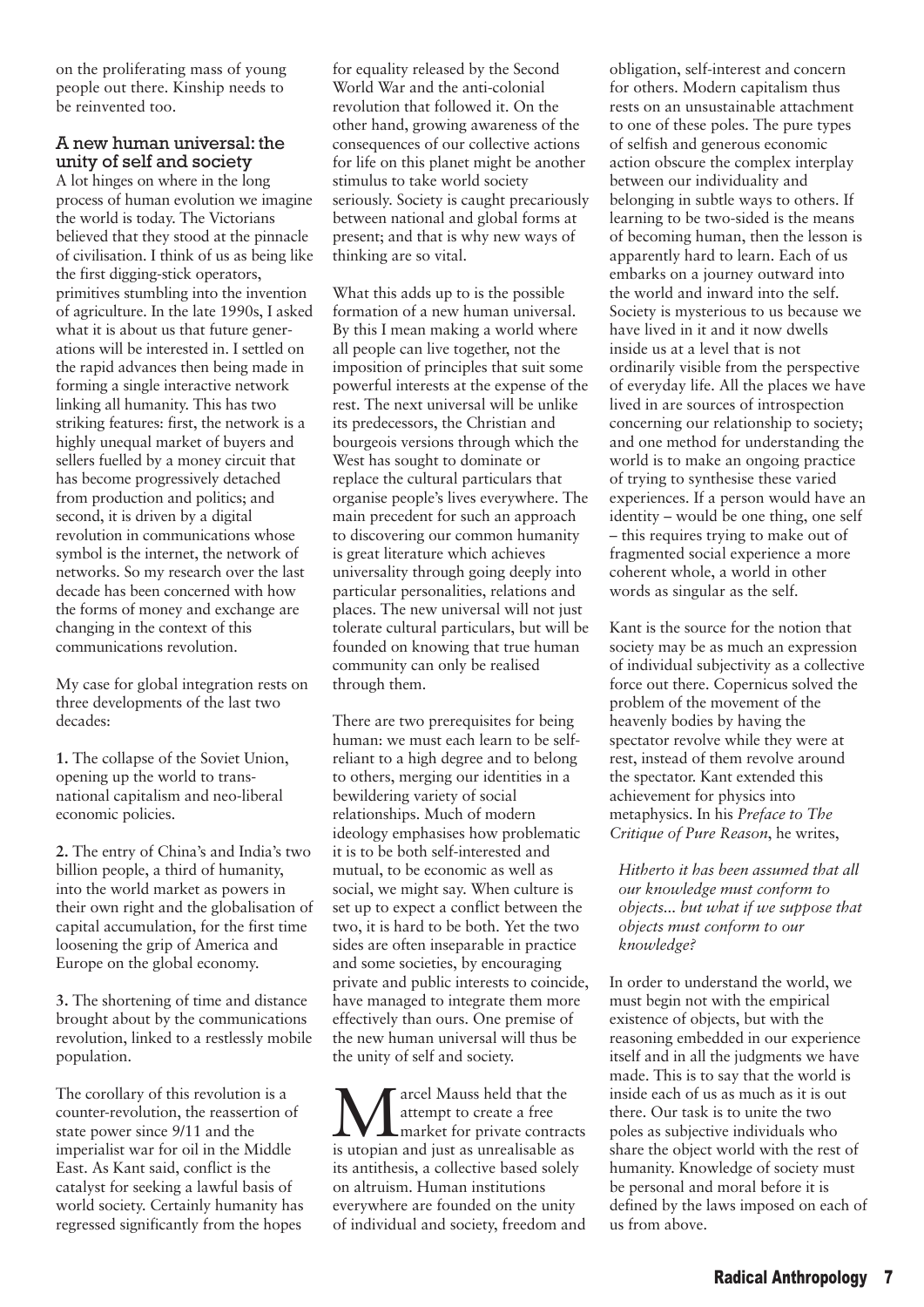Kant's achievement was soon overthrown by a counter-revolution that identified society with the state. This was launched by Hegel in *The Philosophy of Right* and it was only truly consummated after the First World War. As a result, the personal was separated from the impersonal, the subject from the object, humanism from science. Twentieth-century society was conceived of as an impersonal mechanism defined by international division of labour, national bureaucracy and scientific laws understood only by experts. Not surprisingly, most people felt ignorant and impotent in the face of such a society. Yet, we have never been more conscious of ourselves as unique personalities who make a difference. That is why questions of identity are so central to politics today.

Money in capitalist societies<br>
detachment, impersonal<br>
society the outside: its origins lie stands for alienation, society, the outside; its origins lie beyond our control (the market). Relations marked by the absence of money are the model of personal integration and free association, of what we take to be familiar, the inside (home). This institutional dualism, forcing individuals to divide themselves, asks too much of us. People want to integrate division, to make some meaningful connection between themselves as subjects and society as an object. It helps that money, as well as being the means of separating public and domestic life, was always the main bridge between the two. That is why money must be central to any attempt to humanise society. Today it is both the principal source of our vulnerability in society and the main practical symbol allowing each of us to make an impersonal world meaningful.

How else can we repair this rupture between self and society? Mohandas K. Gandhi's critique of the modern identification of society with the state was devastating. He believed that it disabled citizens, subjecting mind and body to the control of professional experts when the purpose of a civilisation should be to enhance its members' sense of their own selfreliance. He proposed instead that every human being is a unique personality and participates with the

rest of humanity in an encompassing whole. Between these extremes lie proliferating associations of great variety. He settled on the village as the vehicle for Indians' aspirations for selforganisation; and this made him in many respects a typical 20th-century nationalist. But what is most relevant to us is his existentialist project. If the world of society and nature is devoid of meaning, each of us is left feeling small, isolated and vulnerable. How do we bridge the gap between a puny self and a vast, unknowable world? The answer is to scale down the world, to scale up the self or a combination of both, so that a meaningful relationship might be established between the two. Gandhi devoted a large part of his philosophy to building up the personal resources of individuals. Our task is to bring this project up to date.

Novels and movies allow us to span actual and possible worlds. They bring history down in scale to a familiar frame (the paperback, the screen) and audiences enter into that history subjectively on any terms their imagination permits. The sources of our alienation are commonplace. What interests me is resistance to alienation, whatever form it takes, religious or otherwise. How can we feel at home out there, in the restless turbulence of the modern world? The digital revolution is in part a response to this need. We feel at home in intimate, face-to-face relations; but we must engage in remote, often impersonal exchanges at distance. Improvements in telecommunications cannot stop until we replicate at distance the experience of face-to-face interaction. For the drive to overcome alienation is even more powerful than alienation itself. Social evolution has reached the point of establishing nearuniversal communications; now we must make world society in the image of our own humanity.

#### Crisis of the intellectuals

The universities have been around for a long time, but they came into their own in the last half-century, as the training grounds for bureaucracy that Hegel envisaged. Most contemporary intellectuals have taken refuge in them by now and human personality has been in retreat there for some time. In *Enemies of Promise: publishing, perishing and the eclipse of scholarship*, Lindsay Waters,

humanities editor for Harvard University Press, claims that the current explosion of academic publishing is a bubble as certain to burst as the dotcom boom. Publishing, he says, has become more concerned with quantity than quality and mechanization 'has proved lethal'. He warns academics, in the face of the corporate takeover of the university, '…to preserve and protect the independence of their activities, before the market becomes our prison. (…) Many universities are, in significant part, financial holding operations (…) The commercialization of higher education has caused innovation in the humanities to come to a standstill.'

Because Waters blames the humanities' decline on money and machines, his call for resistance has no practical basis in contemporary conditions. Anna Grimshaw and I, in the pamphlet that launched our imprint, Prickly Pear Press, once tried to locate anthropology's compromised relationship to academic bureaucracy in the crisis facing modern intellectuals, as identified by the Caribbean writer, CLR James in *American Civilization*. We held that intellectual practice should be integrated more closely with social life, given their increasing separation by academic bureaucracy. The need to escape from the ivory tower to join the people where they live was the inspiration for modern anthropology. But this had been negated by the expansion of the universities after 1945 and by the political pressures exerted on academics since the 1980s.

Edward Said, in *Representations of the Intellectual*, without ever mentioning anthropology, made claims for intellectuals that could be taken as a metaphor for the discipline. He emphasised the creative possibilities in migration and marginality, of being an awkward outsider who crosses boundaries, questions certainties, a figure at once involved and detached. Narrow professionalism poses an immense threat to academic life. Specialisation, concern with disciplinary boundaries and expert knowledge lead to a suspension of critical enquiry and ultimately a drift towards legitimating power. The exile and the amateur might combine to inject new radicalism into a jaded professionalism. Said credited James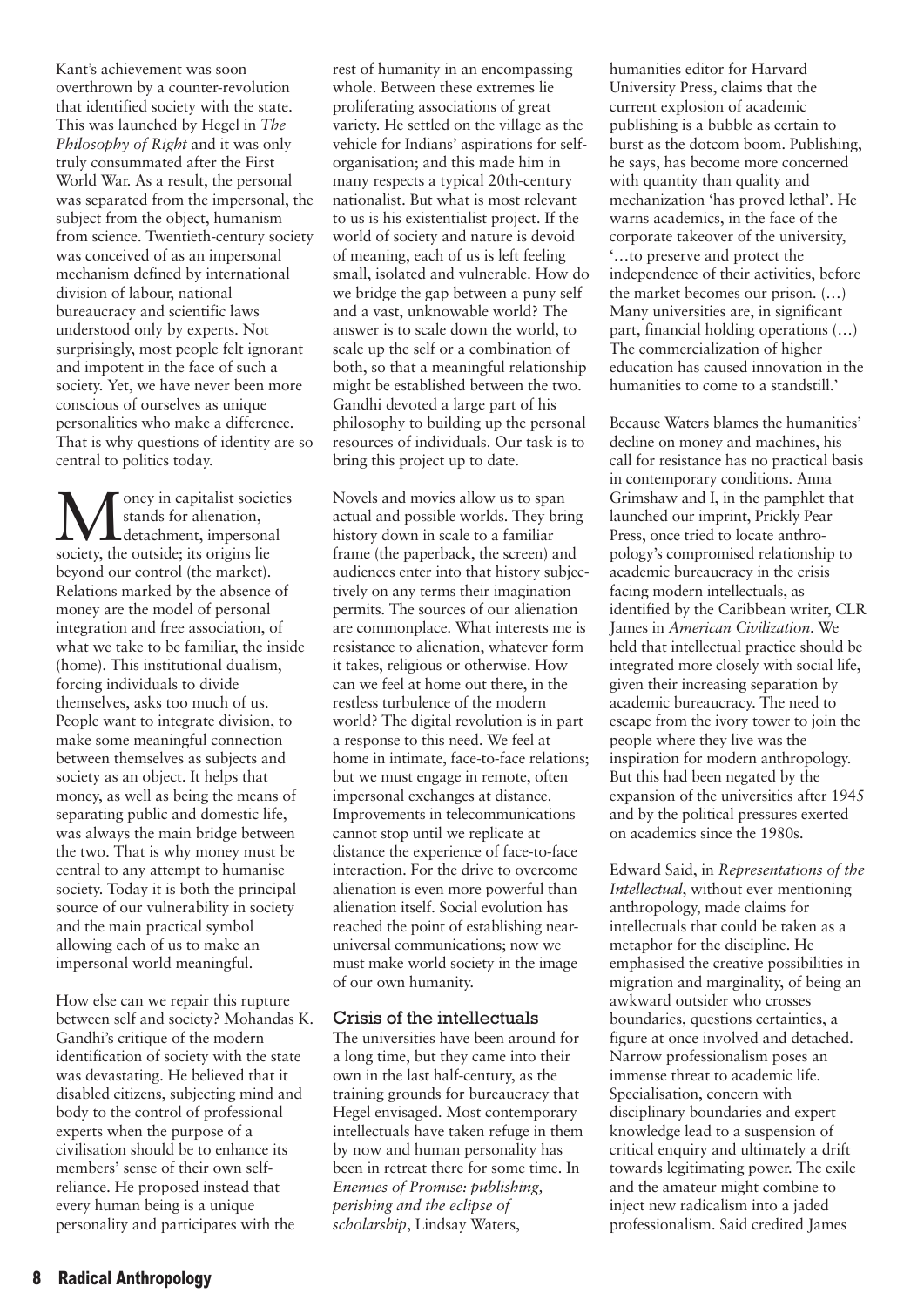with being an intellectual of this kind, but James placed intellectuals within a historical process that had aligned them with power and made them increasingly at odds with the people. Said did not identify how and why intellectual life had been transformed from free individual creativity into serving the needs of bureaucracy.

For James there was a growing conflict between the concentration of power at the top of society and the aspirations of people everywhere for democracy to be extended into all areas of their lives. This conflict was most advanced in America. The struggle was for civilisation or barbarism, for individual freedom within new and expanded conceptions of social life (democracy) or a fragmented and repressed subjectivity stifled by coercive bureaucracies (totalitarianism). The intellectuals were caught between the expansion of bureaucracy and the growing power and presence of people as a force in world society. Unable to recognise that people's lives mattered more than their own ideas, they oscillated between an introspective individualism (psychoanalysis) and service to the ruling powers, whether of the right (fascism) or left (Stalinism). As a result, the traditional role of the intellectual as an independent witness and critic standing unequivocally for truth had been seriously compromised. Their absorption as wage slaves and pensioners of bureaucracy not only removed intellectuals' independence, but also separated their specialised activities from social life.

One anthropologist who addressed these questions of intellectuals and the public, of ideas and life, knowledge and power, was Edmund Leach in his prescient BBC lectures, *A Runaway World?* There he identified a world in movement, marked by the interconnectedness of people and things. This provoked the mood of optimism and fear that characterized the 60s, when established structures seemed to be breaking down. The reality of change could not be understood through conventional cultural categories predicated on stable order. Moral categories based on habits of separation and division could only make the world's movement seem alien and frightening. An ethos of scientific detachment reinforced by

binary ideas (right/wrong) lay at the core of society's malaise. Leach called for an intellectual practice based on movement and engagement, connection and dialectic. In short he was calling for the reinsertion of ideas into social life.

The solution to anthropology's problems cannot be found in increased specialisation, in the discovery of new areas of social life to colonise with the aid of old professional paradigms or in a return to literary scholarship disguised as a new dialogical form. It requires new patterns of social engagement extending beyond the universities to the widest reaches of world society. We must acknowledge how people everywhere are pushing back the boundaries of the old society and remain open to universality, which has been driven underground by national capitalism and would be buried forever if the present corporate privatisation of intellectual life is allowed to succeed.

The expansion of academic bureaucracy has accentuated the objectification of thought as a marker of status and reward. Ideas have become commodities to be possessed, traded and stolen. An intensified focus on the formal abstraction of performance has led to the academic labour market being driven by the empty measures of print production that Waters rightly denigrates. Subjective contributions, like the qualities of a good teacher, inevitably carry less weight. And so the academic intellectuals, who might have offered a critique of the corporate takeover of the universities, find themselves instead drawn passively into a vicious variant of the privatisation of ideas. Something must be done to reinstate human personality in our common understanding of how the world works. But this should be through the medium of money and machines, not despite them. Kant's cosmopolitan moral politics offer one vision of the course such a renewal might take.

#### Anthropology now and to come

Anthropology can no longer be summarised as what a few luminaries in the centres of imperial power think and do. Americans dominate a much larger profession, for sure, while British and French anthropology are in decline

and the European Association grows in stature. The annual AAA (American Anthropological Association) meetings have become a global gathering point where anthropologists are more likely to meet national colleagues than at home, rather like the African politicians of the interwar period who got to meet each other in Paris or London. The second largest annual meetings are in Brazil, where anthropologists have expanded from their Amazonian base to offer informed commentary on all aspects of national society and culture. Scandinavian anthropologists draw on their social-democratic tradition to exhibit a high level of public engagement. Countries like Nigeria and India sustain large numbers of anthropologists in the study of 'tribal' areas. The discipline appears to be flourishing in the lands of new settlement, such as Australia, Canada and South Africa. New varieties of national anthropology are springing up all over Eastern Europe. I could go on, but the point is made. 'Anthropology' has slipped its colonial bonds and is now many things all over the world.

The same cannot be said of its institutional setting. Like most other intellectual activities, the discipline has become largely locked up in the universities. Anthropology's modernist moment – the commitment to join the people where they live in order to find out what they do and think – became ossified as the professional mantra that we do 'fieldwork-based ethnography'. The universities themselves, in most countries outside the US, are centrally organised by the state; and the ethnographic model of society – indigenous, culturally homogeneous, bounded territorial units – uncomfortably mimics the nationalism that it was originally designed to promote and, worse, dissolves world society into a plethora of local fragments, each aspiring to self-sufficiency. If cultural relativism was once a legitimate reaction to racist imperialism, the legacy of the ethnographic turn has been to make it impossible for most academic anthropologists to respond effectively to our own 'Magellan moment'. We generate fine-grained accounts of human experience, but without the aspiration to universality that still animated the discipline up until the 50s. We now address only ourselves and our students.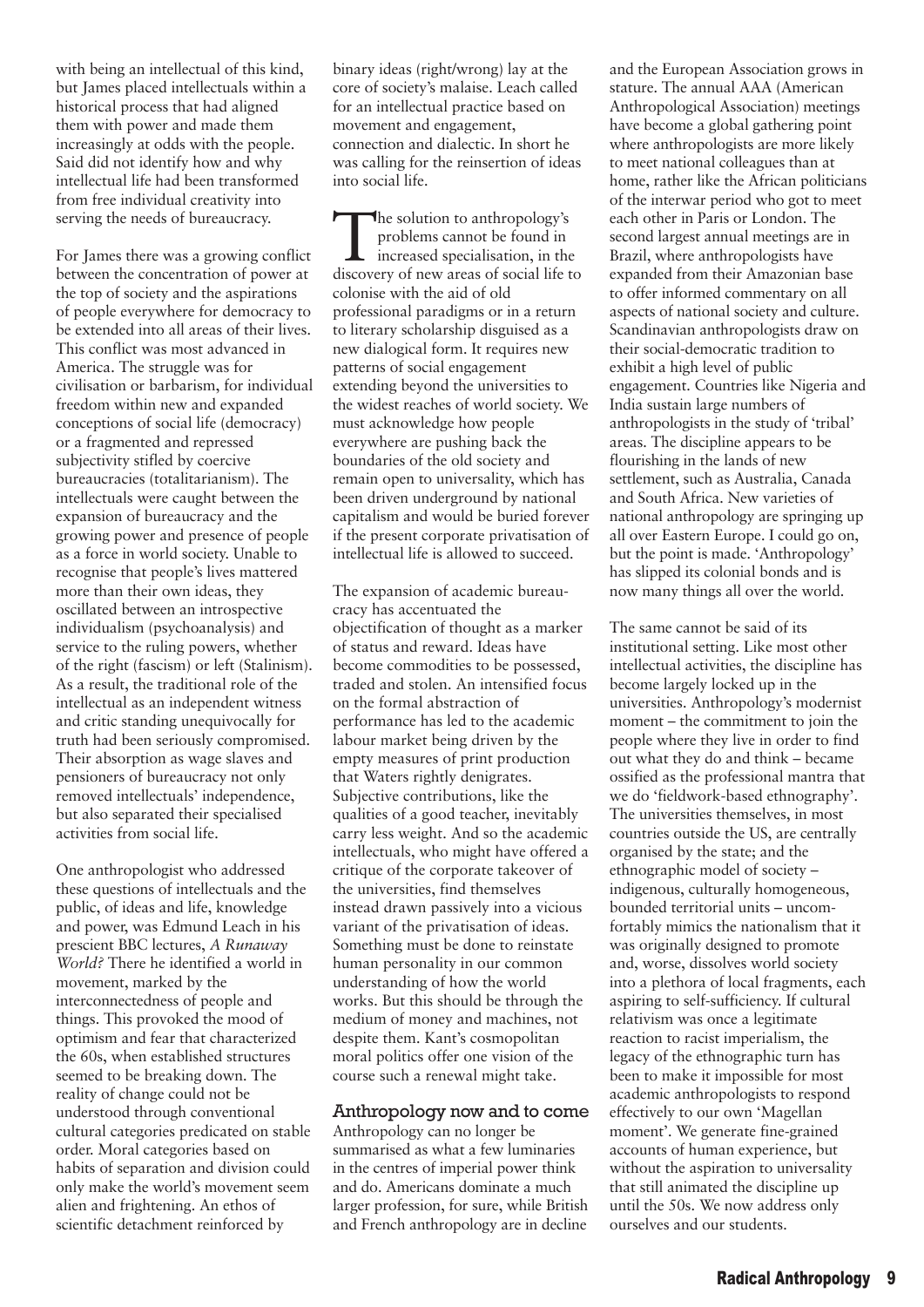This is not to say that<br>
anthropology sits well with the<br>
university. We retain the will to<br>
range across disciplinary boundaries: anthropology sits well with the range across disciplinary boundaries; the humanism and democracy entailed in our methods contradict bureaucratic imperatives at every turn. Anthropology has always been an antidiscipline, a holding company for idiosyncratic individuals to do what they like and call it 'anthropology'. This is coming under pressure today. Increasingly, academic anthropologists turn inwards for defence against allcomers and this often leaves them exposed and without allies in the struggle for survival in the universities. We can't assume that the identification of anthropology with the academy in the previous century will continue in the next. It is now harder for selfdesignated guilds to control access to professional knowledge. People have other ways of finding out for themselves, rather than submit to academic hierarchy. And there are many agencies out there competing to give them what they want, whether through journalism, tourism or the self-learning possibilities afforded by the internet. Popular resistance to the power of disembedded experts is essentially moral, in that people insist on restoring a personal dimension to human knowledge.

So the issue of anthropology's future needs to be couched in broader terms than those defined by the profession itself. I have been building a case that 'anthropology' is indispensable to the making of world society in the coming century. It may be that some elements of the current academic discipline could play a part in that; but the prospects are not good, given the narrow localism and anti-universalism that is prevalent there. Rather I have sought inspiration in Kant's philosophy and in the critique of unequal society that originates with Rousseau. 'Anthropology' would then mean whatever we need to know about humanity as a whole if we want to build a more equal world fit for everyone. I hope that this usage could be embraced by students of history, sociology, political economy, philosophy and literature, as well as by members of my own profession. Many disciplines might contribute without being exclusively devoted to it. The idea of 'development' has played a similar role in the last half-century.

Disciplines thrive when their object, theory and method are coherent. In the 18th century, anthropology's object was human nature, its theory 'reason', its method humanist philosophy. In the 19th century, anthropology's object was to explain racial hierarchy, its theory was evolution, its method world history. The object of British social anthropology in the 20th century was primitive societies, its theory was functionalism and the method fieldwork. We need a new synthesis of object, theory and method suitable to conditions now. The ethnographic paradigm has been moving for half a century in response to the anti-colonial revolution and other seismic changes in world history. But anthropologists have retained the method of face-to-face encounters while dumping the original object and theory. Paradoxically, while the anthropologists have rejected philosophy, history and anything else that could give meaning to the purpose of their discipline, the idea of ethnography has been adopted in everything from geography to nursing studies. Of course the anthropologists claim that the others don't understand what ethnography is really about or how it is done. But they have forgotten what it is about 'anthropology' that makes their version of 'ethnography' special. They no longer ask the basic questions that launched anthropology – what makes inequality intolerable or how people can live together peaceably. So they can't explain what is missing when others take up 'ethnography'.

I have made much of Kant's example here because he attempted to address the emergence of world society directly. He conceived of anthropology primarily as a form of humanist education; and this contrasts starkly with the emphasis on scientific research outputs in today's universities. We could also emulate his 'pragmatic' anthropology, a personal programme of lifetime learning with the aim of developing practical knowledge of the world. He sought a method for integrating individual subjectivity with the moral construction of world society. World history, as practised by the likes of Jack Goody and Eric Wolf, is indispensable to any anthropology worthy of the name today. The method of biography is particularly well-suited to the study of self and society and I would predict that its use will be more

commonplace in future. No one, in my view, better exemplifies the vision and methods needed for anthropology's renewal than Sidney Mintz. Apart from his record as a Caribbean ethnographer, he has produced an outstanding biography in *Worker in the Cane*, and in *Sweetness and Power* world history of the first rank. The 'literary turn' in anthropology, symbolised by the publication of *Writing Culture* two decades ago, has also opened up anthropology to fiction – novels, plays and movies. This is surely for the good.

The rapid development of global communications today contains within its movement a far-reaching transformation of world society. 'Anthropology' in some form is one of the intellectual traditions best suited to make sense of it. The academic seclusion of the discipline, its passive acquiescence to bureaucracy, is the chief obstacle preventing us from grasping this historical opportunity. We cling to our revolutionary commitment to joining the people, but have forgotten what it was for or what else is needed, if we are to succeed in helping to build a universal society. I grew up in an education system designed to prepare graduates for the Indian civil service, so I have had to retool late in life with the help of younger and more skilled companions. The internet is a wonderful chance to open up the flow of knowledge and information. Rather than obsessing over how we can control access to what we write, which means cutting off the mass of humanity almost completely from our efforts, we need to figure out new interactive forms of engagement that span the globe and to make the results of our work available to everyone. Ever since the internet went public, I have made online selfpublishing the core of my anthropological practice. It matters less that an academic guild should retain its monopoly of access to knowledge than that 'anthropology' should be taken up by a broad intellectual coalition for whom the realisation of a new human universal – a world society fit for humanity as a whole – is a matter of urgent personal concern. ■

*This is an edited version of a lecture given in the series 'Disciplinary dialogs', Center for 21st century studies, University of Wisconsin-Milwaukee, 7 September 2007.*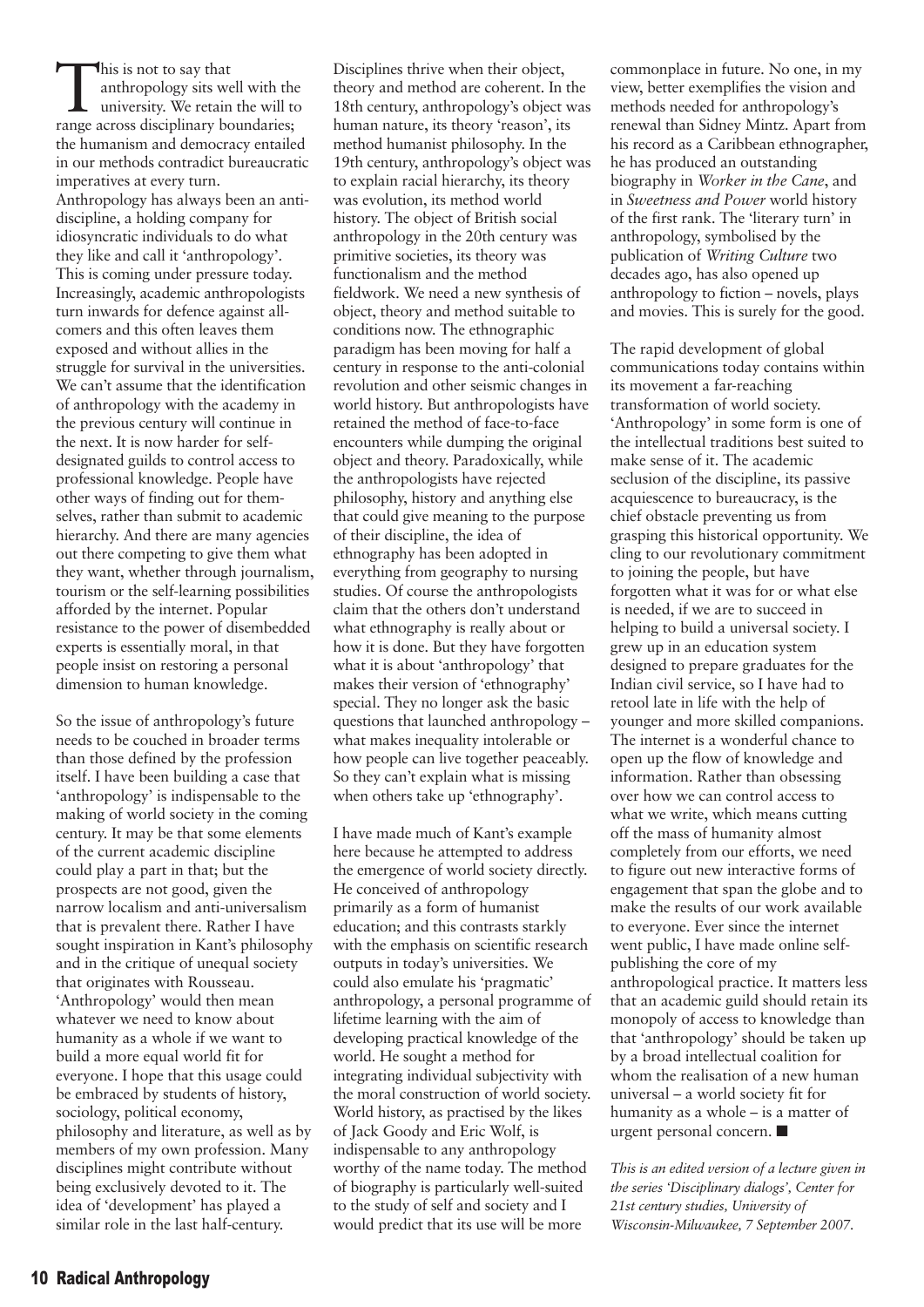## Managing abundance, not chasing scarcity: the real challenge for the 21st century

Humanity must move away from seeing natural resources as scarce commodities to be controlled by the most powerful, says Jerome Lewis

In Congo-Brazzaville in the 1990<br>was striking that local people, and<br>particularly the Mbendjele Yaka<br>Pygmy hunter-gatherers with whom n Congo–Brazzaville in the 1990s it was striking that local people, and Pygmy hunter-gatherers with whom I lived1, did not distinguish between the activities of conservationists and those of logging companies. But they did distinguish between the Euro-Americans currently present in the forest and their colonial predecessors.

Whereas the colonial administrators and traders of the past are called 'elephants of our fathers' (*banjoku na batata*) in ordinary speech, today's 'white people' (*mindele*) are referred to as 'red river hogs' (*bangwia*). During colonial times Europeans involved in this area mostly lived alone and travelled in the forest accompanied by Chadian or Senegalese soldiers. Today, whether loggers or conservationists, Euro-Americans live grouped together in substantial purpose-built settlements and travel around the forest in teams, locating and counting forest species using Yaka guidance and expertise.

The impressive wealth of Euro-Americans is picked out by these metaphors. Whereas large elephants had a high trade value in the past, today, with the development of the bush-meat trade, red river hogs have become more commercially valuable. The hogs' habit of living in groups means that three or four may be killed at a time. Everyone lives in the same forest, yet all white *Mindele* appear to be incredibly wealthy, just as all red river hogs somehow grow surprisingly fat. There is a certain mystery in how pigs become so fat from the forest that all creatures share, which is also attributed to the way Euro-Americans generate huge wealth from Yaka forest using baffling technology.

The implications of this grouping together of loggers and conservationists led me to think harder about the way Euro-Americans engage with the forest and its resources in comparison to the Yaka. This article explores the cultural conceptions and observations that underpin their conflation of what seem to us opposed activities. The Yaka's analysis challenges basic assumptions underpinning dominant western approaches to environmental conservation, particularly current attempts to assure the future of the flora and fauna of the Congo Basin by establishing protected areas. Somewhat surprisingly, however, the Yaka's analysis accords with the principles behind the latest attempts to improve forest management through forestry certification schemes which allow for sustainable human exploitation of the forest.

Broadly speaking, people use two contradictory models to conceive and understand forest resources in Northern Congo-Brazzaville. In general, people coming from industrialised countries value forest resources because of their scarcity whereas those people living in or near the forest value them because of their abundance. Here it is argued that Yaka understanding of how people can maintain an abundant nature offers conservation organisations a new paradigm for conceptualising their role in the management of Central African forests, and establishes the basis for a meaningful dialogue with local people. Local conceptions of forest resources as abundant provide a more appropriate model for resource management in Central Africa than the continuing imposition of Euro-American derived models based on scarcity.

#### The MbendjeleYaka

The Yaka (*Mbendjele*) Pygmies2 living in northern Congo are forest living hunter-gatherers who are considered the first inhabitants of the region by themselves and their farming neighbours, the Bilo3. Each Yaka associates her or himself with a hunting and gathering territory called 'our forest'. Here, local groups of Yaka visit ancestral campsites in favoured places where they will gather, fish, hunt and cut honey from wild beehives depending on the season and opportunities available. Though many occasionally make small farms or work for money or goods, they value forest activities and foods as superior.

Yaka value travelling through the forest and camping in different places. Social organisation is based on a temporary camp generally containing at most some 60 people in ten or so quickly but skilfully built leaf and liana huts. Camps are able to expand or contract easily in response to changing conditions relating to the viability of hunting and gathering activities or social events and needs. If Yaka have difficulty finding game in one area of forest, they simply move to another area, allowing game to replenish. In general, Pygmy peoples use their mobility and flexibility to avoid or resolve problems like hunger, illness, conflict, political domination or disputes among themselves.

#### Jerome Lewis *is an*

*anthropologist at University College London. His research interests concern huntergatherers in Central Africa and he studies child development, play, religion, and political and social organisation.*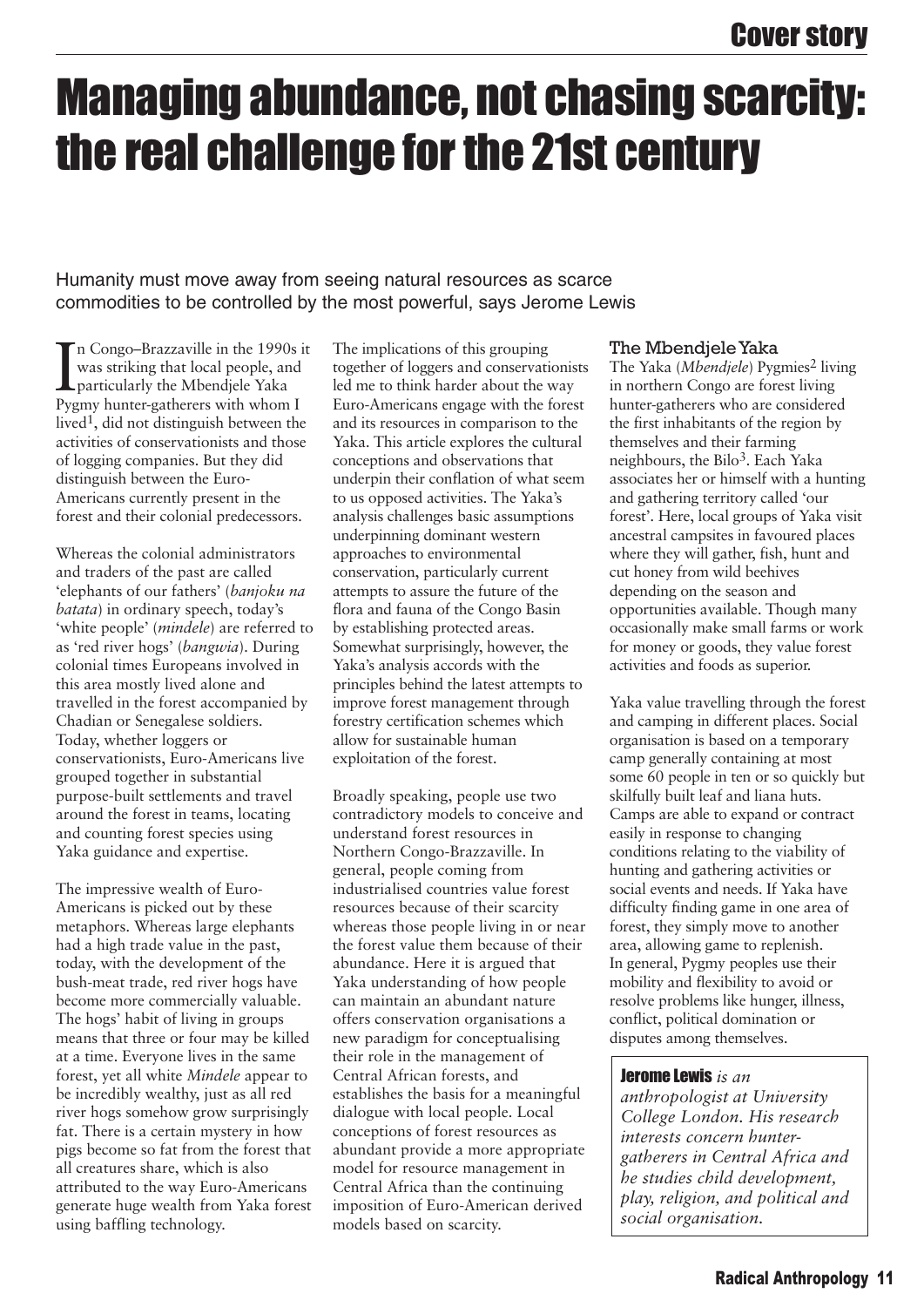Hunter-gatherers such as the Yaka have been characterised as 'egalitarian societies', where differences in power, wealth or authority are systematically avoided or undermined (Woodburn 1982). This characterisation is based on an analytical distinction between an 'immediate-return' hunter-gatherer economy and agricultural, herding or capitalist 'delayed-return' economies that is helpful for understanding the differences in approach to resource management and the environment.

In delayed-return societies work is<br>invested over extended periods of<br>time before a yield is produced or<br>consumed. This delay between labou n delayed-return societies work is invested over extended periods of consumed. This delay between labour investment and consumption results in political inequality because it becomes necessary to establish hierarchical structures of authority to distribute work, yields and control vital assets as labour matures into a yield. The majority of contemporary human societies are based upon delayed-return economies. Efforts by communist states to develop more egalitarian structures inevitably yielded to these fundamental forces, reasserting new types of hierarchies and inequalities to manage the delay between labour and yield.

'Immediate-return' hunter-gatherers such as the Yaka are strongly orientated to the present. People like to obtain a direct and immediate return for their labour – eating most of their production on the day they obtain it, as hunters, gatherers and sometimes as day labourers paid in food. They value consumption over accumulation and will share their food with all present on the day they acquire it. Without the authority and power derived from the ability to withhold vital resources, hierarchy has great difficulty establishing itself. Thus societies whose economies are based on immediatereturns tend to be egalitarian societies. These are common among huntergatherers such as Central African Pygmies, Southern African San and the Hadza of Tanzania, as well as among Orang Asli groups such as the Batek or Chewong in South East Asia.

Yaka, like other immediate-return societies, greatly stress obligatory, nonreciprocal sharing as a moral principle. A person who happens to have more of something, such as meat or honey, than they immediately need, is under a

moral obligation to share it without expectation of return. In this way resources taken from the forest are equitably distributed among all present, and accumulation is both unfeasible and impractical. Other camp members will, if necessary, vociferously demand their shares from someone with more than they can immediately consume.

Anthropologists have characterised this type of sharing as 'demand-sharing' 4 and observe that it leads to a high degree of economic and social equality. There is a noticeable absence of social inequality between men and women and between elders and juniors. Any individual, man or woman, adult or child, has the opportunity to voice their opinion and resist the influence of others as they see fit. <sup>5</sup> Yaka actively shun status since it will attract jealousy that may ruin their success in valued activities. Thus, in contrast to western expectations, good hunters will refrain from hunting too often. They will avoid anything that could be interpreted as boasting about their skill or success, lest their colleagues become jealous and curse them (see Lewis 2003).

The forest is idealised as the perfect place for people to live, in contrast to cleared spaces such as farms or rivers. Mbendjele Yaka women like to give birth to their children in the forest. Everyday conversations are obsessed with the forest, with the locations of desirable wild foods, with different tricks and techniques for finding and extracting them, with the intricacies of animal behaviour or plant botany, on stories of past hunting, fishing or gathering trips, or on great feasts and forest spirit performances. Yaka say that when they die they go to a forest where Komba (God) has a camp. They cannot conceive of their lives, or deaths and afterlife, without the frame of the forest around them. They express their dependency on and the intimacy of their relationship with the forest in the proverb, "A Yaka loves the forest as she loves her own body."

The Yaka believe that Komba created the forest for them. It has always been, and will eternally be there for them. They, similar to many other forest hunter-gatherers, as Bird-David discusses (1990; 1992), have a faith that the forest will always provide them with what they need. Abundance is taken as natural. Should people not experience abundance, it is not because resources are diminishing but due to improper sharing.

The emphasis on sharing as the means to maintain abundance is peculiar to egalitarian societies. Conceiving of resources as abundant can lead to a variety of approaches to them. To illustrate this I will describe divergences between the Yaka conceptions that inform my argument and those held by their Bilo neighbours<sup>6</sup>, and others.

#### Abundance

Most local Congolese conceive of the forest and its resources as abundant. In the 1990s conservationists confirmed this by designating this area as one of rich biodiversity. But unlike Yaka hunter-gatherers, Bilo groups depend on subsistence farming that requires the felling of large trees and the clearing of forest to create fields for cultivation and dwellings. The forest bordering their clearings requires constant and energetic cutting if it is to be prevented from reclaiming domesticated land. From this perspective the abundant forest is a wild force that needs to be conquered for successful social life to occur. Bilo often justify claims to own forest areas in terms of conquest.

As the experience of Europeans and Americans attests, a 'conquering' relationship with an abundant nature can have disastrous consequences on natural systems, especially when combined with modern industrial technology. Only relatively recently, with the expansion of scientific research into industrialisation and capitalism's impact on environmental systems, have Euro-American conceptions of an abundant nature been replaced by careful estimations of the value of individual resources in terms of their scarcity and human demand for them. A striking example of this is the planned launch of carbon trading on international stock markets in 2012, in which trees standing in Northern Congo can be traded by bankers as carbon stocks in environmentally 'feelgood' investment portfolios.

Bilo and earlier Euro-American views of an abundant and wild nature placed human society outside it, and emphasised metaphors of control and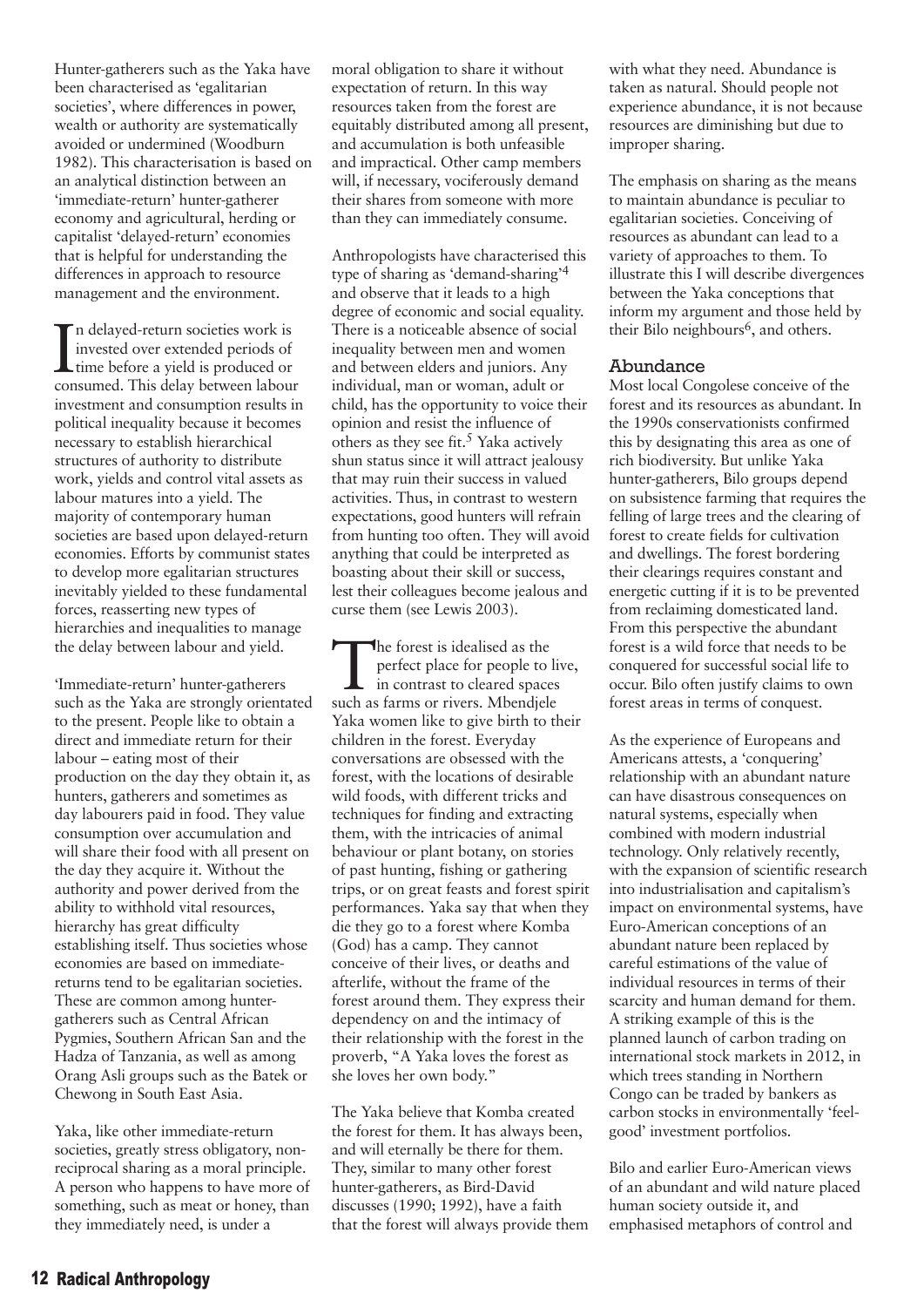conquest in describing human relations with natural environments. In contrast, the Yaka see themselves as part of a socially interacting and generous nature that provides abundantly to all so long as rules about sharing are respected.

#### *Ekila7* as a guide to proper sharing

For Yaka, people should be successful in their activities because nature is abundant. If they are not, it is because they, or somebody else, has ruined their *ekila* by sharing inappropriately. Sharing is fundamental to sociality. Yaka share even when there would seem to be no need to share, for instance, when huge amounts of fish are captured by everyone in the dry season; and they still share even if this means the producer remains with almost nothing. They explain that if they didn't share, their *ekila* would be ruined and they would no longer catch fish or find food.

*Ekila* regulates Yaka environmental relations by defining what constitutes proper sharing. For example, by not sharing food, especially meat, properly among all present, a hunter's *ekila* may be ruined so that he is unsuccessful in future. A hunter who is too often successful may stop hunting for a while for fear that his successes will attract envy and ruin his *ekila*. If either a husband or wife inappropriately shares their sexuality with others outside their marriage, it is said that both partners have had their *ekila* ruined. A menstruating woman is said to be *ekila* and her smell will anger dangerous forest animals. She must share part of her menstrual blood with forest spirits in order that her male relatives continue to find food. Even laughter, a highly valued activity, should be properly shared. Whereas laughter shared between people in camp during the evening makes the forest rejoice, laughing at hunted animals ruins the *ekila* of the hunter.

If *ekila* has been ruined it causes men to miss when they shoot at animals, and for women it causes them to have difficulties in childbirth. If parents eat certain *ekila* animals when their children are still infants, this can provoke illness in their children and even death. Failure or difficulties in the food-quest or procreation are discussed in relation to *ekila* rather than to

inadequacies in human skill or the environment's ability to provide. People recognise each other's skills, but in this egalitarian society it is impolite to refer to them. Rather, success or failure may be discussed in terms of *ekila*.

A whole area of forest may become *ekila*. This becomes apparent when hunting is consistently unsuccessful, and successive misfortunes befall those who camp in or pass through a certain area. Yaka hunters from the clan responsible for that area will place leaf cones stuffed with earth on all foot paths leading into the *ekila* forest. This warns other Yaka that the forest is dangerous, and that they should not attempt to find food but turn back or simply pass through quickly. Despite a non-scientific reasoning, the effect of this allows degraded areas of forest to be left in order that their resources increase to sustainable levels again.

Although couched in unfamiliar idioms, *ekila* is a theory for maintaining abundance. Adherence to these practices, and their explanation, has established a relationship with resources that has assured Yaka people have experienced the forest as a place of abundance for the entirety of their cultural memory. *Ekila* teaches that by not sharing properly resources become scarce. By sharing properly, resources will be experienced as abundant.

#### From abundance to scarcity

Even in the short time I have been visiting the forest, areas I stayed in during the 1990s are considerably less abundant now than they were then. While visiting in 2003 I found myself walking in wide elephant trails (*mbembo*) that were obviously becoming overgrown from lack of use. I remarked this to my companions. They responded that the elephants walk elsewhere now due to the noise of the loggers' bulldozers, not that elephants were becoming scarce.

Explained within the logic of *ekila*, outsiders coming into Yaka forest have not understood the importance of proper and equitable sharing as the means to guarantee the continuing abundance of its resources. Indeed, the opposite is occurring as outsiders, such as loggers, obtain exclusive rights to resources that they systematically remove without replacement for great

personal enrichment, and others such as conservationists, who obtain large grants to exclude all other people from areas of forest they occupy. This colonial-like expansion by loggers and conservationists is far advanced in forest belonging to another Yaka group, the Baka of Cameroon. When I visited Cameroon in November 2002 Lambombo, a Baka elder, explained:

*Before all this was our forest, our ancestors were all hunters who lived in the forest. Our fathers told us to live in this forest and to use what we needed. Komba [God] made the forest for all of us, but first of all for the Baka. When we see the forest we think, 'That is our forest'. But now we are told by the government and the conservationists that it is not our forest. But we are hunters and need the forest for our lives.*

*Of these others who say our forest is theirs, there is Ecofac [the conservationists], MINEF [the ministry for forests] and the loggers. When the loggers cut our trees we got nothing, and we still get nothing. We who are older notice that all that was in the forest before is getting less. We used to always find things – yams, pigs and many other things – we thought that would never end. Now when we try and look we can't find them anymore.*

*The government and the conservationists have messed up our forest. When we looked after the forest there was always plenty. Now that we are forbidden to enter our forest when we put out traps they remain empty. Before if we put out traps and nothing walked on them we would take them elsewhere to let the forest rest. We know how to look after the forest.'*

Lambombo describes the movement from abundance to scarcity that he has witnessed. His perceptive analysis of how this situation came about and the persecution they continue to experience is unfortunately marginalised by those, such as the government and the conservationists, which have been entrusted with responsibility for these areas.

Though it goes back further than Lambombo may realise, the increasing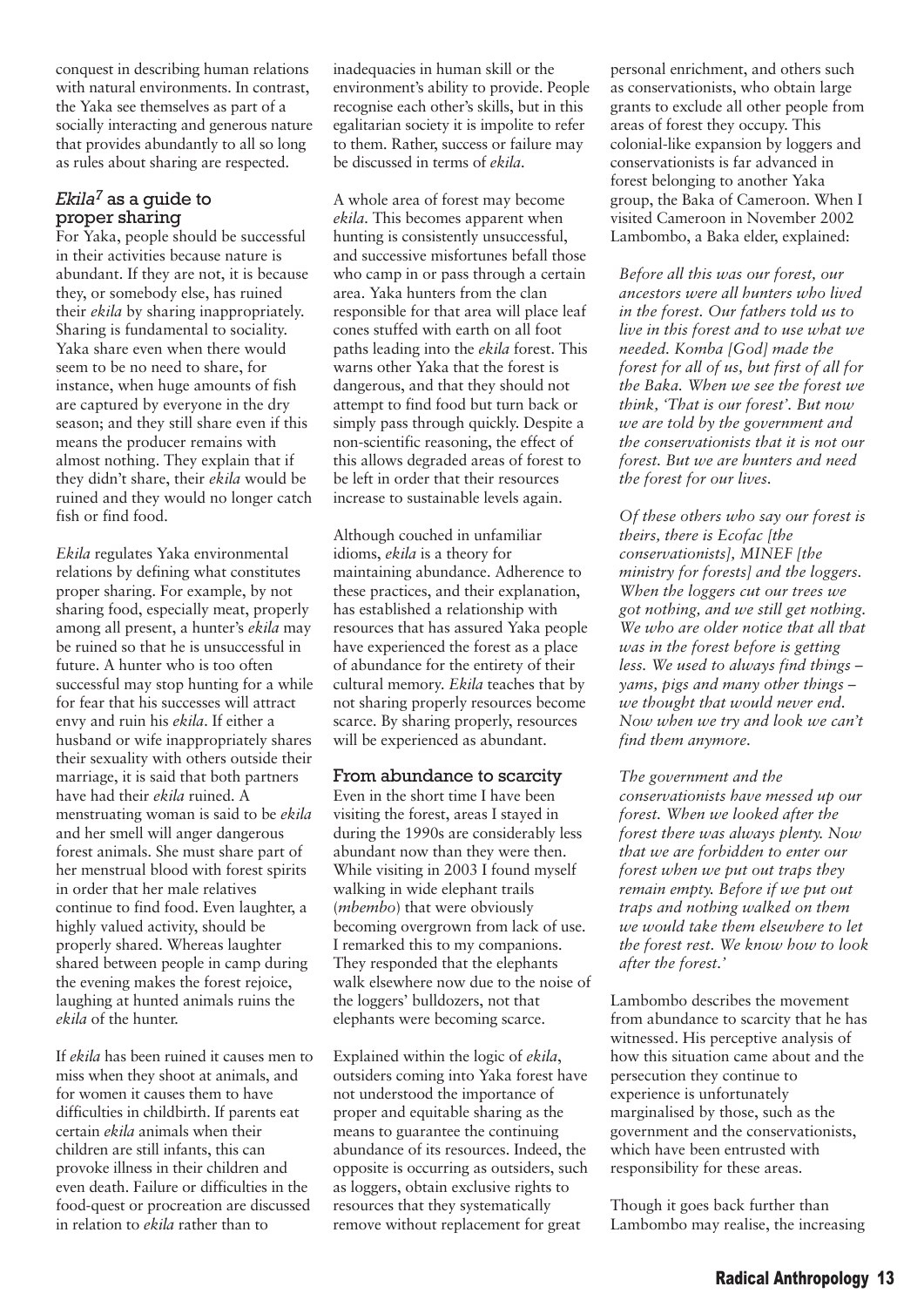scarcity of forest resources coincides with Euro-Americans' engagement with the Yaka. Since the Atlantic Trade Era and the arrival of Europeans in Central Africa the demand for forest products has been steadily increasing. The Atlantic Trade Era brought ivory, slaves, and cam wood onto international trade circuits. In the colonial period ivory, rubber, copal resin, duiker skins and red wood were the main exports. Since independence those resources that remain valuable, namely hard woods and minerals, have been increasingly intensively exploited using industrial technology combined with political and military strategising.

In practical terms, for local people<br>their forests have been converted<br>into floral and faunal assets that<br>have been traded or rented out by the n practical terms, for local people their forests have been converted Linto floral and faunal assets that national government under pressure from international financial institutions, such as the World Bank, wishing to reclaim loans. It is this system of intensive and unsustainable exploitation of forest resources by outsiders, euphemistically called economic development, that is the root cause of the severe environmental problems facing the forests of the Congo basin.

By contrast, the sustainability and success of Yaka forest management over many centuries is portrayed as unrestrained and primitive by non-Yaka. Traditional subsistence activities such as hunting, petty trade in forest products or slash and burn agriculture are often depicted as destructive. Local people are stereotyped as careless about their environment, uneducated, easily corrupted and only interested in short-term gain. However, the majority of intensive commercial poaching is organised by local educated elites who manipulate their power to set up effective poaching and trafficking networks that are immune from prosecution. The weak majority is being scapegoated due to the activities of a powerful minority. Such misreading of local realities serves to justify international elites sending expatriate conservation managers to apply Euro-American ideas about wildlife management, developed in industrialised countries, to places such as Yaka forest. The result is militaristic management regimes that convert part

of the forest into an animal refuge for northern scientists to study forest ecology, and for northern tourists to watch forest animals, while the land around the park is 'developed'. In Congo, government and international attitudes perceive of hunting and gathering in areas around the park as primitive and wasteful, whereas industrial logging, extensive commercial tree plantations and similar activities are desirable developments.

Yet this view of development is bringing about the steady impoverishment of the world's resources to the benefit of rich nations and national elites. Forest resources are now so effectively destroyed throughout the rest of the world that they are increasingly scarce and the subject of guilt and intense anxiety from industrialised governments and their peoples. However, their commitment to globalising industrial capitalism overrides this realisation. The current fashion to promote protected areas legitimises this while condemning the Congo Basin to become just like European or American landscapes where nature is subjugated to the needs of people. Conservationists promoting protected areas seem to have already given up on the possibility of maintaining the forests of the Congo Basin intact. Without change this is likely to be a self-fulfilling prophecy.

mazingly, the relationship between the intensification of industrial extraction and the increasing diminishment of natural resources continues to be ignored or glossed over. So a recent effort to impose more industrial exploitation on the Congo Basin was presented as a conservation initiative called the Congo Basin Forest Partnership (CBFP). In September 2002, the United States and South Africa joined 27 public and private partners to launch the CBFP at the World Summit on Sustainable Development in Johannesburg, South Africa. Its stated goal is to promote economic development, alleviate poverty, and improve governance and natural resource conservation through support for a network of protected areas and well-managed forestry concessions in the Congo Basin. These initiatives promote alliances between huge logging companies, national

governments and international conservation organisations to impose militarily enforced protected areas in small areas of forest while encouraging industrial development in remaining areas. At the time the CBFP was conceived, no forester in Central Africa had Forest Stewardship Council (FSC) certification<sup>8</sup> demonstrating that they could log sustainably and many loggers publicly claimed it would be impossible for FSC to work in Africa.

Enforcement of forestry regulations was, and continues to be, undermined by rampant corruption. Available documentation of illegality and abuse of cutting regulations $\overline{9}$  provides strong evidence of the profoundly unsustainable logging practiced by most companies in Central Africa. Yet, despite all this, conservation organisations have encouraged, facilitated and established numerous such partnerships. The World Wide Fund for Nature (WWF) even created its own network called Central African Forest Trade Network (CAFTN) when substantial funds became available from USAID (the United States Agency for International Development) in 2002.

But the evidence suggests that many logging companies use the panda (the WWF logo) to shield themselves from criticism that could damage their image in high value European and American markets, and to facilitate getting public funds and cheap bank loans. In 2005 Greenpeace released a damning report on Danzer's illegal activities and urged a general boycott of Danzer products $10$ . In spite of this WWF continued to support Danzer by facilitating access to markets to sell their goods through WWF's Global Forest Trade Network, and in 2007 WWF was actively lobbying a major German bank for a loan on Danzer's behalf.

There seems to be a significant risk that supporting such initiatives as the model for the future of forest conservation in the Congo Basin will condemn Central Africa to become an expanse of unsustainably logged and impoverished woodland surrounding small islands of militarily protected forest.

#### Red river hogs:loggers and conservationists

A partnership between loggers and conservationists seems strange at first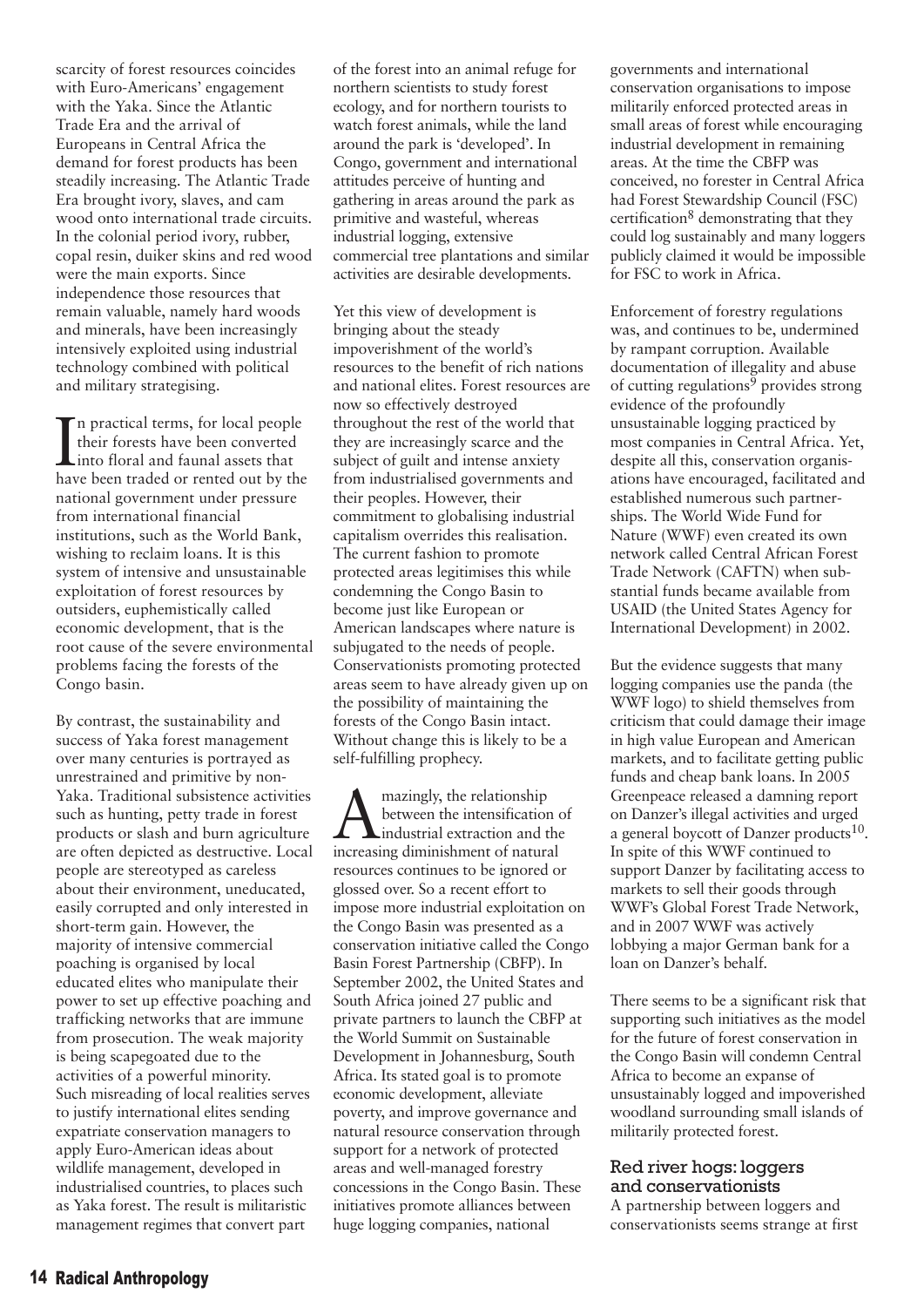sight. However, conservationists and loggers have been mutually dependent for some time already. Since the 1970s industrial logging has rapidly expanded with the importation of improved technology and skills to exploit the forest in ways that mostly earn money for international companies and local elites. This has had numerous consequences.

Industrial logging requires a<br>substantial labour force and lar<br>infrastructural developments to<br>sustain it. Reqular wages create ndustrial logging requires a substantial labour force and large sustain it. Regular wages create demands for goods and services from employees that attract other people to provide them. Employees' less well-off relatives come to live with them in town. These communities need feeding; intensive farming or hunting to supply the town with food offers an attractive income for traders and others. Roads used to evacuate logs also provide transport for bushmeat and other forest products. They also disenclave remote villages. People flock to the logging town out of curiosity, to seek employment and to enjoy the intense social life available there.

Urban developments suddenly emerge in areas of high biodiversity, changing the land for kilometres around and leading to the common problems associated with rapid urbanisation in a forest environment. Local elites see lucrative opportunities for gain by combining their political immunity with modern technologies and the access to the forest provided by the loggers' infrastructure.<sup>11</sup>

The consequences of opening up forest by loggers draws wider attention to it from international environmentalists who take an interest in logging's impact, and associated activities on forest resources. The impact is great. To date most environmentalists' reaction to this focuses on establishing small areas of protected forest for isolation from local people, and intensively policing them rather than seeking to ensure that industrial activities such as logging are only permitted if they are sustainable.

Despite this peculiar myopia, current trends are to establish even larger protected areas that cross national boundaries in what is being called a 'landscape management approach'.

Major international finance for this has been provided through the Central African Forest World Heritage Initiative (CAFWHI), whose focus, like most conservation projects in Central Africa, is policing the bushmeat trade – 84% of the budget is for this activity alone. The illegal bushmeat trade is cited as the single greatest threat to the Central African forests and used to justify the draconian imposition on local people of exclusion zones protected by armed 'eco-guards'. The activities of illegal and unsustainable logging companies are not addressed. Despite many millions of dollars, no funding is planned for community consultations, co-management initiatives or local capacity building.

Exclusion zones and protected areas displace the problem, they do not solve it. Elephant poachers I met near the Nouabale Ndoki National Park in 1996 in Congo explained that they simply crossed the river into Cameroon to hunt there for the local Congolese mayor. Corruption allows the biggest culprits of environmental crime to escape with impunity. Commercial bushmeat traders and farmers go elsewhere. But for Yaka huntergatherers it is much more difficult since each zone will have important seasonal wild resources not necessarily available elsewhere in the territory they normally live and travel in. The militaristic enforcement of hunting restrictions around protected areas does not address the root causes of the bushmeat trade. These are economic and political.

Using shocking images of dead apes, monkeys and other game, conservationists obtain funds in rich countries to support their activities. But this focus is acting as a diversion from addressing the root causes of the serious environmental problems facing Central Africa. Local people are being scapegoated unfairly, while the urgent need to reign in corruption and develop practices that ensure sustainable resource use continues to be neglected.

As international capital draws out more and more of the forest's resources, international environmentalists are seeking to isolate increasingly large areas of forest and exclude local people from them. The implications of this dual occupation of the forest by loggers

and conservationists are potentially very serious for Yaka and other Pygmy people. They are the easy victims of those outsiders extracting resources and those 'protecting' them.

From Yaka perspectives conservation, like logging, makes abundant forest scarce. By sealing off areas to all except the privileged (Euro-American scientists and tourists, important officials and project workers), conservationists claim to protect wildlife. This enforced preservation of forest in some areas serves to justify the forest's destruction elsewhere. International institutions such as the World Bank promote and finance conservation initiatives at the same time as promoting, funding, and even obliging governments to open their national resources to exploitation by foreign corporations.

Surprisingly, this contradictory behaviour only occasionally provokes outrage. In 2005, for instance, in a campaign spear-headed by the Rainforest Foundation and Greenpeace, the World Bank was widely criticised for appearing to have pushed through surreptitiously forest legislation that was advantageous to international logging interests and international conservation organisations but ignored civil society and local forest peoples' needs. The furore that followed resulted in a moratorium on new logging concessions in Democratic Republic of the Congo and a very critical World Bank Inspection Panel Report (2007).

Justifying the promotion of industrial exploitation by providing grants at the same time to conservation organisations is not a new strategy. Already in 1992 Polly Ghazi, writing in *The Guardian*, noted how the World Bank, despite a 'green forestry policy', offered commercial rate loans to boost Congo-Brazzaville's timber exports. 'To help tempt the government of the Congo, which already owes the West huge debts, the loan offer is being linked to a free UN grant for setting up protected conservation areas. The \$10 million grant will come from the new Global Environment Facility, raising fears that the much heralded green fund could be misused to damage rather than protect rainforests…'

Like the World Bank, loggers and conservationists are each using the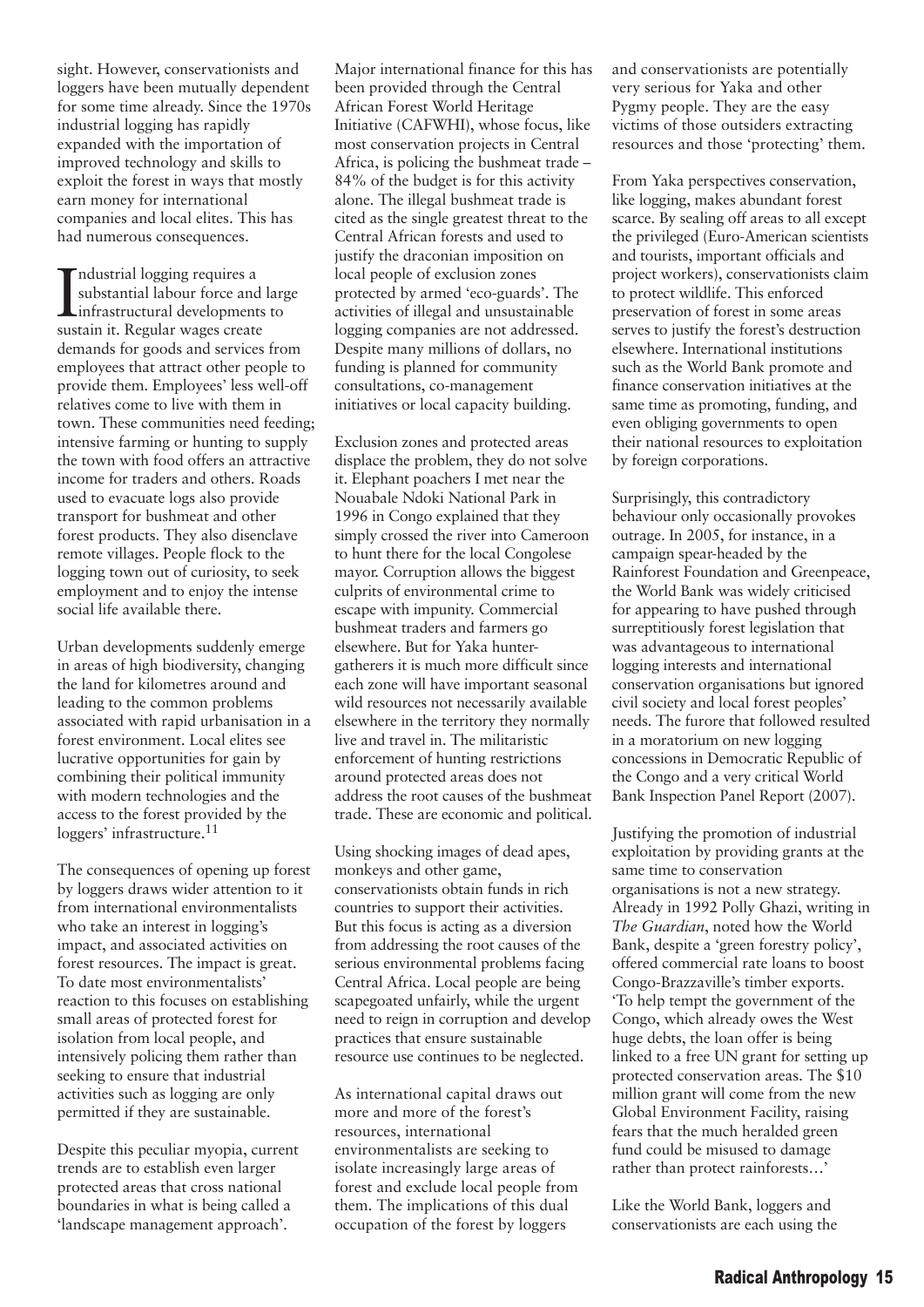other to justify their actions and obtain funding to develop their activities. Loggers are able to divert attention from the harmful impact of their activities by pointing to efforts being made to protect conservation areas and by paying lip-service to the ideals of sustainable forestry. Conservationists justify the draconian repression of local peoples' traditional rights by referring to the destruction caused by activities associated with logging or that depend on the infrastructure created by loggers. As exclusion zones encompass more and more forest, logging companies use their existence to justify enlarging and accelerating their activities around the protected areas.

 $\mathbf{T}$ hy conservation agencies focus activities on limiting local peoples' hunting or bushmeat trading activities rather than on the massive road building activities of multinational companies seems to be an issue of scale linked to what is achievable in a funding cycle – often just three years. It is less daunting to attempt to control local people than to address the underlying causes of environmental destruction – the obligatory capitalisation of resources imposed by the big international lenders on poor countries governed by corrupt political systems.

The dominance of protected-area thinking in conservation planning means that the economics of industrial forest exploitation are rarely challenged by national governments or conservationists working in Central Africa. Within the context of the debt arrears facing the Congo the value of the forest is calculated according to its value on international markets – ie, the commercial worth of its timber. The value of non-timber forest products to forest people, one of the most impoverished social groups, in addition to the ecological functions of watershed maintenance and biodiversity protection that a large forest provides, have been ignored. Promoters of industrialisation couch their arguments in terms of wealth generation and poverty reduction. However, the substantial profits generated by industrial exploitation are unequally distributed. The lion's share goes to a few, probably foreign, businessmen and members of the national elite.

The political economist Bayart (1993) characterised these political systems as based on 'the politics of the belly'; the principle that a person will use their position of authority and power to 'eat' whatever they can, and grow fat (wealthy). Indeed this tendency among civil servants and politicians has created a context of pervasive corruption that undermines the normal way that states redistribute wealth through taxation and local investment. Major social investments in infrastructure or in equipping buildings to serve the public interest, such as schools or hospitals, are undermined by corrupt individuals siphoning off money and equipment. This makes social planning subject to all kinds of unexpected problems that often cause actions to fail spectacularly.

Omitting these factors in conventional economic analysis undervalue the forest's resources and make industrial and commercial land use appear more attractive than they are. In one of the rare studies to quantify the alternative value of forest resources to local people, Camille Bann's (2000) 18 month study in Ratanakiri, Cambodia, estimated the value of harvesting nontimber forest products (NTFP) to yield US\$3,922 per hectare to local people in comparison to no more than US\$1,697 per hectare if harvested for timber.

NTFP are a very important source of subsistence for the poorest sectors of society. All households in the study relied on NTFP, but only 30% of households in the region have a family member engaged in the wage economy. Forest products provide an important natural mechanism for alleviating poverty without explicit government investment. Additionally forest must remain intact for local peoples' unique cultures, values and traditional knowledge to continue. Given the negative ecological impacts of timber harvesting on watershed maintenance and biodiversity conservation, then the net benefits from harvesting timber are diminished further.

Not calculating the value of the forest from local peoples' perspectives is condemning huge areas of Central Africa's forests to become resources for industrial activities, the great majority of which are not conducted in a sustainable way. Of the hundreds of logging companies operating in the

Congo Basin, not even a handful have achieved Forest Stewardship Council (FSC) certification, indicating that they are sustainable forest managers. And among those that have been certified, controversy often surrounds the legitimacy of the certificate, to such an extent that some founders of FSC militantly oppose the Council today.

#### **Scarcity**

Euro-Americans, and people from capitalist countries more generally, are infatuated with goods that are scarce in their own countries. The discourse of endangered species is premised on this. Rarity is an explicit theme in media portrayals of Yaka forest. It is depicted as the last great wilderness of the Congo basin (Congo. Spirit of the Forest, 2000), or more dramatically in the National Geographic as 'Ndoki, Last Place on Earth' (Chadwick 1995). These sensational portrayals are promoted by documentaries glamorising their material and underpin conservationists' funding applications.

Both loggers and conservationists are monopolising what they conceive of as scarce resources; loggers want control of precious trees, conservationists of rare animals and undisturbed forest areas. The perception of scarcity is the ideological bedrock of both these activities, and a driving force in the industrialisation and capitalisation of the world's resources. The Yaka's conflation of loggers and conservationists is more perceptive than most people realise.

Most conservationists come from industrialised nations where the awesome power of industrial exploitation has devastated the original environment and turned it into patchworks of spaces in use by people in different ways, with the occasional token to the original appearance of the land in the form of well-managed parks. Industrialisednation conservationists then go out to non-industrialised nations like Congo and apply the same model of development, focusing themselves on delimiting and protecting small pockets of faunal and floral resources from local and industrial exploitation.

The competition for scarce funding puts pressure on conservation to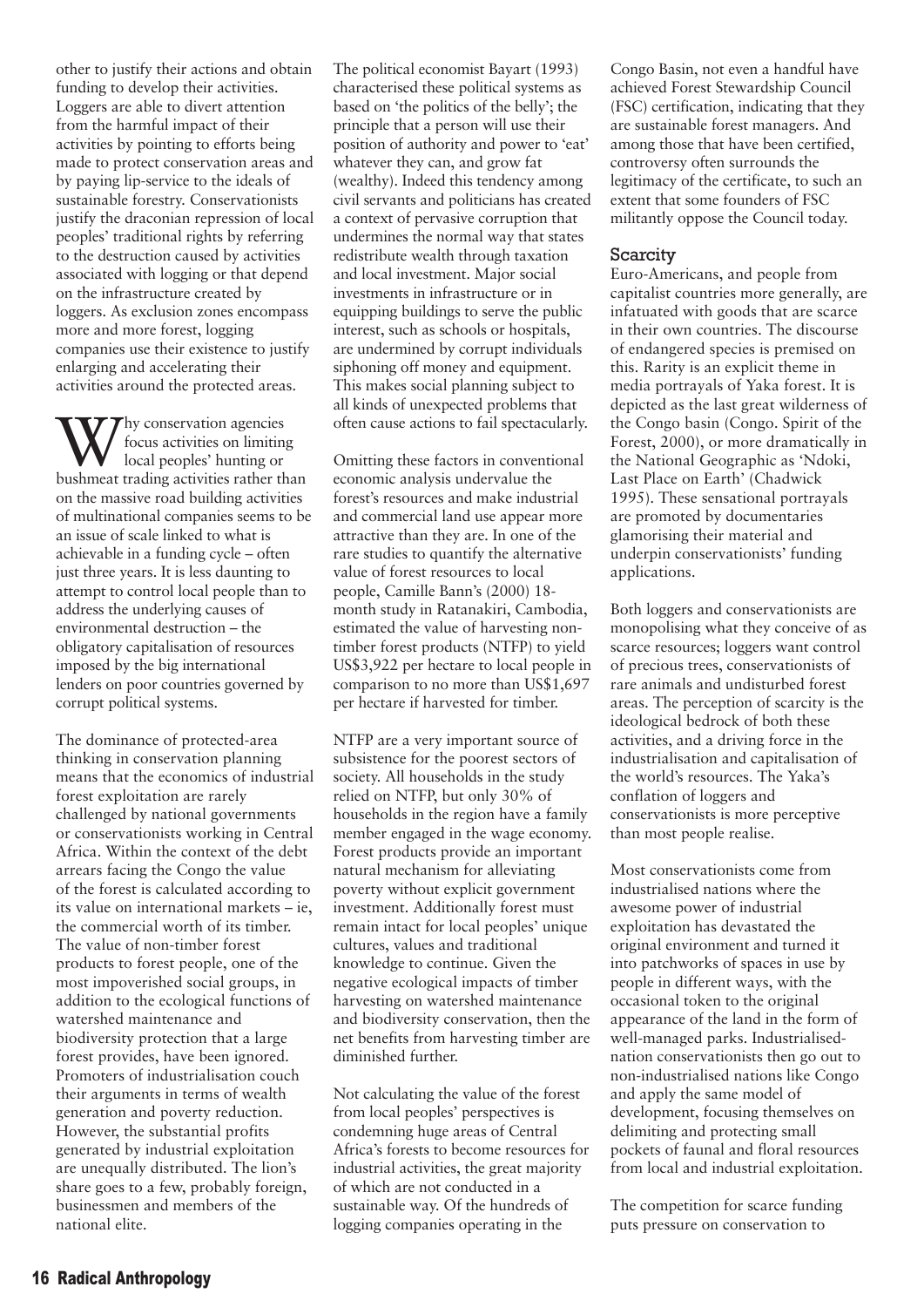appear to be effective; to be seen to achieve goals and be successful. Indeed, these pressures are so great that most conservation organisations need to be more concerned with appearances to the rich north than to the local area where work is being done. The quickest way of appearing to be doing something in this context is to take the protectionist approach and isolate an area of forest, exclude locals and enforce protection.

The enforcement and protection of protected areas becomes a military-like operation, sometimes described by conservationist field-workers as a 'war on poaching'. Since the mid 1990s when Eco-guard militias became a popular conservation tool, I have recorded a number of cases of serious human rights abuses, including murder, by Wildlife Conservation Society Ecoguards in northern Congo, and complained to those responsible. I have also been told by victims of very serious abuses by WWF Eco-guards in south-eastern Cameroon ranging from torture and public humiliation to the burning down of an entire village.

This aggressive and colonial-like imposition of protected areas on local people understandably antagonises many and establishes their relationship to conservation as involuntary and based on force. This is the basis for most of the conflicts conservation faces and is likely to face in Central Africa.

From local perspectives, rich and powerful outsiders are denying poor people access to their basic needs. This is seen as a grave abuse of basic human rights by many. Local people may rarely protest in front of powerful white people, but the resentment they feel may (and does) lead to serious problems for conservationists. In this context it is very difficult for conservationists to convince local people that they are concerned with their best interests. Protected areas in the Congo basin have been imposed on local people by international organisations pressurising national governments. Many contemporary conservationists' narrow view of their task in Central Africa is resulting in the acceleration of the industrialisation of forest resources, the very process underlying the problems conservation seeks to remedy.

In Central Africa, rather than grasp what local conceptions can offer, conservationists constantly seek to transform how locals understand their environment. The very notion of 'endangered species' judges resources according to their scarcity. For people such as Mbendjele, this is contradicted by their experience. To understand current conservation discourse requires a dramatic reformulation of their thinking based on counter-intuitive claims that they have little reason to do.

The current dominance of the scarcity model precludes the idea of sharing, it even encourages voracious consumption. Conservation needs to get away from the paranoid thinking that informs the hoarding mentality underpinning industrial capitalism and much conservation activity, and cease to be enslaved to market economics. The economic considerations of multinational corporations and institutions presently dominate too much decision-making. Instead decisions should be based on the understanding that nature is indeed abundant and capable of sustaining all life, if it is shared properly.

#### Making theYaka lifestyle scarce

Yaka forest knowledge and practice have ensured that large areas of forest thrive and endure. Later-comers, such as conservationists, are benefiting hugely from this good custodianship of forest resources. While conservationists depend on Yaka forest knowledge and skills to identify, explore, and understand the environments they come to control, the exclusionary policies they impose on Yaka people threaten the very relationship with the forest that permitted the transmission and development of the forest skills and knowledge conservationists need.

When access to good forest is denied or made dangerous for Yaka, it becomes difficult to transmit forest knowledge adequately to succeeding generations. Over time forest knowledge will become rarer among young Yaka people as resources are impoverished or access denied. Eventually Yaka knowledge may only remain in the notebooks and publications of anthropologists, ecologists and other scientists. The ultimate disenfranchisement of the huntergatherers will thus be complete. Their forest land and resources are denied them or destroyed, and they no longer have the knowledge necessary to return into the forest if ever their rights were to be recognised. This process is occurring to varying extents throughout the region. It is probably most advanced among the Twa Pygmies in the Great Lakes Region, most of who have become landless potters and beggars (Lewis 2000).

Forest knowledge, like forest<br>resources, has been transfor<br>from being abundant and w<br>available into a scarce and control resources, has been transformed from being abundant and widely available into a scarce and controlled expertise, only recorded in formats available to those with a northern-style education – a format that so far excludes access by Yaka forest people.

If current activities continue in the Central African forests, the huntergatherers' fate will be sealed by the continued imposition and dominance of an ideology of scarcity. Whether forest resources are over-exploited and depleted as a consequence of industrial capitalist extraction methods or sealed off from local people by zealous animal protectionists from rich countries, the result for local people is the same. There will be no space in the forest for forest people unless they become involved in the activities of the foresters or the animal protectionists. Their livelihood and resource base have been swept away from them and control over it given to multinational companies and Euro-American animal protection agencies.

While the forest was in local people's control it was considered abundant, and actually was so. Since Euro– Americans arrived and began to perceive of forest resources as scarce, desirable and valuable, so they have become. Now control over the future of the forest is vested in the hands of people with little or no genuine long-term or generational interest in preserving it beyond their limited engagement with it, often for just a fiscal year or two, or a project funding cycle.

This tradition of natural resource use that is based on what was done in rich countries, if widely applied through the process of globalisation to other parts of the world, will result in massive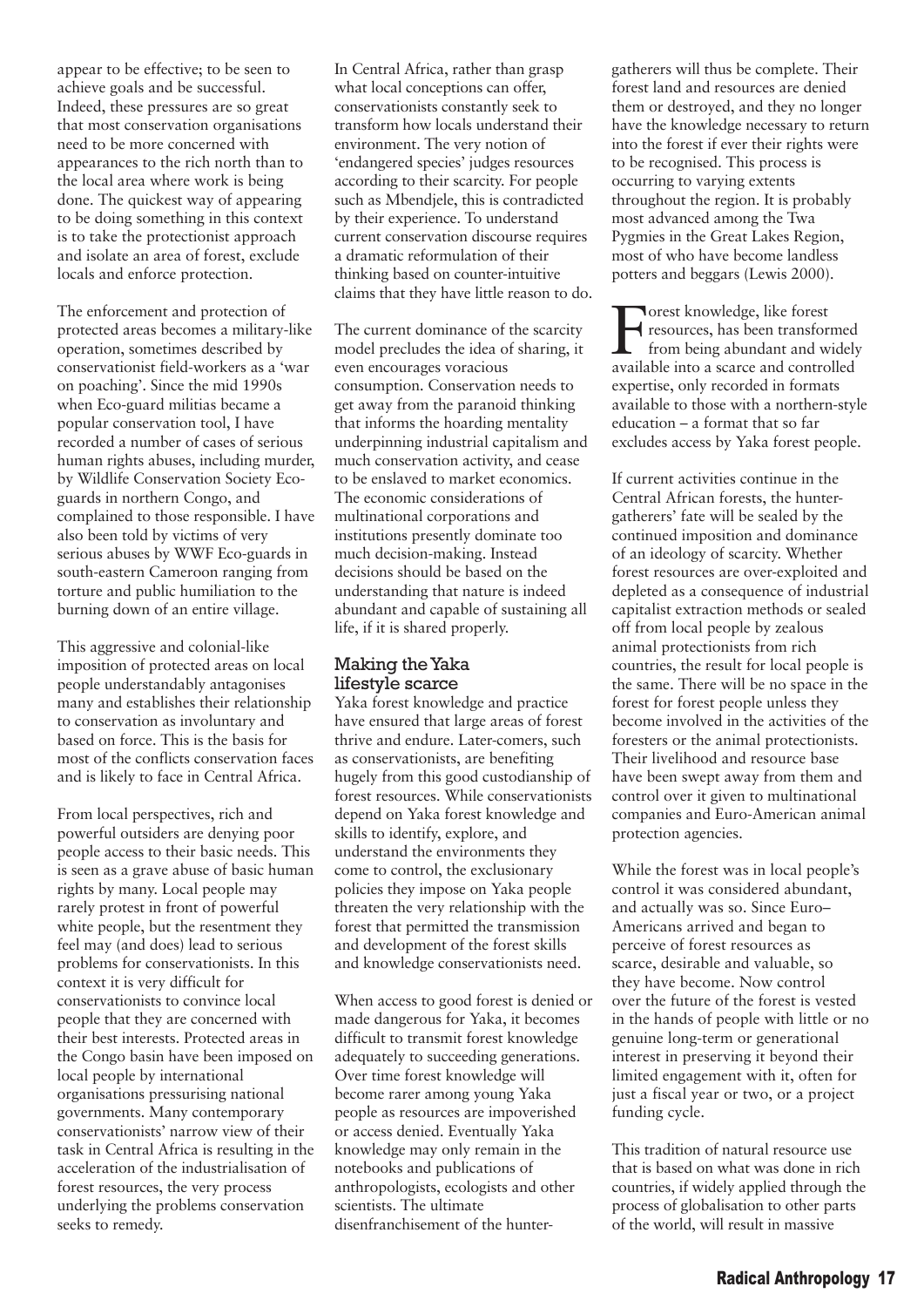areas of farmland, urban dwellings and industrial areas, surrounding the occasional token to the original appearance of the land in small and insignificant protected areas. This is not a viable model for the future of the tropical forests of the Congo Basin.

Nor is it a model for long-term environmental conservation more generally in non-industrialised areas. How long will small islands of protected resources be able to survive when surrounded by extensive urban sprawls with subsistence slash and burn agriculture supporting impoverished populations, or when surrounded by industrially exploited or otherwise transformed areas from which all valuable resources have been intensively removed, and most of the profits from their exploitation successfully exported to rich countries?

#### Abundance as the basis for environmental management

Rather than attempt to change the conception of abundance common among local people, maybe the onus is on conservation to change its point of view from one that endlessly chases and protects scarce natural resources to one that sees natural resources as adequate, even abundant. Seeing that there is enough for everybody, but it just needs to be shared properly, is the lesson that we can learn from the Yaka and *ekila*.

The Yaka are offering conservation a model for the future. Rather than repressing them and disregarding their basic human rights, conservationists need to learn from them. Taking abundance as the starting point for a meaningful dialogue with local people conservationists could create the conditions necessary for effective longterm conservation of Congo Basin environments. For conservationists *ekila* is a metaphor for the need for political engagement in decisions about how resources are distributed and used.

This would result in conservation taking the maintenance of abundance as its goal, rather than the protection of scarcity. Following *ekila* logic, the key to abundance is equitable sharing. This translates in the language of modern environmentalism as assuring effective resource management and benefit sharing – a movement away from seeing conservation as a series of

protected areas surrounded by industrial zones, to a process of equitably managing resources for all. This is clearly not happening within the currently popular paradigm of scarcity.

However, there are indications that when the Forest Stewardship Council's Principles are applied rigorously the hunter-gatherers' model is being adopted. The Forest Stewardship Council approach, although expressed in very different language, has adopted similar principles to those of Yaka forest stewardship. When taken seriously, the FSC management model is based on maintaining the forest's abundance through socially just and ecologically sustainable harvesting of forest resources. This is a modern idiom for talking about the same issues that concern *ekila*.

Unfettered industrial capitalism is the real menace to the key world environments that we all depend upon, not Yaka hunters seeking food for their families. While happy to impose hunting bans on traditional huntergatherers such as Pygmies, conservationists are surprisingly reluctant to impose logging bans on international logging companies. Unless industrialists can show their methods to be both environmentally and socially sustainable they should be prevented from continuing to exploit the forests of the Congo Basin. The reluctance to apply the same standards to rich northerners as are applied to local people is the downfall of conservation efforts in the Congo Basin.

Environmentalists can only expect nonindustrialised nations to stand up to the forces of capitalism if they do so themselves, and apply greater pressure to counter the imperatives of global capital in the places from where it originates – in Europe, Asia and America. There can be no effective conservation of our planet without committed political engagement and a willingness to question the assumptions that underpin dominant attitudes to our environment. As is self-evident to the Yaka, but seemingly not to many conservationists, humanity is part of nature, not something that it is possible to isolate from nature. We need to move away from seeing natural resources as scarce commodities to be controlled by the most powerful and

follow the Yaka lead to realise that nature can be an abundant provider and home for all creatures if we share whatever we take properly, and behave with consideration and respect to each other, and the planet that we all depend upon. This is the real challenge facing us all in the 21st century. ■

#### References

For a full list of references, see www. radicalanthropology.org/journal.htm

#### Notes

1. Field research was undertaken in the Northern Republic of Congo, in 1994-1997, with generous support from the Wenner-Gren Foundation for Anthropological Research, an Emslie Horniman Anthropological Scholarship and a Swan Fund Scholarship. I am grateful for an Alfred Gell Memorial Scholarship. Annual visits have been made since 2000.

2. Mbendjele claim shared ancestry with other forest hunter-gatherer groups in the region such as the Baka, Mikaya, Luma or Gyeli. All these groups are called Ba.Yaka (Ba'aka) people by the Mbendjele. The academic name for these diverse groups is 'Pygmies'. The term can be objectionable outside this context.

3. The Yaka term 'Bilo' refers to any non-Yaka, village-dwelling African people who live near Yaka people. Although growing urban populations are also called Bilo, typical Bilo are village dwelling, agriculturalists, and fishing or trapping peoples, who speak Bantu or Ubangian languages. 4. Woodburn 1998.

5. Lewis 2002 elaborates on this in Yaka society. Gender relations in immediate-return hunting and gathering societies are the most egalitarian anthropologists have observed (Endicott and Endicott 2006, Woodburn 1982). 6. The Yaka describe Bilo village people as recent arrivals to the forest who discriminate against them, attempt to exploit them, claim rights over their land and labour, and make aggressive claims to own farmland, rivers, forest and even other people. Yaka elders often emphasised that it is their transience that makes Bilo claims vacuous and therefore not to be taken too seriously. Rural migration to urban centres is the latest migratory movement of the Bilo. Currently 80% of Congo's population lives in two cities. 7. *Ekila* is a fascinating cultural category that I discuss in Lewis 2008 and 2002: 103-120. 8. Forest Stewardship Council certification is widely considered the least controversial criteria for establishing sustainable forestry practices. 9. Forest Monitor 2001 provides examples. 10. http://www.greenpeace.org.uk/ forests/forests.cfm?ucidparam= 20041201143538

11. In northern Congo in the mid-1990s members of the local elite were responsible for organising some of the most damaging environmental practices. These included largescale elephant massacres using high powered military machine guns (the remains of over 300 corpses were found in one forest clearing in 1997), large-scale wood theft from logging companies and the extensive clearance of forest for commercial plantations and farms. Anecdotal evidence of extensive poaching being organised by the highest political powers continues to emerge.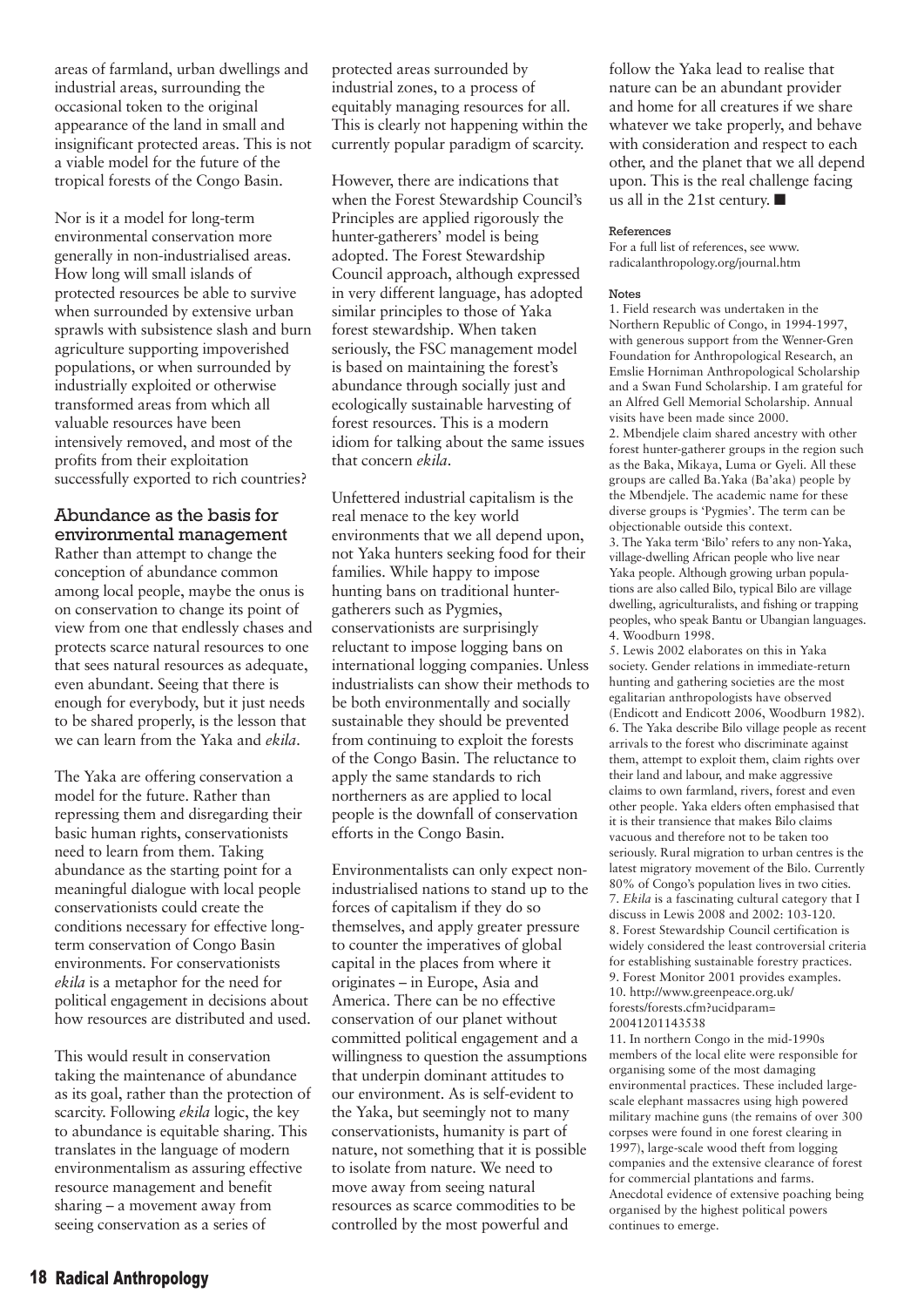#### References

Bann, Camille.

2000 *An Economic Analysis of Tropical Forest Land Use Options, Ratanakiri Province, Cambodia,* International Development Research Centre, Ottawa, Canada.

Bird-David, Nurit H.

- 1990 'The Giving Environment: Another Perspective on the Economic System of Gatherer-Hunters'. *Current Anthropology* **31** (2): 189-196.
- 1992 'Beyond "The Original Affluent Society". A Culturalist Reformulation'. *Current Anthropology* **33** (1): 25-47. Barume, Kwokwo.
- 2000. *Heading Towards Extinction? Indigenous Rights in Africa: The case of the Twa of the Kahuzi-Biega National Park, Democratic Republic of Congo.* IWGIA Document No. 101, Copenhagen: IWGIA/ Forest Peoples Programme.

Bayart, Jean-Francois.

1993 *The State in Africa: the politics of the belly.* Longman: London.

Chadwick, Douglas.

1993 'Ndoki, Last Place on Earth.' In *National Geographic*, July 1995, **188**, 1: 2-45.

Endicott, Karen and Kirk Endicott.

2006 *The Headman was a Woman.* Waveview Press.

Forests Monitor.

2001 *Sold Down the River. The need to control transnational forestry corporations: a European case study.* Cambridge: Forests Monitor.

Ghazi, Polly.

1992 'Congo's rainforest threatened by World Bank loans', *Observer*, 26.1.92.

d'Huart, Jean-Pierre, Stalmans, Marc, and Tutin, Caroline.

2002 *Central African World Heritage Forest Initiative (CAWHFI). A working draft project proposal for the CAWHFI partners consultation workshop (25 February – 1 March 2002).* Paris: UNESCO.

#### IUCN.

- 1996 *The World Conservation Congress: resolutions and recommendations.* Gland: IUCN.
- Köhler, Axel and Jerome Lewis. 2002 'Putting hunter-gatherer and farmer relations in perspective. A commentary from Central Africa'. In *Ethnicity, huntergatherers, and the "other": Association or Assimilation in Southern Africa?* Susan Kent (ed.). Washington: Smithsonian Institute.

Lewis, Jerome.

- 2000 *The Batwa of the Great Lakes Region.* London: Minority Rights Group.
- 2002 *Forest Hunter-Gatherers and Their World: A Study of the Mbendjele Yaka Pygmies of Congo-Brazzaville and Their Secular and Religious Activities and Representations.* PhD Thesis: University of London. 2002. Available at: http://www.radicalanthropologyg roup.org/pub\_lewisthesisfull.pdf.
- 2003 *The hunter's curse.* Annotated film.
- 2006 Logging in the Congo basin. What hope for indigenous

peoples' resources, and their environments? *Indigenous Affairs* **4/06:** 8-15.

2008 'Ekila: Blood, Bodies and Egalitarian Societies'. *Journal of the Royal Anthropological Institute*, **Vol. 14,** No. 2. pp 297- 315.

Nightingale, Neil.

2000 *Congo. Spirit of the Forest.* (Written and produced by Brian Leith). Scorer Associates for the BBC and Discovery Channel.

#### Vidal, John.

2002 *Big Five seek to save Congo forests.* The Guardian 27.8.02: 4.

Woodburn, James.

- 1982 'Egalitarian Societies.' *Man, the Journal of the Royal Anthropological Institute*, **17**, no. 3: 431-51.
- 1998 "Sharing is not a form of exchange": an analysis of property sharing in immediatereturn hunter-gatherer societies, in C.M. Hann ed., *Property Relations: Renewing the Anthropological Tradition*, Cambridge: Cambridge University Press, pp. 48-63.

World Bank Inspection Panel.

2007 Investigation Report: Democratic Republic of Congo. http://siteresources.worldbank.or g/EXTINSPECTIONPANEL/Res ources/FINALINVREPwhole.pdf.

World Wildlife Fund for Nature. 2007 *Responsible forestry and trade in Africa* http://www.panda.org/about\_ww f/what\_we\_do/forests/our\_solutio ns/responsible\_forestry/gftn/abou

t\_gftn/africa/index.cfm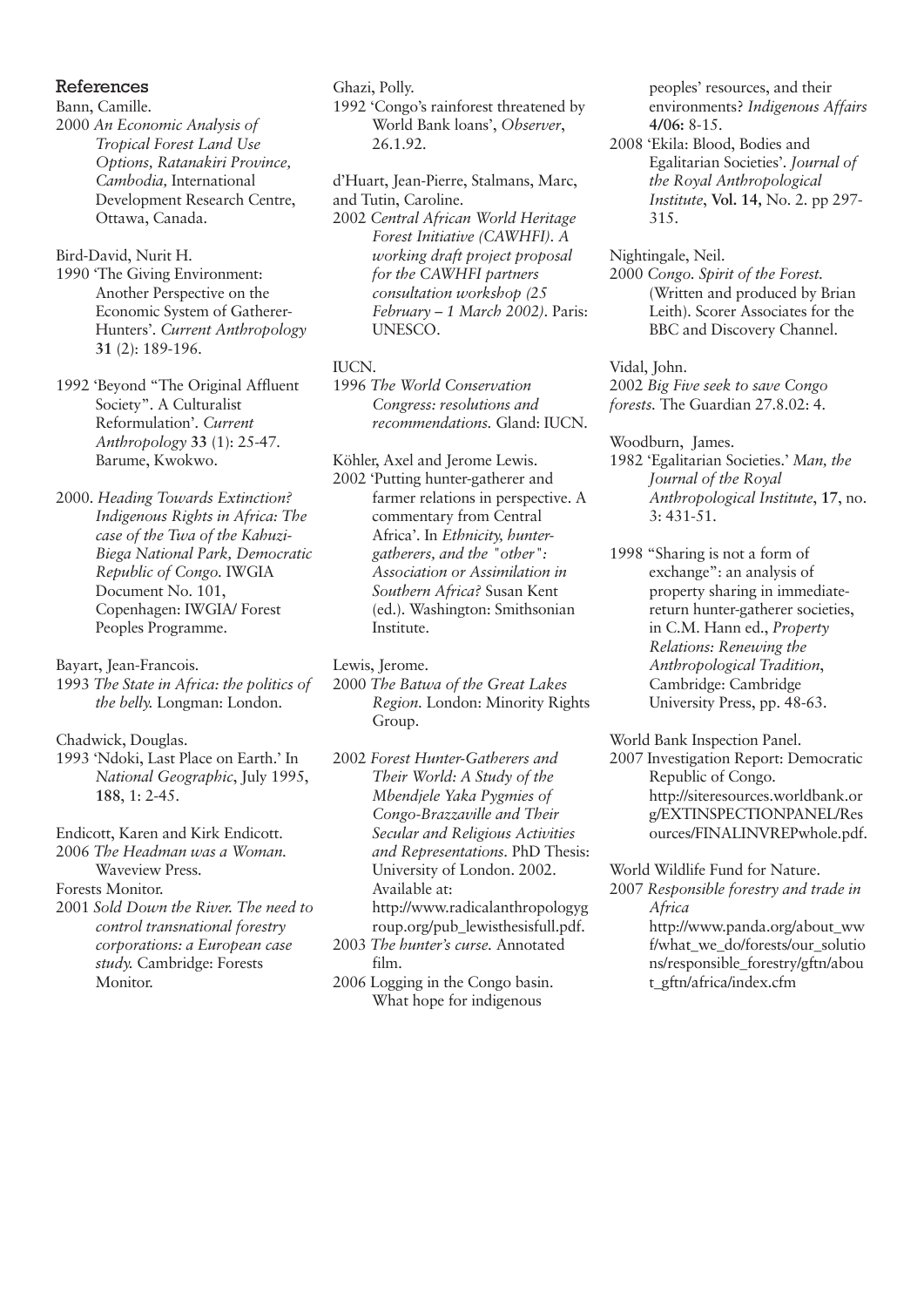# Human nature and the origins of language

Noam Chomsky ranks among the leading intellectual figures of modern times and has changed the way we think about what it means to be human, revolutionising linguistics and establishing it as a modern science. He agreed to discuss just some of his ideas with Radical Anthropology.

**Radical Anthropology:** It's unusual on the left to work explicitly, as you do, with a concept of genetically determined human nature. Many suspect the idea must set limits on our ability to change the world and also change ourselves in the process. So, let's start by asking, what exactly do you mean by 'human nature'?

**Noam Chomsky:** It is considered unusual, but I think that is a mistake. Peter Kropotkin was surely on the left. He was one of the founders of what is now called 'sociobiology' or 'evolutionary psychology' with his book *Mutual Aid*, arguing that human nature had evolved in ways conducive to the communitarian anarchism that he espoused. Marx's early manuscripts, with their roots in the Enlightenment and Romanticism, derived fundamental concepts such as alienation from a conception of human nature – what we would call genetically determined. In fact, anyone who merits attention and who promotes any cause at all is doing so on the basis of a belief that it is somehow good for humans, because of their inherent nature.

To object that the facts about human nature set limits on our ability to change the world and ourselves makes about as much sense as the lament that our lack of wings sets limits on our ability to 'fly' as far as eagles under our own power. There is nothing more mysterious about the concept human nature than about the concept bee or chicken nature, at least for those who regard humans as creatures in the biological world. Like other organisms, humans have a certain genetic endowment (apparently varying little in the species, not a surprise considering its recent separation from other hominids). That determines what we call their nature.

**RA:** We agree! We would also insist on the importance of anthropology, in

order to be sure that the concept of 'human nature' we're working with captures the diversity of human experience. Your work on linguistics, on the other hand, deliberately set out in isolation from anthropology and the social sciences. Why? Do you still consider that separation necessary?

**Chomsky:** The idea of a 'separation' is an interesting myth. It might be worth investigating its origins. The facts are quite the opposite. Some of the earliest work in our programme at the Massachusetts Institute of Technology (MIT), back to the 1950s, was on native American languages (Hidatsa, Mohawk, Menomini). Later, with Ken Hale's appointment 40 years ago, the department became one of the world centres of research in Australian and native American languages, soon after others, worldwide. That engaged faculty and students in issues of land rights, endangered languages and cultures, cultural wealth, educational and cultural programmes in indigenous communities (run mainly by MIT graduates brought here from indigenous communities), the spectacular revival of Wampanoag as a spoken language after 100 years (mainly the work of Hale and Jesse Little Doe), stimulating cultural revival as well, and much else. And of course all of this interacting closely with theoretical work, contributing to it and drawing from it. Where is the separation?

**RA:** But you have always insisted, haven't you, on the difference between natural and social science? Is linguistics a social or natural science? Or has the progress of linguistics as a science blurred any meaningful boundary between the two?

**Chomsky:** I have never suggested any principled difference between the natural and social sciences. There are, of course, differences between physics and sociology. Physics deals with systems that are simple enough so that it is possible, sometimes, to achieve deep results, though leaving many puzzles; I just happened to read an article posted on physicsworld.com on the basic unsolved problems about formation of snow crystals. It's roughly the case that if systems become too complex to study in sufficient depth, physics hands them over to chemistry, then to biology, then experimental psychology, and finally on to history. Roughly. These are tendencies, and they tend to distinguish roughly between hard and soft sciences.

**RA:** OK, let's consider your contribution to the science of linguistics. First it might be worth reminding our non-specialist readers where it all began. Your work on language started with a critique of the then-prevailing view that children had to learn their natal language. You insisted instead that it was an innate part of our brain. In other words, humans no more have to learn language than we have to teach our stomachs how to digest. How did you come to this conclusion? And how can we know whether it's true?

**Chomsky:** I cannot respond to the questions, because I do not understand them. Plainly, children learn their language. I don't speak Swahili. And it cannot be that my language is 'an innate property of our brain.' Otherwise I would have been genetically programmed to speak (some variety of) English. However, some innate capacity – some part of the human genetic endowment – enters into language acquisition. That much is uncontroversial among those who believe that humans are part of the natural world. If it were not true, it

Noam Chomsky *is institute professor and professor of linguistics (emeritus) at the Massachusetts Institute of Technology.*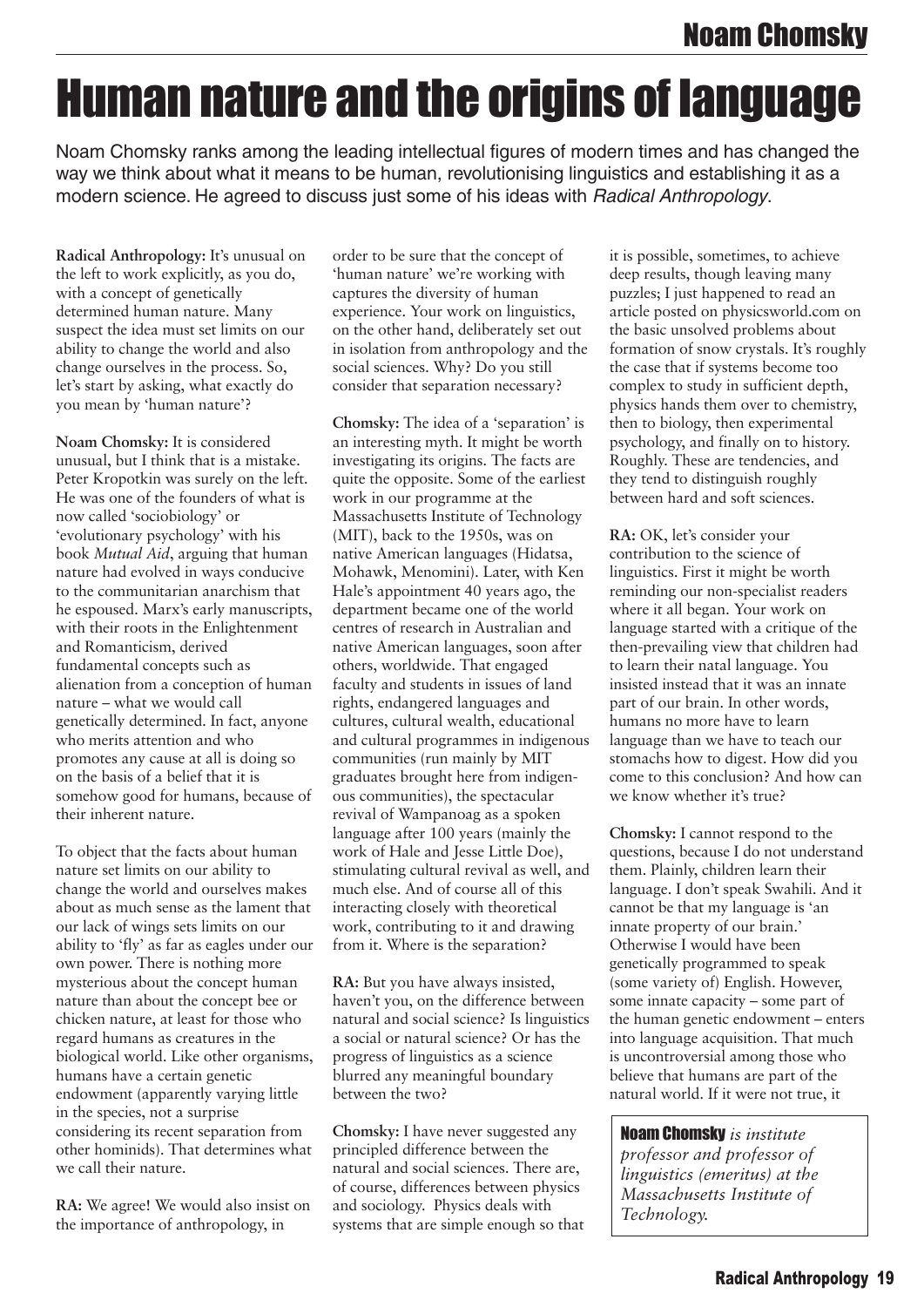would be a miracle that my granddaughter reflexively identified some elements of the blooming buzzing confusion as language-related and went on to acquire capacities of the kind that you and I are now exercising, while her pet kitten (chimp, songbird, bee…), presented with exactly the same data, could not take the first step, let alone the later ones. And correspondingly she could not acquire their capacities. There is also a question about whether my granddaughter's achievement falls under the technical concepts of learning developed in one or another branch of psychology, or whether they are more properly subsumed under general theories of growth and development. About these matters there are real questions and legitimate controversy: What is the nature of the genetic endowment? How does acquisition proceed? Etc. Scientists do routinely ask similar questions about the visual system, system of motor organisation, and others – including, in fact, the digestive system.

**RA:** Point taken! But aren't what you term 'external' languages such as Swahili of secondary interest from a scientific point of view, since language as you define it is basically for internal cognition, not social communication? It's surely central to your position that you don't need Swahili or any other external language just to think logically and clearly? A second point is that most of us take for granted that innate human capacities such as vision or digestion evolved gradually, through what Darwin termed 'descent with modification'. Your argument that language emerged in an ancestral individual in an instant – before any external language could have existed – suggests that we are talking about an entirely different kind of thing?

**Chomsky:** I would not say that Swahili is an 'E(xternal) language'. I don't even understand what that means. In fact, I know of no characterisation of Elanguage. I introduced the term, but didn't define it, except as a cover term for any conception of language other than I-language. Without an explanation of what you mean by Swahili (apparently, something other than the similar I-languages of individual speakers), I can't answer the question whether it is of secondary or

primary (or no) interest. I do not agree that I-language is "basically for internal cognition, not social communication." It is surely used for both, and it's not "for" anything, any more than hands are "for" typing on the computer, as I'm now doing.

It's a mistake to suppose that capacities must evolve gradually. There are many known examples of sharp changes – slight genetic modification that yields substantial phenotypic effects, and much else. By coincidence, I was just looking at an article in *Science* on the 'Avalon explosion', which appears to be one of many examples of an explosion of forms without gradual selection. But it really doesn't matter in the present context. The human digestive and visual systems did clearly evolve over a very long period. Language as far as we know did not. Anatomically modern humans are found up to 200,000 years ago; behaviourally modern humans appear very recently in evolutionary time, as far as evidence now exists, perhaps within a window of 50-100,000 years ago, a flick of an eye in evolutionary time. That's why palaeoanthropologist Ian Tattersall regards human intelligence generally as an "emergent quality", not "a product of Nature's patient and gradual engineering over the eons."

I did not say that language as a completed system emerged in an individual in an instant. But I cannot think of a coherent alternative to the idea that mutations take place in individuals, not communities, so that whatever rewiring of the brain yielded the apparently unique properties of language, specifically recursive generation of hierarchically structured expressions, would therefore have taken place in an individual, and only later been used among individuals who had inherited this capacity.

RA: Sure, evolution proceeds through the selection of chance mutations that arise in individuals. But is there nothing we can say about the terms of selection? Nothing about why a chance mutation for language might have increased in frequency in the population? Fingers surely evolved for something, after all – even if not for typing e-mails! To be sure we've understood you here: you say that

communication is a possible function of language but that it's just one among many possible functions, hence of no special relevance either to the nature of language or its origins?

**Chomsky:** At the Alice V. and David H. Morris Symposium on the Evolution of Language held at Stony Brook University in October 2005 (and elsewhere), I quoted evolutionary biologists Salvador Luria and Francois Jacob, both Nobel Laureates, as expressing the view that communicative needs would not have provided "any great selective pressure to produce a system such as language," with its crucial relation to "development of abstract or productive thinking"; "the role of language as a communication system between individuals would have come about only secondarily… The quality of language that makes it unique does not seem to be so much its role in communicating directives for action" or other common features of animal communication, but rather "its role in symbolizing, in evoking cognitive images," in "molding" our notion of reality and yielding our capacity for thought and planning, through its property of allowing infinite combinations of symbols" and therefore "mental creation of possible worlds."

There is good reason to believe that they are right, in part for reasons I mentioned in the passage to which you are referring. If the rewiring of the brain that yielded recursive generation of hierarchically structured expressions took place in an individual, not a group (and there seems to be no coherent alternative), then interaction must have been a later phenomenon. Language would have evolved first as an internal object, a kind of "language of thought" (LOT), with externalisation (hence communication) an ancillary process. I can't review here the strong and growing evidence to support this conclusion, but I have elsewhere. There are ample reasons why having a LOT would confer selectional advantage: the person so endowed could plan, interpret, reflect, etc., in ways denied to others. If that advantage is partially transmitted to descendants, at some later stage there would be opportunity for communication, and motivation to develop a means of externalising the internal LOT – a process that might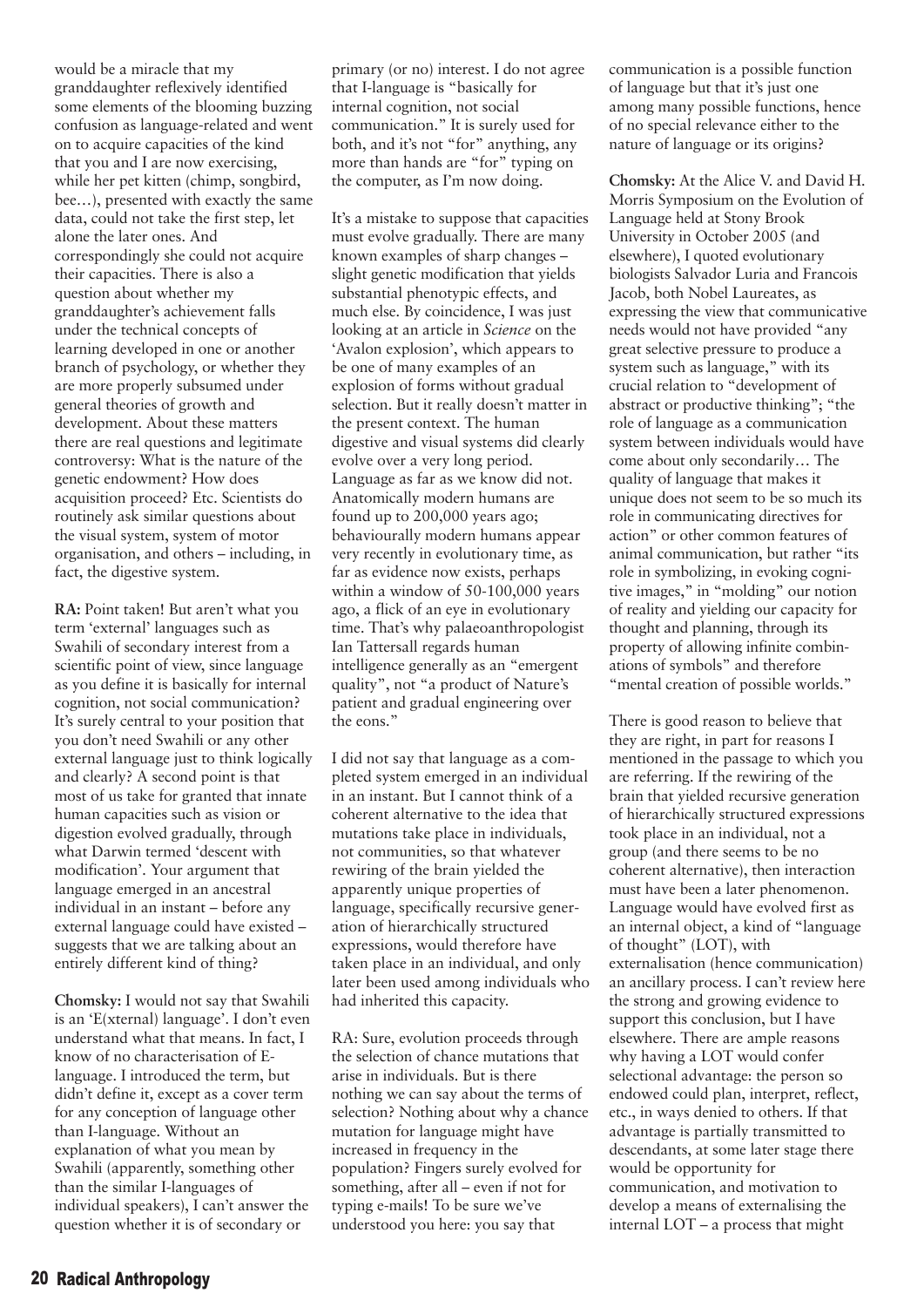not involve evolution at all; perhaps it was a matter of problem solving using available cognitive mechanisms. This is, of course, speculation, like all talk about the evolution of language. But it is the minimal assumption, and I think enters in some way into all such speculations, even if tacitly. The conclusion, quite plausible I think, is that while language can surely be used for communication (as can much else), communication probably has no special role in its design or evolution.

As for organs, traits, etc., being "for" something, the notion may be a useful shorthand, but shouldn't be taken too seriously, if only because of the ubiquitous phenomenon of exaptation. Suppose that insect wings developed primarily as thermoregulators and then were used for skimming and finally flying, evolving along the way. What would they be "for"? Or what is the skeleton "for"? For keeping one upright, protecting organs, storing calcium, making blood cells…? A property of an organism enters into its life (and survival) in many different ways, some more salient than others. But there is no simple notion of its being "for" some function.

**RA:** At the conference you mention, you also talked about 'the great leap forward' – the 'human revolution', as many have called it. It's fair to say, we think, that most Darwinian theorists would regard the social dimensions of this major transition as having played a decisive role. We are thinking, for example, of the late John Maynard Smith, who linked the emergence of language with the earliest social contracts – an idea harking back to Rousseau. How does your origins scenario fit with approaches of this social and political kind? Darwinians don't take cooperation for granted. Can you say anything about the sociopolitical conditions which might have driven our ancestors to start talking and listening to one another?

**Chomsky:** I should make it clear that the term 'great leap forward,' referring to the burst of creative activity, sudden in evolutionary time, was not mine. It's Jared Diamond's. It's commonly assumed that the emergence of language was a key element of the great leap. We of course know very little about the sociopolitical

conditions that existed at the time, but there's no scenario I can think of that suggests how a sudden change in these conditions could have led to the emergence of language. The only plausible assumption I have ever heard, and I suspect the only one that would be taken seriously by evolutionary biologists, is that some rewiring of the brain, perhaps the result of some slight modification in the functioning of regulatory circuits, provided the basis for this new capacity.

The simplest assumption – which appears to be implicit in all of the more complex ones that have been proposed – is that the rewriting yielded 'Merge', the simplest recursive function, which instantaneously made available an infinite array of structured expressions generated from whatever conceptual 'atoms' are available. That yields, in effect, an internal I-language, a 'language of thought,' providing obvious advantages to the person so endowed. If the mutation is partially transmitted to offspring, they too would have the advantage. And over time it might have come to dominate a small breeding group. At that stage there becomes a motivation to externalise the I-language, that is, to map the internal objects generated to the sensori-motor system, yielding what we think of as language – the external expressions we are exchanging now, for example. That mapping is quite nontrivial, and the problem of how to construct it can be solved in many different ways. It is in these ancillary processes that languages differ widely, and in which the mass of complexity of language resides. It's not at all clear that this is, technically, a step in the evolution of language. It might have been just a matter of problem-solving, using existing cognitive capacities.

The secondary step of externalisation evidently took place under existing sociopolitical conditions, and probably profoundly changed them. Beyond that, evidence is thin. I do not see how notions of social contract might play more than a superficial role. Scientists generally, not just evolutionary biologists, don't take much for granted. But there isn't much doubt that like other animal societies, those of *Homo sapiens* involved plenty of cooperation, which might have been considerably enhanced, one would suppose, by the

emergence of the remarkable instrument of language.

**RA:** Would you agree that science involves restricting our speculative hypotheses to those that can be tested against empirical data? We are not clear in what sense the speculation you have just offered us is testable. Presumably we should expect to find recursion playing a central role in every known language – not just in the language of thought but in language as actually spoken. It seems that this isn't the case. Some linguists have claimed that the language of the Piraha, for example, almost entirely lacks recursion and for that reason presents a challenge to your theory. Does it?

**Chomsky:** Don't quite understand the first question. Which speculation do you have in mind?

As for the Piraha, there's a common confusion between recursion and embedding. Everett claimed that Piraha lacks embedding. Others challenge that claim (since his examples of Piraha language appear to me to have examples of relative clauses embedded in phrases, I don't know what Everett means by embedding). But I haven't seen any claim that Piraha lacks recursion, that is, that there are a finite number of sentences or sentence frames. If that's so, it would mean that the speakers of this language aren't making use of a capacity that they surely have, a normal situation; plenty of people throughout history would drown if they fall into water. Nothing much follows except for a question as to why they haven't made use of these capacities (a question independent of Everett's assumptions about the culture). No one seriously doubts that if Piraha children are brought up in Boston they'll be speaking Boston English, that is, that the capacities are present, unlike other animals, as far as is known. There's no challenge to the theory – not mine, but everyone's – that the human language faculty provides the means for generation of an infinite array of structured expressions.

**RA:** We had in mind your whole speculative origins scenario. How does it stand up to what we know about primate politics and cognition? The hypothesised behavioural ecology of our hominin ancestors? The laws of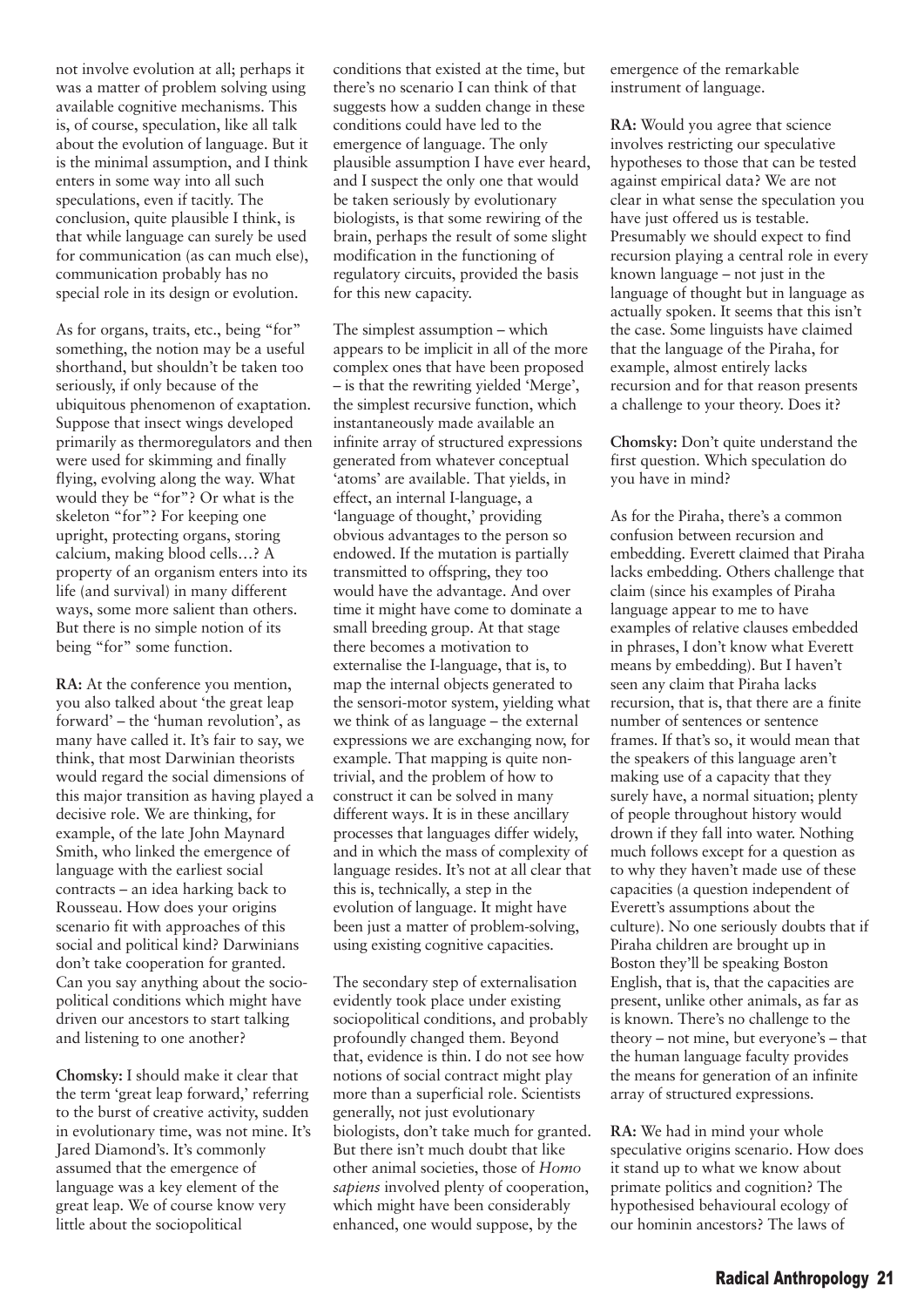evolution of animal signals? Does it say anything testable in the light of findings from these arguably relevant fields, or in the light of archaeological data? And so on…

**Chomsky:** You'll have to explain to me what you mean by my 'speculative origins scenario'. In particular, can you identify what I've written about this that is even controversial enough to require empirical test? Or is it not perfectly consistent with what is known about our ancestors? Or, for that matter, what is not accepted, tacitly, by everyone who has had a word to say on this topic?

**RA:** It is a refreshingly bold "just-so" story for the evolutionary emergence of language. It's certainly parsimonious and has a kind of logic on its side, but how could we discriminate between your story and any other? Modern Darwinism provides us with ways to turn a just-so story into a testable proposition – by modelling the costs and benefits of proposed adaptive behaviours, for example. To count as scientific, a hypothesis surely has to be testable. Can you specify just one or two experimental results or archaeological finds or anything else that might in principle pose a problem for your hypothesis of instantaneous language evolution?

**Chomsky:** I'm afraid I am still puzzled. The question I raised remains unanswered, and as long as this is so, I do not really understand what you are asking. If it is true that what I have suggested is not even controversial enough to require empirical test, is perfectly consistent with what is known about our ancestors, and is accepted, tacitly, by everyone who has a word to say on this topic, then I do not see how the question you are posing arises. So I cannot proceed until you indicate to me in what respects that judgment is incorrect.

I have not suggested that the emergence of language is instantaneous. Rather, that the rewiring of the brain enabling an infinite array of structured expressions was in effect instantaneous. I have never heard of an alternative to this suggestion. That leaves plenty of questions, among them, the question to what extent the internal computational

system that arises is a "perfect solution" to conditions imposed by the CI (conceptual-intentional) interface (hence in effect also instantaneous), and the question how the internal syntax-semantics is externalised, a later process virtually by definition, and one that might not even involve evolution in the sense of genomic change.

**RA:** Let's try to summarise your argument so the point we're driving at can be made clearer. Although language in a broad sense relies on various evolved structures and mechanisms, and although language can be used for communication, the crucial step that gave our species the language faculty was a chance rewiring of the brain. This genetic event instantly gave rise to a computational mechanism for recursion – something unique to humans, and perhaps originally nothing to do with language. Perhaps it evolved as an adaptation for, say, navigation, this mechanism subsequently being exapted for language. In your 2002 *Science* article co-authored with Marc Hauser and Tecumseh Fitch, you describe all this as a "tentative, testable hypothesis in need of further empirical investigation". Our previous questions were merely inviting you to clarify for our readers what some of these tests might look like. What kind of experimental or observational results might pose a problem for the theory?

We're taken aback by your claim that every serious scholar agrees with you on these points. Our own impression is that virtually every scholar vehemently disagrees! Ray Jackendoff and Steven Pinker come to mind. We are not interested, for the moment, in whether the truth lies more with you or more with Pinker and Jackendoff. If we are to have a Darwinian account of the emergence of language, we surely need to ask what might have been the selection pressures that gave rise to it in humans but in no other animal? Pinker argues that the explanation is social cooperation, explaining this in turn by invoking kin selection and reciprocal altruism. But these are widely applicable Darwinian principles, by no means restricted to *Homo sapiens*. So why didn't apes evolve language? Or something a bit like language? Were our hominin ancestors particularly cooperative? Which ones and when? Is

there any archaeological evidence, for example, that our ancestors of four or five millions of years ago were getting especially co-operative? What socioecological factors might have driven this? And so on. This has turned into a longer than usual question, but the reason we're interested in these kinds of issues – and why we're interested in the fact that you seem to ignore or downplay them – is that they have obvious political dimensions. What ecological and social conditions, for example, are conducive to communistic co-operation? Or is everything we need to know to be found in the computational mechanisms of individual human brains?

**Chomsky:** You say you're "taken aback by your claim that every serious scholar agrees with you on these points," namely the points I've actually made. As far as I am aware, that is true. Pinker and Jackendoff, for example, tacitly pressuppose these points. Of course they disagree with views that they've attributed to me. But that was not my question: to repeat, what is controversial in what I've actually said and written?

There's no "hypothesis" in the paper I co-authored with Hauser and Fitch about recursion in language being an exaptation from deeper capacities, maybe used in navigation. Rather, that's proposed as a possibility that could be explored, and tested. It's easy to see how it could be explored: e.g., by studying these processes in different systems and looking for commonalities, differences, appearance at various times of evolution, the usual approaches of the comparative method; obviously premature in this case, because not enough is known. There are plenty of hypotheses discussed, and there are masses of empirical evidence testing them, but they are about the nature of the system that evolved – obviously a prerequisite to study of its evolution.

So I'm back to where I was. Unless you can identify some thesis that is controversial, and that isn't accepted, at least tacitly, in all speculations about language evolution that can be taken seriously, I can't respond to the queries.

**RA:** OK, we take your point, but we're trying to get you to talk about some interesting issues in evolutionary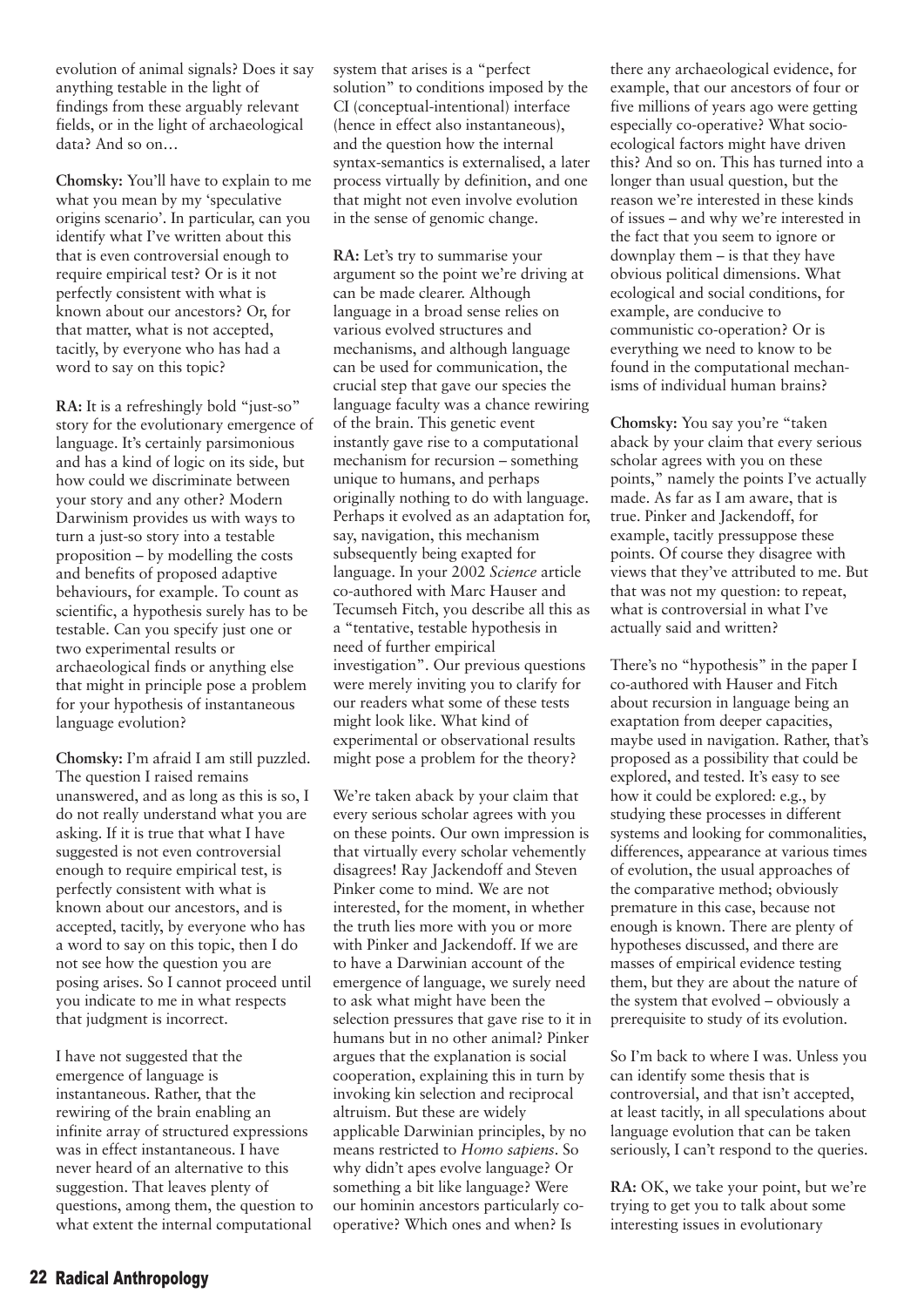science. The popular science writer Marek Kohn describes well what I mean in his chapter on trust in his book *As We Know It*. Kohn quotes anthropologist Chris Knight as saying that "Darwinian theory shows that cheating is likely to result in higher fitness than co-operating – and the greater the rewards of co-operation, the greater the unearned benefits to the freeloader. Any theory of how language, symbolism or culture originated has to show how a system based on cooperative agreement could have developed without being destabilised at any stage by the pursuit of individual interests." What do you think of this?

**Chomsky:** I don't see the force of the claim. For one thing, evolutionary theory has nothing to say, in general, as to whether cheating is more advantageous than cooperating. There are many circumstances in which the contrary would be true, and empirical evidence, though it exists, has little bearing on real situations. For another, there's no need (or way) to establish what Knight demands. One might just as well argue that language differentiation results from pursuit of group interests, like other kinds of cultural variety. And individual interests are beside the point. Furthermore all such matters (even mapping of I-language to the sensorimotor system) may have nothing to do with evolution in the biological sense.

**RA:** The question is under what circumstances is the sharing of valuable information with non-kin using a cheap signalling system like language an evolutionarily stable strategy (ESS)? In all other species, a signal must be costly to be seen by the signal receiver as reliable in situations of conflict. But if you don't accept that language is an adaptation or arose in a Darwinian, biological world, then you need not submit to the constraints posed by selfish-gene theory. Is that why you don't see the force of these arguments?

**Chomsky:** Selfish-gene theory tells us nothing about the value of interacting through language. Human language is nothing like the signalling systems of other animals. Of course language arose in a Darwinian biological world, because that's all there is, but that world relates only superficially to the pop-biology that circulates informally. **RA:** OK, let's move on. Our activist

readership will be interested to know what they can do with your ideas. Frederick Engels once wrote, "The more ruthlessly and disinterestedly science proceeds, the more it finds itself in harmony with the interests of the workers." That's quite an inspiring idea. Revolutionaries need no ideology, he is saying – only science, conducted dispassionately for its own sake. Are we right in saying that you don't encourage socialists or anarchists to view science – or at any rate, your own linguistic science – as having potential in that political sense?

**Chomsky:** I don't encourage socialists or anarchists to accept falsehoods, in particular, to see revolutionary potential where there is none. Anton Pannekoek didn't encourage radical workers and other activists of the anti-Bolshevik left to see revolutionary potential in his work in astronomy, for the simple reason that he was honest, and knew there was none to speak of. The shred of truth that can be extracted from the remark of Engels that you cite (which I don't recognise) is that those who wish to change the world should have the best possible understanding of the world, including what is revealed by the sciences, some of which they might be able to use for their purposes. That's why workers education, including science and mathematics, has commonly been a concern of left intellectuals.

**RA:** But do you think the scientific community should get collectively selforganised and consciously activist? Let's take the example of climate change. Is astronomy entirely unconnected with the task of familiarising ourselves with the big picture here? With the origins of life on earth, with the reasons why we have life on earth in the first place and with comprehending why capitalism might be ultimately inconsistent with Earth's future as a habitable planet? Anton Pannekoek may, rightly or wrongly, not have seen the revolutionary potential of his astronomy, but he certainly linked his scientific outlook with his politics – in political pamphlets on Darwinism and human origins, for example. Might we yet see a pamphlet by Noam Chomsky, linking your scientific and your political thinking for a popular audience? **Chomsky:** I am reasonably familiar

with Pannekoek's writings, and do not recall his drawing conclusions about his political stands from his work on astronomy, nor do I see how one could do so. Nor why it should be a demand – no sane human being devotes 100% of his or her life to political activism.

If scientists and scholars were to become "collectively self-organised and consciously activist" today, they would probably devote themselves to service to state and private power. Those who have different goals should (and do) become organized and activist. All the questions you raise merit inquiry and attention, and if there are lessons to be drawn from the sciences, then that should be the concern of everyone, including scientists to the extent that they can make a contribution. One contribution they can and should make is to be clear and explicit about the limits of scientific understanding, a matter that is particularly important in societies where people are trained to defer to alleged experts. I have written occasionally on links between my scientific work and political thinking, but not much, because the links seem to me abstract and speculative. Others believe the links to be closer, and have written more about them (Carlos Otero, James McGilvray, Neil Smith, and others). If I can be convinced that the links are significant, I'll be happy to write about them.

**RA:** We have mostly talked about the evolution of language, but you are perhaps most famous for your political stand. It is understandable that your political work should attract hostile criticism – material interests are at stake. What can seem more puzzling is why arcane academic debates, more fittingly subject to disinterested inquiry than political polemic, can provoke equally impassioned criticism. Why is this, do you think?

**Chomsky:** It should seem puzzling, to professionals as well. I have seen many illustrations over the years, and they go back quite far in history. Sometimes people are "defending their turf." Sometimes it is personal jealousies. I know of cases that are really depraved. Academics are not necessarily nice people. And one might mention a remark attributed to Henry Kissinger: the reason academic disputes are so vicious is that so little is at stake. ■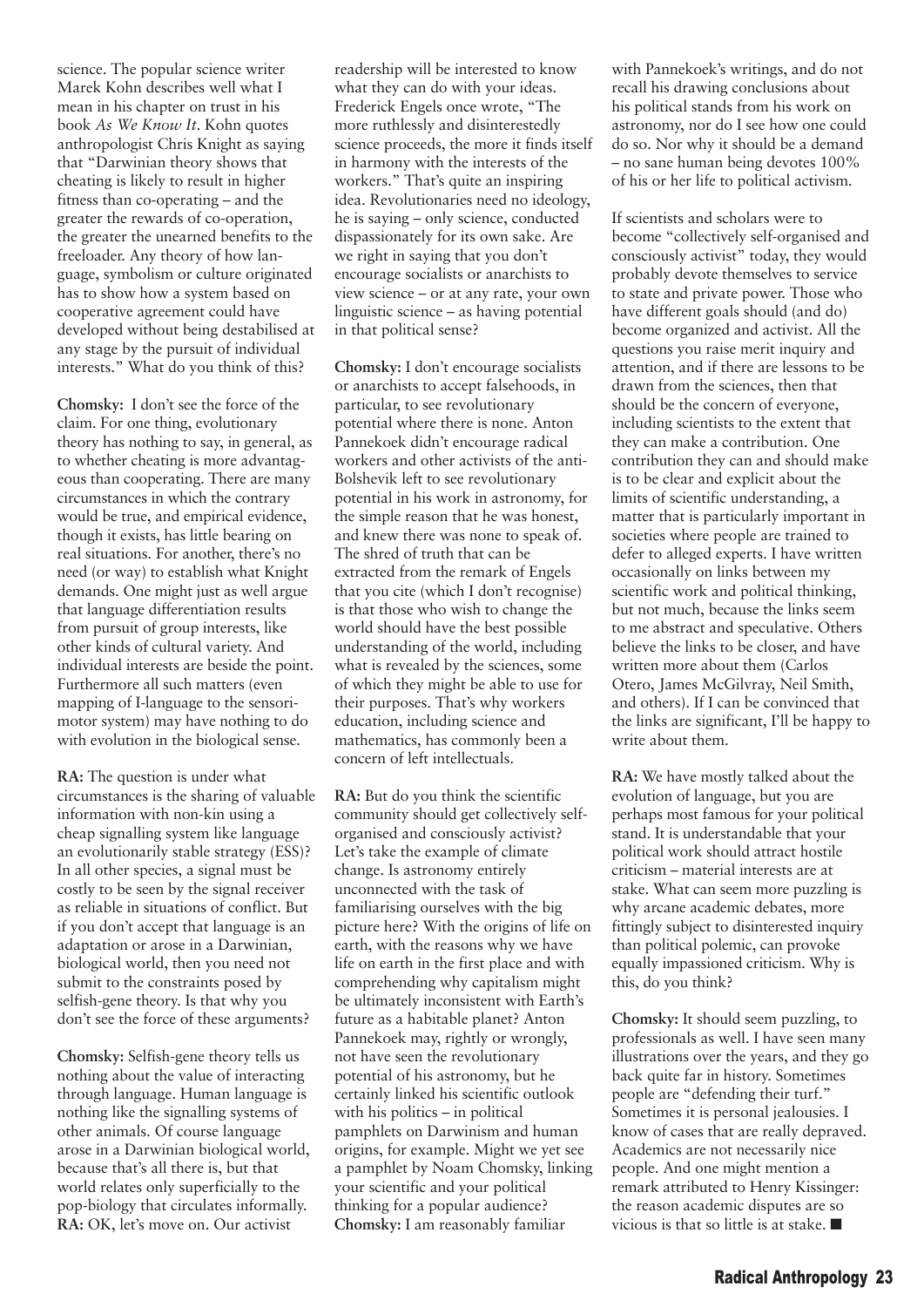## Lionel Sims

# Stonehenge: monument of counter-revolution

Stonehenge has long been a fascination and a mystery. What were the monument builders doing? What was it all for? Recent archaeological digs raised hopes that we might finally get some answers. The diggers need to start looking up, not down, argues Lionel Sims

**Radical Anthropology:** How and why did you get interested in prehistoric monuments and Stonehenge?

**Lionel Sims:** I was not interested in prehistoric monuments or Stonehenge at all until around 1989/90, when I became involved in a debate within the British left defending Friedrich Engels' claim, outlined in his book *The Origin of the Family, Private Property and the State*, that humans are a revolutionary species, and that the oppression of women was a late development in history. This debate sparked such vitriol that I realised there must be big stuff behind it. The majority was against me in the debate, but I was not at all convinced by the confused and angry counter-arguments.

Rather than give up, I decided to pursue the matter in my personal research. My intention was to open up the debate in the light of recent research in anthropology and the natural sciences, and use whatever findings came up to strengthen the marxist case first set out by Engels. I knew this would be a long haul, but also knew that nobody else was doing it, and I felt that I was well placed. In particular, I was a member of the Radical Anthropology Group (RAG), which was a great support and sounding board. Secondly, I enrolled on a Masters course at University College London (UCL) in anthropology, and attended classes in

Lionel Sims *is an anthropologist at the University of East London, a member of the European Society for Astronomy in Culture (SEAC) and the Stonehenge Round Table Group.*

archaeology led by Chris Tilley. Thirdly, I started contributing to what was then the annual RAG day-trip to the Avebury monuments. The trip was hilarious: none of us had a clue what the monuments were, but just knew they had to be something to do with the collapse of hunting cultures and in some way were a memory of our ancient origins. So when anybody asked, 'What is Silbury Hill?', or Avebury circle, or Stonehenge, the repeated reply was – 'We don't know'. My research came out of both attempting to defend Engels and to lessen the embarrassment of always saying 'We don't know'.

**RA:** It seems that that is still the official answer when archaeologists are asked what Stonehenge is! Not only do we not know, we can't know, they say. To the layman, then, the choice is between official scepticism and an infinite array of mystical answers. How did you approach the question?

**LS:** The quick answer is: with science! The second answer is: the official archaeology response that we can't know is only for those outside their circles. They now say they *can* come up with an answer – Mike Parker-Pearson has come up with 'monuments for the living' (Durrington Walls monument) and 'monuments for the dead' (Stonehenge), and his theory recently reached a wider audience through *New Scientist* magazine. It is interesting that to make this argument Parker-Pearson has had to engage with archaeoastronomy. This is a big shift for British archaeology.

Returning to the main question – science can investigate what is not directly observable. In fact, all of science is about finding the indirect

unobserved 'reality' behind the directly observed 'reality'. Just because we have no written records from prehistory does not mean we can't test theories of prehistory and reject some of them. For example, John North showed in 1996 that Stonehenge cannot be aligned on summer solstice sunrise, but does have one main alignment on winter solstice sunset. That therefore excludes any theory which requires a ritual timed for the start of the longest, possibly brightest, day. Another theory suggests that Stonehenge is an astronomical 'computer' designed to predict eclipses (Gerald Hawkins). I was initially impressed with this claim since it seemed to be congenial to a culture that respects the lunar scheduling of ritual – the eclipse of full moon would be disastrous for a lunar-scheduled ritual system (Chinese priests in the past were executed if they failed to predict one!) and therefore it would be powerful knowledge to have. To test this theory I had to learn astronomy – about which I knew zero when I started. After two years of study I realised Stonehenge could not possibly be designed to predict eclipses, but was designed to predictably avoid them!

Therefore the method of science allows us to reject some theories and narrow the range of possible explanations for monuments like Stonehenge. Any interpretation that can't be tested, such as mystical answers, I have no time for. Or rather, they tell us something about the teller, but usually very little about the object of the telling. Further, if we can mobilise a range of different methodologies, in combination the number of theories they allow us to reject grows exponentially. Therefore, I started with a marxist method in anthropology, archaeology and archaeoastronomy. If I come up with a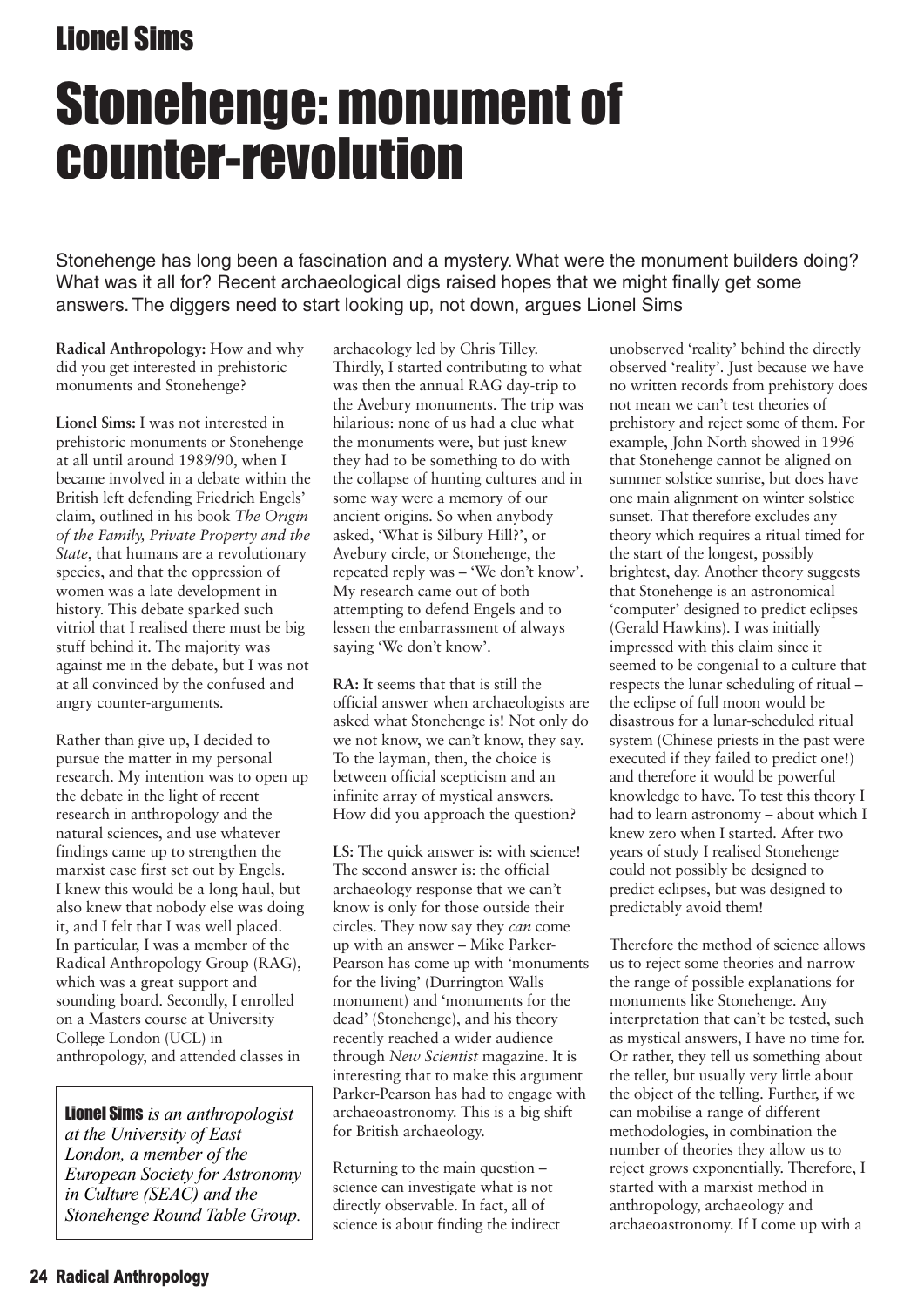hypothesis from any one of these disciplines, I then test it out with another. If it checks out, my hypothesis grows in confidence. In the last ten years this has been my finding – each time I move over to another methodology, the initial hypothesis is confirmed and therefore strengthened. A few years ago I was at a conference in Sardinia and a man I met there, Marco, convinced me to read Indo-European myths. I was astonished to find that a team of researchers at Chicago University have reconstructed the root myths that can be dated to about the time of Stonehenge, and they confirm in details I would never have imagined the findings of the previous methodologies I have used.

**RA:** We'll come back to those myths! But for now, let's stay with the monument itself. Contrary to Parker-Pearson, you call Stonehenge a 'monument of counter-revolution'. First, tell us what revolution and counter-revolution you are talking about. Stonehenge was built by settled Neolithic farmers, wasn't it?

**LS:** Like Engels I believe that we humans are a revolutionary species. Our hunter-gatherer ancestors overthrew primate jealousy and selfishness and established a mode of production through the revolutionary creation of matrilineal/matrilocal clans. The solidarity of classificatory brothers and sisters, what Morgan and Engels called 'the gens', was the organisational heart of the first communist society. Chris Knight, a professor of anthropology at the University of East London, and others, have made this claim scientifically respectable on the basis of modern scientific methods.

However, that theory, sex-strike theory, has a number of assumptions for it to work. The main one is a materialist assumption – that there are plenty of big game animals for launching a predictably successful, monthly big game hunt. Now, that assumption cannot be true by at least ten thousand years ago, if not much earlier. Many of the big game animals died out by then, and much of the grasslands of the world disappeared under forests – which have a much lower biomass than grasslands. All I asked is – what would we predict the hunters would

have done? All we do is test out the available alternatives – they could have been conservative, and carried on hunting, or they innovated. To carry on hunting in the old way meant dispersing into smaller, more scattered, more mobile groups and, perhaps, coming back together again once or twice a year. This is what happened over most of the world in a period we call in British archaeology the Mesolithic. If they innovated there were two main ways to do so – become complex hunters who 'farmed' salmon/cod from the sea and rivers (for example), or become 'farmers'.

Up until 20 years ago, it was the 'farming revolution' theory that held sway. Archaeologists assumed that the hunter-gatherer precursors of farmers were irrelevant since "nothing much happened" (as archaeologist Colin Renfrew put it) until the farming of the Neolithic. We now know that the first 'farmers' who built Stonehenge (and Avebury, and so on) weren't settled farmers at all, but cattle herders who still hunted, occasionally planted and were not living in settled villages but were still 'nomadic', ie, they preserved as much of their earlier hunter-gatherer lifestyle as possible. This has been established by the last two decades of research in archaeology, and is found to be true for much of the world. Intensive, sedentary farming was resisted as much as possible by all the people of the world. It was only under the most pressing circumstances that it was adopted.

The key to this, I am sure, was sexual/economic politics. In a hunting society, a man only earns sexual rights, marriage, in return for hunting services to his wife and in-laws. This is called bride-service. Once domestic cattle have been adopted, they are not used for food, but for purchasing wives. Then a man can approach another man who has a daughter, and instead of promising a life-time of hunting he now bargains to purchase a wife in perpetuity for a once-for-all payment of a number of cattle. This is called bride-price. Now look at this arrangement from the point of view of the bartered woman. What if she doesn't like her new husband? What if she complains to her brother(s) or her mother(s) that he is not a nice man? What will they say? Go back to him,

they will say. Do you think we are going to return his cattle? How will we get a wife/children if we return his cattle? Now brother/sister solidarity has broken down, patrilineal/patrilocal clans become the organisational heart of a society increasingly stratified by degrees of cattle wealth and warring cattle-raiders. One way to keep such groups from falling apart from internal competition is to build monuments.

I'm no stone-hugger. These monuments were labour-intensive structures to test the loyalty of groups with the need to atone for the crime of women's oppression. That's a counter-revolution.

**RA:** If the solution to the puzzle of Stonehenge can be found in such everyday, earthly matters as trade and marriage, why are so many people convinced that the builders were looking at the stars? Were they? And how do we know either way?

**LS:** Most archaeologists would still say that Stonehenge has no 'astronomy'. However, there is no other explanation for the accurate alignments on winter solstice sunset from the right hand side of the Heel Stone through the gap in the grand trilithon or on the southern minor standstill moonsets from the left hand side of the Heel Stone through the upper gap. (To make sense of this and of much that follows, we recommend you go to www.stonehenge3d.co.uk.) In my article in the *Cambridge Archaeological Journal* in 2006 (available at www.radicalanthropology group.org), I identified 27 or so other properties that were consistent with this lunar-solar double alignment. My point to archaeology was: if you can come up with one simple explanation for 28 properties of the architecture which is better than mine, then do so!

The monument builders were not just 'looking at the stars'. As you imply, you can do that without getting a hernia by building Stonehenge. Obviously, Stonehenge is not just a sighting device. It is a cosmological centre, which creates the illusion when standing at the Heel Stone that the sun and the moon enter the underworld at that point. It becomes therefore a portal into the underworld. We would predict that sex-strike theory, when it collapses in the Neolithic, would require a device to simulate what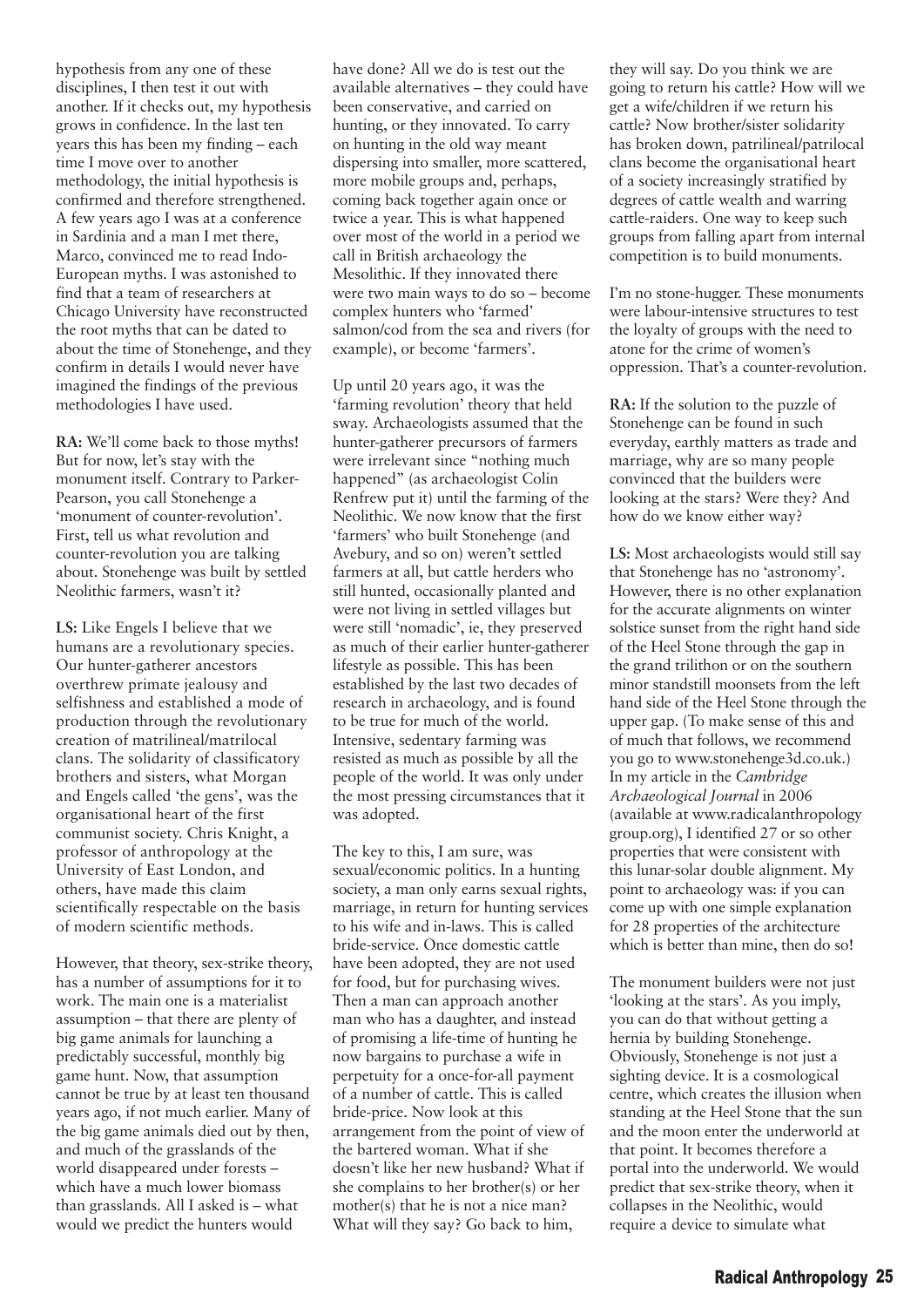everybody would have done naturalistically in the Palaeolithic – that is, a lunar-scheduled, ritual lifecycle – but now found it very difficult to do because of the emerging divisions in society as cattle wealth undermined clan solidarity.

Farming revolution theory will only allow monument alignments on the solstice sun as primitive agricultural calendars. But it has now been shown that most of them have at least double alignments on both the sun's solstices and the moon's standstills. (A lunar standstill is the lunar equivalent of the sun's solstice in horizon astronomy – a place on the horizon which defines the moon's rising and setting range – with one difference: that those positions change between a major and a minor limit, each spanning the sun's solstice positions, according to an 18.61 year cycle.)

Another property of these two cycles – the sun's solstices and the moon's standstills – is that this knowledge allows you to predict the phase-locking of solstices with dark moons twice every 19 years. The sun's solstices occur twice a year for a period of a week around winter and summer solstice, but the moon's standstills occur over a period of a year twice in an 18.6-year cycle.

Look at the two pictures of Stonehenge (at the top of this page and the next), shown from the Heel Stone. You will see that Stonehenge, viewed from the Heel Stone, once appeared as a solid wall of stone with two windows. The lower gap within the grand trilithon traps a ray of light from the setting winter solstice sun; the upper gap traps the southern standstill moonsets over the course of a standstill year. Thirteen moons will have set in that upper window, culminating in dark moon coinciding with the winter solstice sunset. That is the start of the longest darkest night, and therefore predictably allows observing the greatest possible number of stars. This is a much more sophisticated 'astronomy' than farming revolution theory allows, displays complex knowledge of the moon's movements, and is consistent with a



The setting winter solstice sun from the Heel Stone at Stonehenge

culture that is confiscating monthly lunar cycles to a solar timescale. That is what we would predict for a culture moving from hunting to agriculture, but during a period of relative 'equipoise' between these two systems.

Every counter-revolution has to take account of the previous revolution. So a 'machine' that can lie, that can pretend it still is true to the old way, but now has adapted it to new conditions – that is a useful machine to an emerging warrior-priesthood which is displacing matrilineal solidarity with its own form of solidarity – monument building.

**RA:** You mentioned earlier that archaeology has long resisted archaeoastronomy, but that it is starting to come around. Why the resistance, do you think? Does the fact that it is coming round mean that it now has to take your theory seriously?

**LS:** We are now in the third stage of the history of archaeoastronomy (Norman Lockyer was the first at the beginning of the 20th century; then Gerald Hawkins and Alexander Thom in the 1960s and 1970s; now led by Clive Ruggles in Britain since the 1980s). Ruggles was research assistant to Richard Atkinson, the leader of British archaeology in the 1960s and 1970s. Ruggles has shown that the claims for scientific, precision astronomy of Hawkins and Thom are incorrect, and also established modern standards for testing for intentional (rather than accidental) alignments in ancient monuments. But most of this has passed archaeology by, and archaeologists know virtually nothing of the details. They let Clive Ruggles get on with it, and basically come up

with very cautious claims for astronomical alignments in prehistoric monuments. Previously they ridiculed such claims since their main theory of prehistory was of a slowly accumulating farming revolution emerging out of huntergatherer savagery. Atkinson called them 'howling barbarians'! Therefore the first claims of 'scientific astronomy' made no sense to archaeologists. But now

that the farming revolution theory is no longer accepted within archaeology, and since archaeoastronomers no longer claim a scientific, but a religious, role for horizon 'astronomy', there is the chance for convergence between the two disciplines.

All of this has nothing to do with my views becoming more acceptable. My articles are being met with a resounding silence! My work began with a detailed critique of the marvellous work done by John North. I have been the only researcher to take North's work seriously. Without his achievements there is no way I could have come up with the arguments I am now making. North's work is also met with a resounding silence!

**RA:** Could you tell us briefly what you think North's achievement was?

**LS:** John North's book – *Stonehenge: Neolithic Man and Cosmos* – was published in 1996. He proved that Stonehenge had a double main alignment from the Heel Stone on winter solstice sunset below another on the southern minor standstill moonsets. The first is an annual property, the second once every 19 years spread over the course of a year. He demonstrated this through 600 pages of careful argumentation, showing in a patient examination of hundreds of earlier and similar monuments the principles of NW European prehistoric monument design. Some of these principles are: how horizons were manipulated by digging ditches and banks around monuments to preferentially shift the trapping of the sun and moon's light rays between posts or stones; the use of standard gradients in earth mounds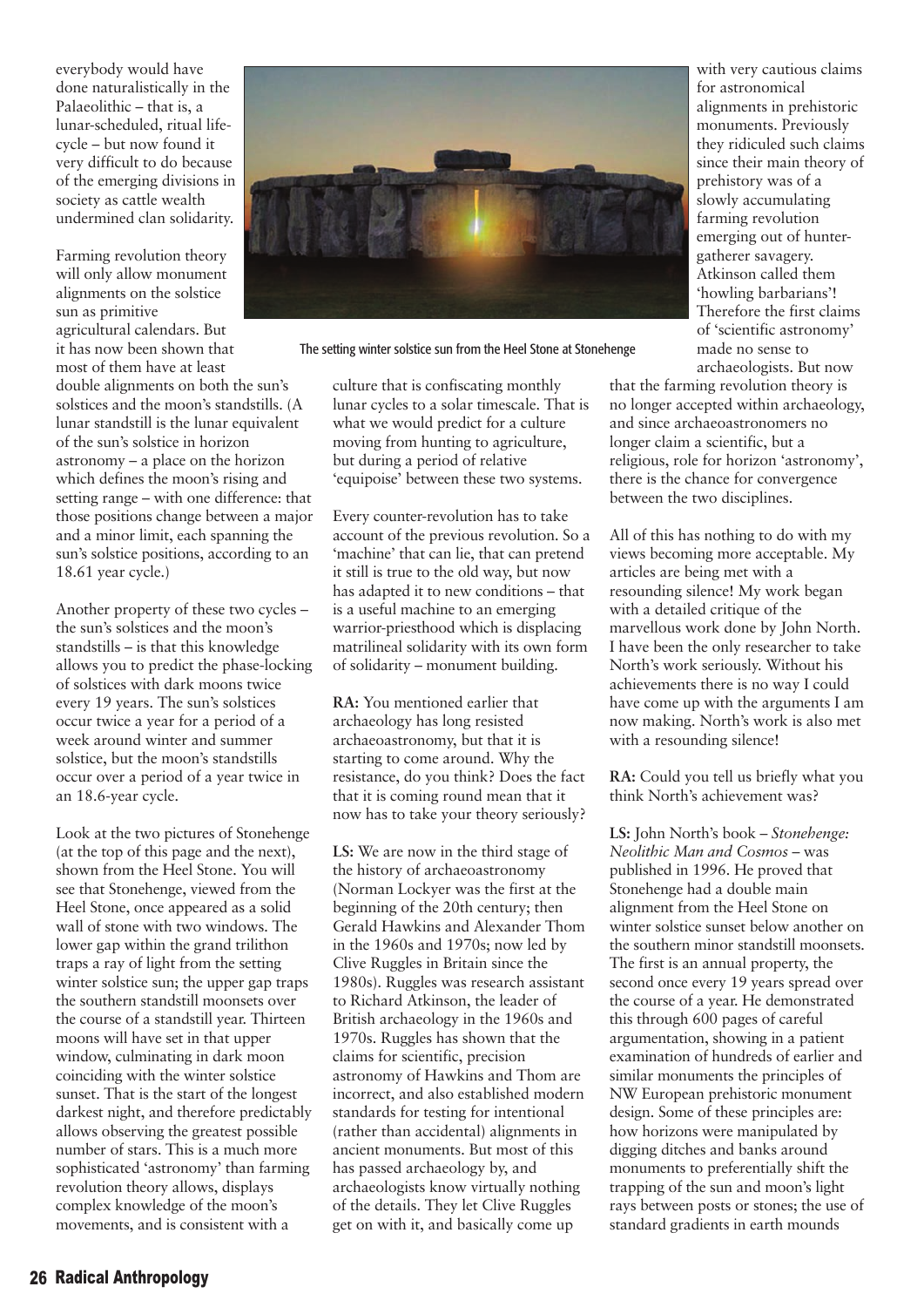which allowed doubled reverse viewing of certain stars or the sun and the moon; the construction of artificial and level horizons for establishing alignments accurate to one-third of one degree; and many more. Once he had demonstrated how these principles operated elsewhere, he could then test them out at Stonehenge. He therefore showed us the method we can use to decode monuments. Nothing in the archaeoastronomy or archaeology of NW European monuments can move forward until North's work is critically acknowledged.

**RA:** OK, and what about your contribution? Above you said that your theory explains 28 features of the architecture of Stonehenge and that no other theory comes close. Perhaps that would be the best way to approach your work. What architectural features are you talking about?

**LS:** They are not just mine, many are from North. I just put them together in a new way to show that the combined result was to build a monument that could predictably stage rituals when winter solstice sunset coincided with dark moon – therefore at the start of the longest, darkest night. Nobody had come up with this before. Some of the properties which all go together and are explained by this single motivation are:

● Approaching Stonehenge from the North East along the Avenue, Stonehenge paradoxically appears as a solid wall of stone except in two places, even though it is full of gaps when viewed, as archaeologist do on their site plans, from above.

● The two nearest trilithons point to a convergence on the Heel Stone.

● The lower gap is exactly aligned on winter solstice sunset; the upper gap on the southern minor standstill moonsets. ● Stonehenge is built on the side of a hill. As you walk to the centre of the monument from the Heel Stone at winter solstice sunset, the upward movement of the eye counterbalances the sinking of the sun, creating the illusion of suspending its sinking movement.



Stonehenge traps the southern standstill moon

● Stone 11 is half the height, half the width and half the breadth of the other 29 stones in the outer sarsen circle. There are therefore 29.5 stones in the outer circle. This is the average length of the (synodic) month.

● There are 19 bluestones in the inner arc. This is the length of the standstill cycle of the moon.

● The bluestones, which come from the Preselli Hills in Pembrokeshire, are dark blue with mica flecks. If the monument is designed for a ritual of the longest darkest night, then this selection of stone is a good rendition of the night sky in the middle of winter.  $\bullet$  The monument is binary – two circles (one of sarsen, one of bluestone) and two horseshoe arcs (one of sarsen, one of bluestone). This is consistent with the main double alignment on the sun and the moon.

I could go on. All of these points and others outlined in my article in the *Cambridge Archaeological Journal* are consistent with my argument, and no other theory can integrate them in this way.

**RA:** You mentioned above that a study of Indo-European myths confirms your findings. Could you tell us a little bit about this with reference to the features you have just described?

**LS:** It is a remarkable achievement of scholarship that not only has some of the proto-Indo-European language been reconstructed, but also some of their origin myths. This is the root language and origin myths of all the peoples from Iceland to Sri-Lanka. From both Indo-European study, and from the archaeology, a strong case can now be made that Indo-Europeans

were patrilineal cattle herders of the late Neolithic and early Bronze Age. Some components of their origin myths have been reconstructed by, in particular, Wendy Doniger, Bruce Lincoln and Calvert Watkins.

These myths are obsessed with heroes killing the cattle-stealing dragon, repairing the cosmos and forestalling its imminent collapse, and the original

patriarchal twins instituting human sacrifice as the pre-eminent means of keeping the cosmos stable and selfreplenishing. If you start your understanding of human origins with sex-strike theory, of culture led by matrilineal/matrilocal coalitions of hunters which then started to break down when big game hunting collapsed, then these myths are exactly what you would predict as one of the outcomes of that collapse. In terms of monuments, double alignments of the sun and the moon, in which monthly lunar phases are being transplanted onto annual solar cycles, and in which dark moon rituals are now being ritually celebrated twice a year rather than 13 times a year, are also what you would predict. None of this is explicable or explainable by the standard model of culture-creating farmers out of hunter-gatherer savagery.

**RA:** Finally, can we return to your first answer, and consider why it was that the people you were debating on the British left were hostile to these ideas. Why were they? And what can our activist readers take from your work?

**LS:** In the winter of 1989/90, the views of the section of the British left I was debating with were no different to those common among the liberal left and 'intelligentsia'. There was a very ambiguous and weak endorsement of the claims of Engels (and Marx) that our species was born in a revolutionary break with primate 'politics'. A number of reasons lay behind this. First and most important was an inability to critically use the methods of the new Darwinism – selfish-gene theory. All the left and liberal intellectuals were (and still are)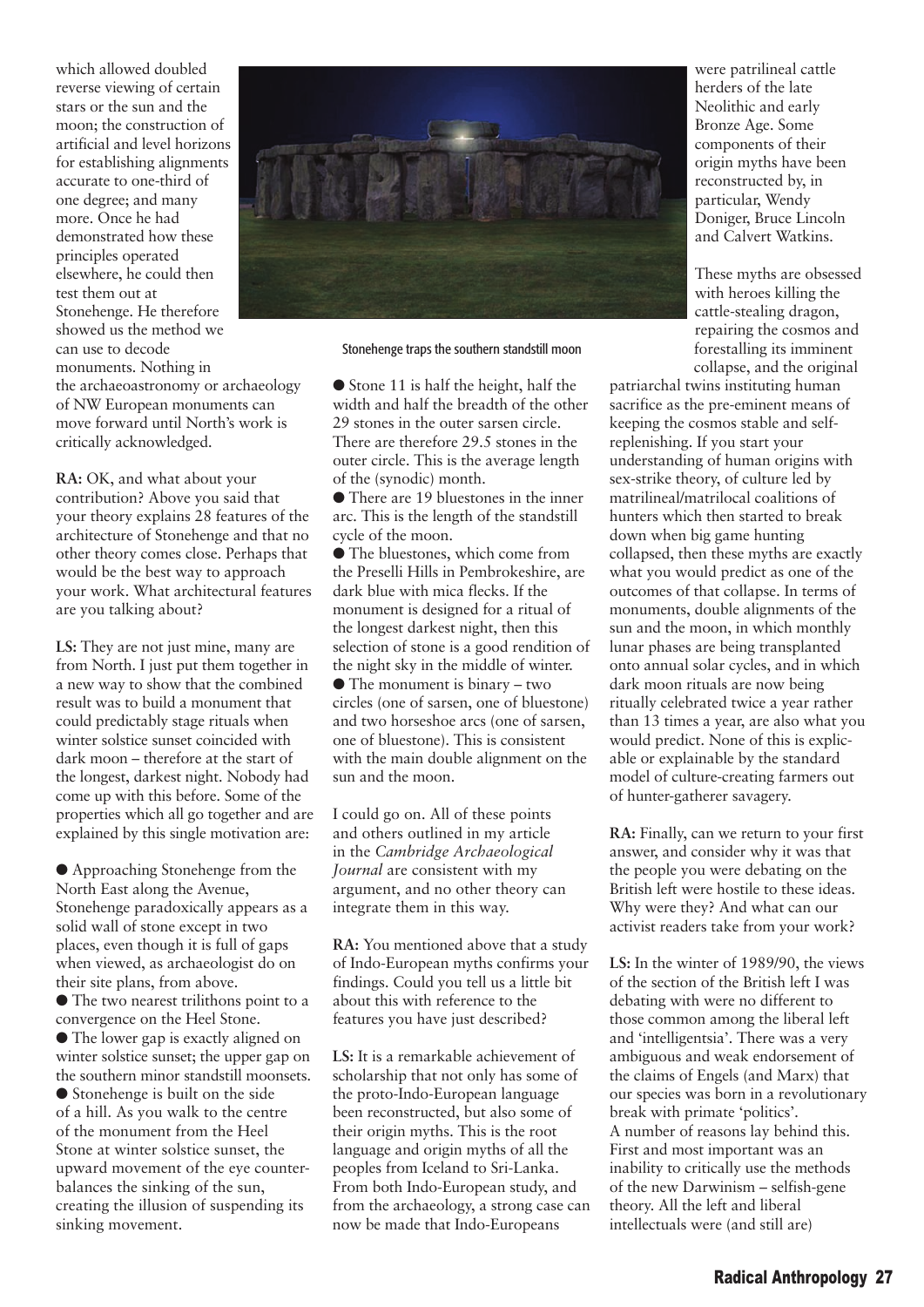biophobic. Any recourse to using the mathematics of selection processes was considered a collapse into a right-wing agenda. Second, the left had a weak response to the radical feminist attack of patriarchy theory and, in defence of their organisations, wanted to close off the debate rather than embrace a new and, to them, untested theory.

Third, much of academic anthropology was profoundly anti-marxist, and used methods that were uncongenial to marxists. Therefore, whereas anthropologists celebrated the thought systems of 'simple' societies, marxists, and in part including Engels, used ecological methods, which led them to claim that hunter-gathers had an insubstantial hold on survival because they had to rely on hunting with a 'primitive technology' and so on. Therefore, before agriculture, the ecology of hunter-gatherers was predicted to be close to starvation. If you started talking about the high levels of solidarity between brothers and sisters in matrilineal clans as the basis for the first communist society, then it was heard as utopian. Instead, marxists celebrated agriculture as the first mode of production which afforded plenty. Yet Engels had always claimed this as the counter-revolution – not the deliverance from huntergatherer poverty!

Fourth, during the 1970s feminism and marxism were involved in acrimonious debates over the roots of women's oppression and Engels' part in that debate. In their failure to resolve the issue both sides retreated, wounded in different ways, to leave the issue alone. Academic anthropology has consistently attacked (vulgar) marxism with the evidence from pre-state societies. Those of us in RAG who are marxists believe that if it seems that anthropology undermines marxism on the issue of the roots of oppression, then only anthropology can rescue it. That is why we call ourselves the Radical Anthropology Group.

The main messages I would want activists to take from all this are the following.

Firstly, in the last 40 years there has been a revolution in the life sciences and, I would claim, this revolution has provided the method and the data to confirm the truth of Engels' claim that we are a revolutionary species, and that we established the first human culture as communist.

Second, this communist society started breaking down as the big game animals of the Palaeolithic started to die out. By the Neolithic, when monument building began, wealthy cattle-owning men are establishing their power, partly through monument building, at the expense of the earlier brother-sister solidarity of the matrilineal/matrilocal clans. This event was, as Engels claimed, the worldhistoric defeat of women and the establishment of the first class societies.

Third, as the Neolithic counterrevolution was based on economics, not biology, and as we were present at our own making as communists, then the next revolution is a return to the first, but now on the basis of modern technology that can assure plenty for all.

These claims strengthen our resolve by arming us intellectually. Who would not want that? ■

*Lionel Sims gives guided tours and talks on Avebury and Stonehenge as part of the Radical Anthropology Group's lecture series and annual field trip to Stonehenge and Avebury. For more details, see www. radicalanthropologygroup.org.*

## The material origins of inequality

Rough equality among men in patrilineages sits upon systematic inequality between men and women.This is the first inequality out of which all later inequalities spring – this is Engels' basic argument. The imbalances that can occur within this relation of inequality are like a proto-class out which all later classes evolve. The main imbalances suggested in the scholarly literature are:

● Cattle herders also hunt and garden, therefore there are three dimensions for 'chance' inequalities to arise.

● Political authority (chiefs, kings, etc) can grow as the reversedominance structures of matrilineal/matrilocal organisation weaken (see, for example, *Hierarchy in the Forest:The Evolution of Egalitarian Behaviour* by Christopher Boehm).This can have economic consequences, eg, monument building.

● Agricultural labour services, except plough agriculture which uses oxen, are the province of women, and variable opportunities for wealth inequalities exist with multiple wives (see, for example, *Guns, Germs and Steel* by Jared Diamond).

● Before cattle-herders there were the complex hunter-gatherers of the Mesolithic, something like the NW coast American Indians. Most of these were slave-owning misogynist warriors who vigorously defended territory. As there were at least 4,000 years of the Mesolithic which preceeded NW European Neolithic monument building, we would expect some degree of gender inequality and ranking among men before cattle-herding.

● Brian Hayden of Columbia University has suggested an 'accumulator-feasting' complex to explain 'potlatch' type rituals. These involve the conspicuous display and destruction of wealth, and the profligate consumption of luxury foods.They are run competitively by 'big men' 'financed' by calling in debts.This increases ranking differences among men in the midst of plenty. ● 'Trade' in, for example, stone axes, flint cores and artefacts, and in the early bronze age in copper and bronze, had a restricted circulation linked to rank.Variable trading opportunities are therefore a source of inequality.

● Exotic luxury goods, such as types of stone, silver, gold, confer unequal power on those who control their circulation. For example, a Zulu bride can be purchased with a brass ring: see Eileen Krige, *The Social System of the Zulus*.

● Napoleon Chagnon's social circumscription theory suggests that, when there are fewer opportunities to flee from intra-group problems, this intensifies the emergence of rank inequalities.

● The spoils of raiding and war – from revenge to cattle raiding to territorial defence– create inequalities.

- Resource stress.
- Migration.
- Colonialism.

There is evidence for the first nine of these factors operating in the prehistory of the British Isles and north Europe.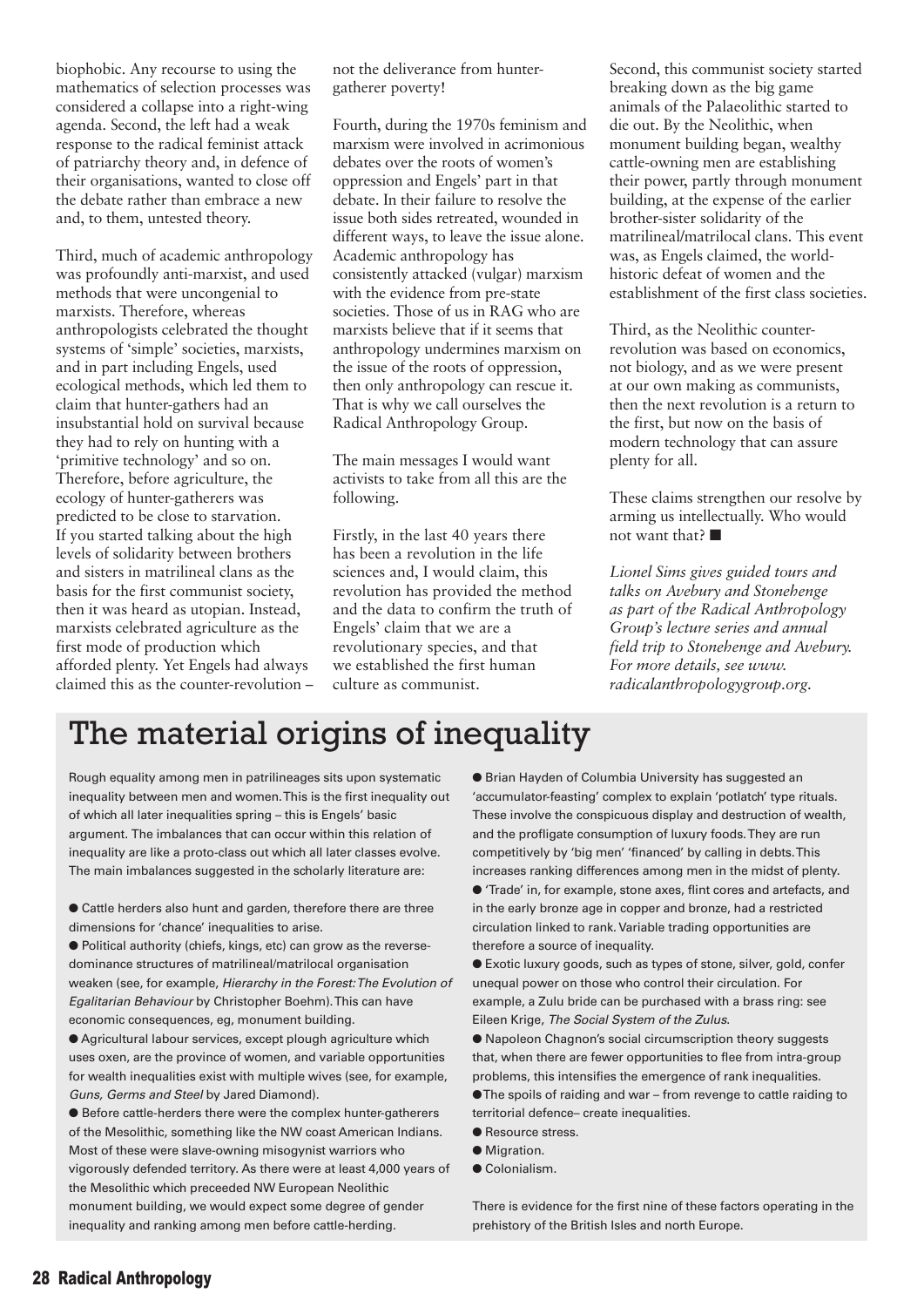## Trust: self-interest and the common good

Marek Kohn is a science writer whose previous books include As We Know It: Coming To Terms With An Evolved Mind, and A Reason For Everything: Natural Selection and the English Imagination. Here he talks to Radical Anthropology about his latest work on trust.

**Radical Anthropology:** In your new book, *Trust: Self-Interest and The Common Good*, you discuss the biological origins of trust. Is trust peculiarly human? Or does it have parallels in the animal world?

**Marek Kohn:** The primatologist Frans de Waal observes that, "We have no trouble recognising the difference between a trustful or distrustful dog, and we know how long it can take to turn the latter into the former." If an animal can form expectations about how another will act with respect to itself, we can think of it as being able to trust. But the question gets more difficult and interesting if one understands trust as involving a sense of selves and others: that to trust, one needs to have a sense that others are individuals, with interests and motives of their own. Trusting them is expecting that they will incorporate one's own interests into theirs. So this is a question about whether nonhuman animals have what's known as 'theory of mind' – which will doubtless be the subject of heated debate among primatologists for years to come!

**RA:** If trust has parallels in the animal world, and if human life is so characterised by trust, why it is a problem in the first place?

**MK:** Sure, there's a lot of trust about, but the particular problem these days is that it doesn't go very deep. A constantly moving, accelerating world reduces the opportunities for trust to grow through experience, familiarity, habit, and the commitment involved in relationships – personal, intimate or occupational – that are intended to last a long time. This isn't to say that trust is a peculiarly modern problem, though. It's a problem in the first place because co-operation is fundamentally problematic between agents whose interests are not identical. To understand how to promote trust and how to place it well, we need to work

from first principles to see how interests may be combined into a common good.

**RA:** And what are those first principles? Are they Darwinian, would you say?

**MK:** They are; though they can be derived from other kinds of cost-benefit analysis. Differing genetic interests can cause problems of trust, particularly in 'familial' societies where families trust each other implicitly and everybody else very little. This often arises when the state is oppressive or dysfunctional, failing to implement laws fairly and inhibiting the development of civil society: under such conditions the family becomes a fortress.

**RA:** So traditional societies can be too parochial for widespread trust to develop; modern societies too chaotic. But why do you think widespread trust is desirable anyway? Could we not just get by, as Thatcher implied, with individuals and their families?

**MK:** Another politician, David Trimble, recently observed (in the context of his experience in Northern Ireland) that trust is "over-rated and frequently misplaced". He has a point. Trust is not strictly necessary to achieve many forms of co-operation, and to focus on trust, as political commentators often do, can be to concentrate on the icing when what matters is the cake.

However, even in situations where cooperation can be achieved without trust, trust may be needed to sustain the co-operation. Reading accounts of informal truces on the Western Front in the First World War, I was struck by the extent to which trust seemed to arise between soldiers on opposing sides, and how such sentiments may have helped to maintain the truces in situations where violations would inevitably occur. In real life, signals are often noisy – in the trenches literally

so, the signals often actually being transmitted by gunfire – and so people need to interpret them according to their understanding of others' intentions. No ceasefire would have lasted if any shot was interpreted as a deliberate breach. Trust makes cooperation resilient instead of brittle.

Well-placed trust makes relationships work better. It allows people to take advantage of opportunities they would otherwise miss, and makes the colours of social interaction more intense.

**RA:** In your book you say "capitalism has won the global game of how to make a living". Marx and others pointed out that capitalism is parasitic on trust. Workers in the factory, in the home and in society generally operate on communist principles – if my colleague asks me to pass the spanner, I don't charge him for my time; my mum doesn't put a padlock on the fridge. Yet the profits that accrue from this social trust go into the pockets of a small minority of individuals. Isn't the global consensus on capitalism more an example of misplaced trust than of deserved success?

**MK:** It depends on where you think value comes from. By locating the source of value in labour, Marxism proposes that capital is inherently exploitative and implies that workers are wrong to trust in it. Orthodox economics, on the other hand, welcomes capital as a source of value. In Britain, the old labour movement was deeply mistrustful of capital and management, whereas on the Continent, notably in West Germany, relations between capital and labour were structured around an idea of social partnership which implied trust. Indeed I believe they still largely are, to the workers' benefit.

**RA:** Trust is not only good for our pocket, you say in your book, but good for our health too. How so?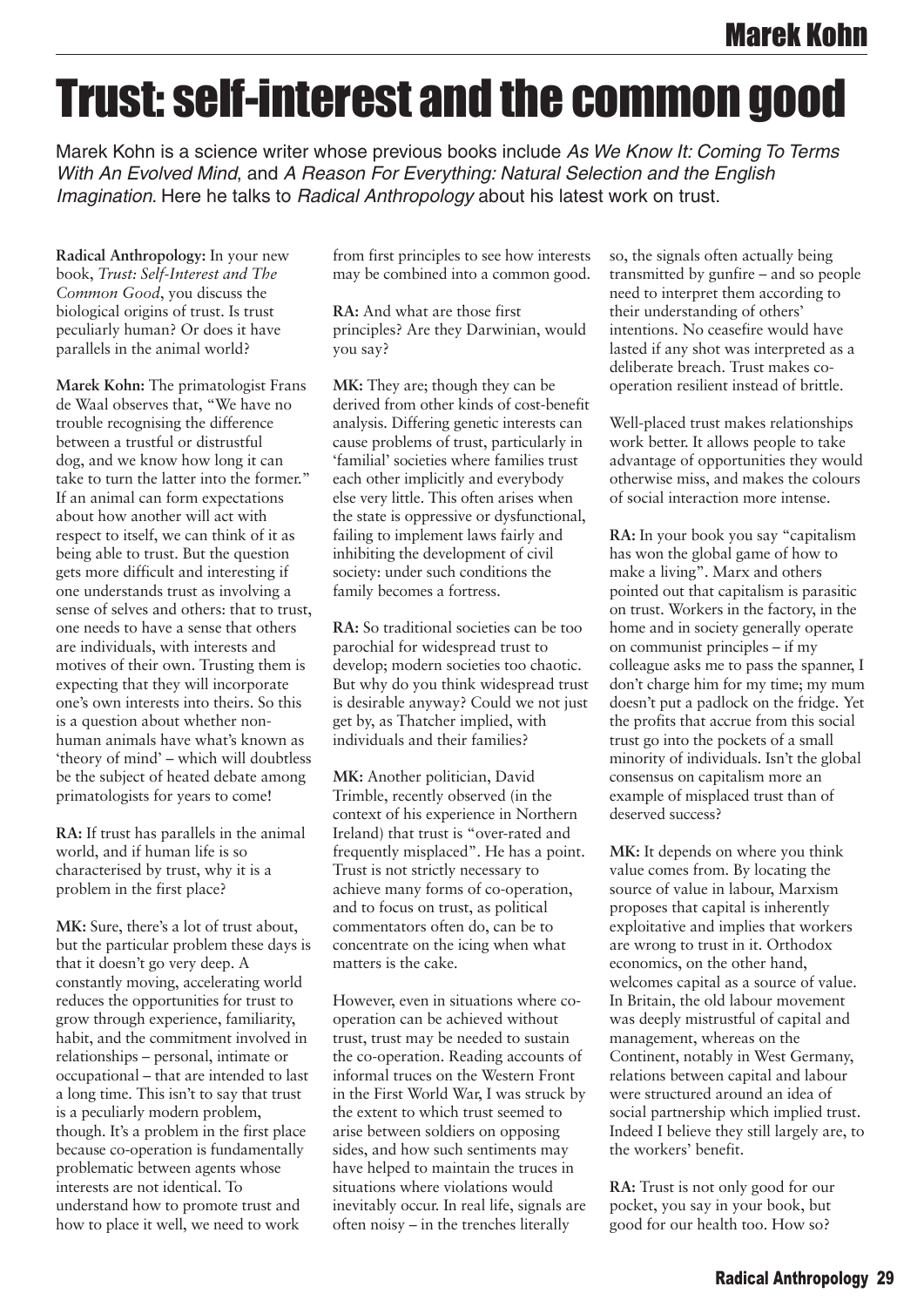**MK:** One specific way that it works is through the National Blood Service. People trust that they would receive a transfusion if they needed it, because they trust unknown others to donate blood, and this public trust encourages people to make the donations. It's a virtuous circle, providing public goods at a reduced cost – the medical good, of the blood itself, and the social good of solidarity.

More generally, trust can be seen as a source of health through its close relationship to equality. The work of Richard Wilkinson, Michael Marmot and others has shown that equality promotes health, while inequality damages it. This effect seems to work through the reduction of stress in social relationships: being a subordinate can mean a life lived in an unhealthily prolonged emergency mode, and shortened by it. Relative equality makes for a healthier social environment. Pleasant, co-operative social relations make for longer, healthier lives: trust, forming a basis for relaxed co-operation, should therefore be good for health.

**RA:** You quote some studies in your book that seem to show trust is less likely to be spontaneously extended to people of different race. Are multiculturalism and liberal immigration policies therefore doomed to fail?

**MK:** Not at all. It's hardly surprising to find that ethnic differences may be an obstacle to trust. After all, trust involves confidence in one's ability to predict how others will behave. It is easier to predict how others will act if you share a set of rules and customs with them: you can ask yourself, "What would I do if I were them?" People will build relationships across cultural divides if they are persuaded it is in their interests to do so, and as they learn to co-operate, they will come to trust. On the other hand, if they see their interests as best served by maintaining group divisions, they will reinforce their prejudices and their mistrust. That can happen where civil society is weak and people have little faith in the state as an arbitrator or guarantor of fairness. It may also happen where political strategies promote identity politics. But that doesn't mean that multiculturalism is necessarily divisive. It means that

people have to see the benefits of building relationships with others of different cultures, have to find shared interests, and build on the elements in their cultures that they share - which may mean building a new shared culture. People have to want to make it happen, and, as with any relationship, they have to work at it.

**RA:** What about religion? You put a much more positive spin on the subject than we are used to hearing from science writers. What would you say to 'militant atheists' such as Richard Dawkins? Can we expect trust and moral behaviour from the human animal in the absence of religion?

**MK:** I'd say, "To an evolutionary psychologist, the universal extravagance of religious rituals, with their costs in time, resources, pain and privation, should suggest as vividly as a mandrill's bottom that religion may be adaptive." In fact, I did say that in my review of Daniel Dennett's book *Breaking the Spell*. Richard Dawkins used it as the epigraph to a chapter of *The God Delusion*, but it didn't seem to make a huge amount of difference to his argument! They just can't seem to bring themselves to accept the possibility that there might be anything of value in religion.

As for morality, rather than adaptation, I've become increasingly confident that people can manage fine without religion. I used to be in awe of the word of God as the basis of right and wrong, but now I don't worry that people need such an absolute foundation for deciding how they should behave. Good strong relationships between people – implying a profound role for trust – can be just as powerful. This confidence is almost entirely based on my experience of parenthood.

**RA:** You say that, in modern societies, the "attenuation of traditional authority has created a vacuum in social relations that is being filled by bureaucratic regulation". Where once there were customs in common, now there are contracts between individuals. Is this development largely good or bad? Is it reversible? What kind of political strategies and real-world projects give us grounds for hope that the future could be more trustful?

**MK:** You often see signs on buses along the lines of "Please give up this seat for someone who is less able to stand than you". It's welcome that public transport providers are concerned to redistribute seats from those with standing ability to those with a need to sit down, but regrettable that passengers should need to be asked. And the further an organisation goes in its efforts to bring about fairness by regulation, the weaker the relations between people become. When they are required to obey rules, individuals are relieved of the responsibility to make their ethical decisions for themselves, and to think about how they should engage with others. French public transport has a tradition of chapter and verse on this – priority in descending order to 'mutilés de guerre', blind civilians, industrially disabled people, and so on – which replaces individual judgement, and public spirit, with a bureaucratic code. Doing the right thing becomes doing what is prescribed – and if it's not prescribed, it probably won't be done. People's relationships are with authority rather than with each other.

The question is, though, how would they behave if they weren't told how to behave? We should bear in mind that a lot of behavioural prescriptions in organisations have been introduced because people couldn't be trusted not to discriminate against women, ethnic minorities or other groups. Such prejudice has become much less socially acceptable, so by and large people will have become more trustworthy in these respects. At the moment, organisations remain obsessed with achieving standards through detailed bureaucratic prescription, so that will probably continue for the time being. But I can imagine things changing as the costs of such strategies become too tiresome, and as institutions become more confident that their people could be trusted to treat others without prejudice. Trust lowers costs – of lost opportunities as well as of policing behaviour – so organisations should be able to appreciate the value of rediscovering it. ■

*Trust: Self-Interest and the Common Good is published by Oxford University Press, £10.99.*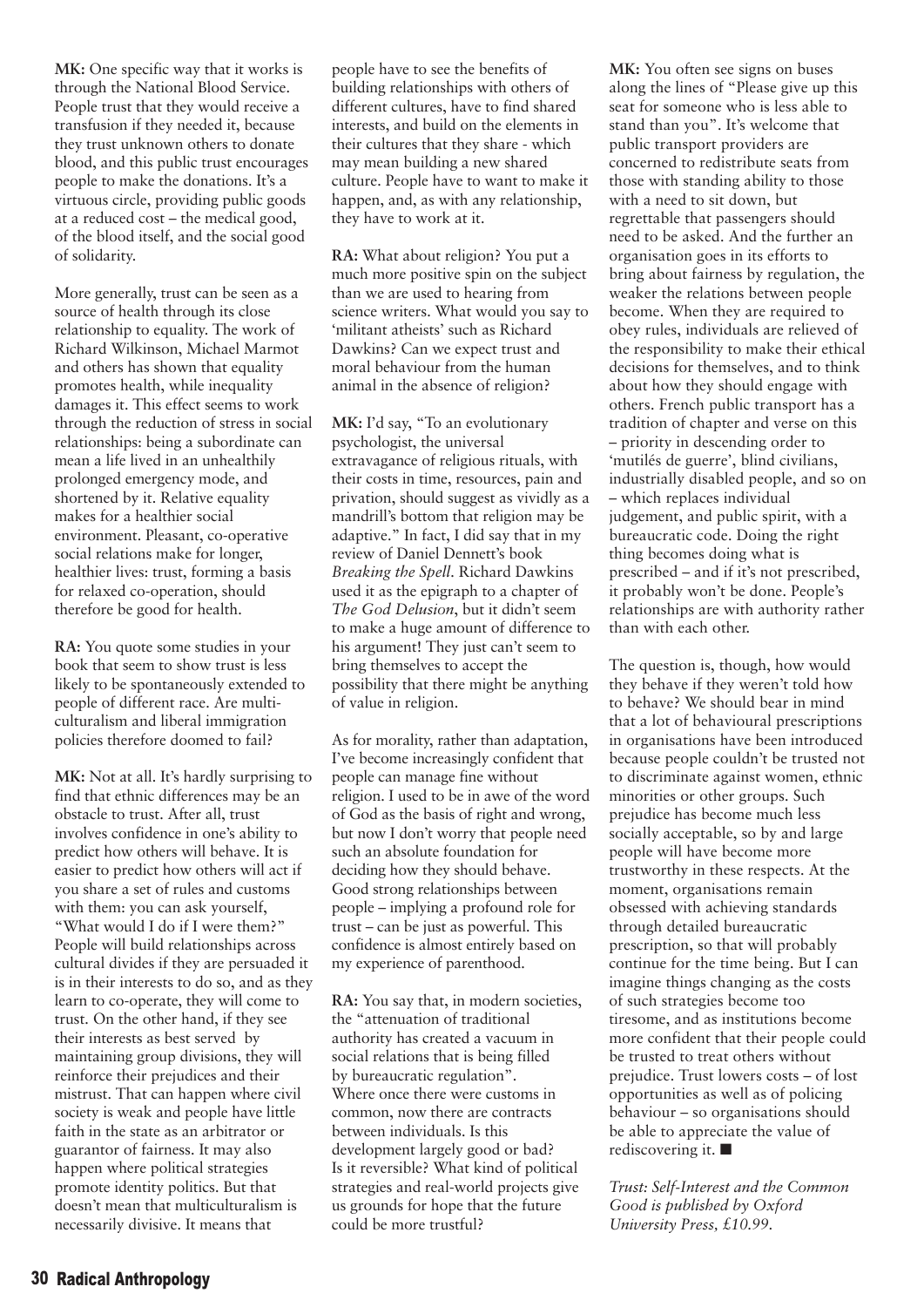#### Moving testament to an extraordinary life

*Review of Pilgrim State by Jacqueline Walker, Sceptre 2008, pp352.* Jacqueline Walker's novel *Pilgrim State* is a fictionalised memoir. She takes the life of her mother, Dorothy, and tells it through a variety of sources, official documents and narratives. The result is a moving testament to a woman who, despite much hardship, instilled in her daughter a strong sense of family.

Dorothy was born in Jamaica in 1915. A conscientious student, she earned a scholarship to study medicine in the US. It was there that she met and married her husband, Clifford Brown. What begins as a passionate and loving relationship soon changes once Dorothy becomes pregnant with their first child, Pearl. *Pilgrim State* is named after the psychiatric facility into which Dorothy is sectioned, after being drugged by her husband while suffering from what may now be thought of as post-natal depression. Her treatment was electric shock therapy. After being forced into giving over her savings, her husband allows for her temporary release. But now that she has been admitted

once, it only takes a phone call from him to have her returned there once she becomes pregnant with Teddy, their second child. She is eventually released, the years of (mis)treatment having taken their toll. Deportation back to Jamaica, with Teddy and her third child Jackie, follows. Clifford retains custody of Pearl in the US. Thus begins a lifelong struggle to find a safe place and be reunited with all her children. It is a journey that takes them through several separations, and a move to south London, where they lived, until Dorothy's premature death (in 1965), when Jackie was 11 years old.

Despite these tragic events the story is an uplifting one. Each page is filled with optimism, as we get to know the Dorothy that Jackie knew, with her intellect and love of dressing up and music. It holds out an example of how the bonds between mother and daughter can remain unbroken. This is, at root, an inspiring love story.

But *Pilgrim State* isn't just a novel. It is a challenge to our understanding of what good parenting means. The overwhelming message is that social services failed this funny and

courageous woman, and many others like her. What Dorothy needed (and asked for) was support. She didn't get it, but fortunately, this may change. *Pilgrim State* is now on the reading list for all trainee social workers at Brunel University.

The use of myth gives the book an added resonance. The myth of Demeter and Persephone frames the narrative; in the same way that we hear Dorothy speak through Jacqueline's words, Demeter too calls out to us in her distress. There is the separation of mother and daughter, echoing when Persephone is stolen away into the Underworld by Hades, and the subsequent 'madness' experienced by Demeter as she searches for her daughter.

This myth is one of universal importance. It symbolises the necessary periodic separation between mothers and daughters, as a girl matures and marriage takes place. But with each new spring Persephone and Demeter are brought together again. In this, it also speaks of an ancient time when the bonds between husband and wife were not permanent, allowing for a solidarity between female kin, which

would have created a new way of living and with it the beginnings of culture.

Myth has long been used as a tool to make sense of our own lives. Separation can, and does, occur. But this need not be the end. Throughout the novel, like the voice of Demeter, we hear Dorothy calling to her daughter, her love neverending.–Eleanor Leone

#### Books received

● *Possibilities: Essays on Hierarchy, Rebellion, and Desire by David Graeber. AK Press 2007, pp400.* Inspiring collection of essays from anarchist David Graeber.

● *What Gives Work Its Value? The Human Worth of a Physical Project by David Wilson. Edwin Mellon Press 2006, pp212.* A reinterpretation of Karl Marx's value theory.

● *Expedition Naga – Diaries from the Hills in Northeast India by Peter van Ham and Jamie Saul. ACC Editions 2008, pp300.* Accounts of a trip to the Burmese border to meet the Naga – notorious for their head-hunting activities. Includes 140-min film on DVD.

Letters

#### Radical Anthropology Network

● *Dear Radical Anthropology,* Acting as a representative of two Cuban collectives of activists and intellectuals committed to social and cultural research as well as to exploring new emancipation paradigms for our country, Latin America and the planet, I'd like to suggest the creation of a Radical Anthropology Network. The membership of the Cuban groups includes some of the more interesting social researchers of this country. Due mainly to historical reasons, Cuban social science still largely follows European ethnocentric patterns, a fact which seems bizarre to many foreigners because it contrasts with the revolutionary, third-worldist and latin-americanist history for which our country is famous. The need for new approaches is strongly felt. As a result of our debates, my Cuban comrades share many of the goals of the Radical Anthropology Group. I have sent them a copy of the first issue of your journal and

all the feedback I received was positive and encouraging. We evidently have many aims in common. We think that co-operation could prove fruitful, and we would like to contribute to your journal, publish a Spanish version of it, organise events, and support community initiatives. We are open for discussion and eager to hear from you.

*Dmitri Prieto-Samsonov, Cuba* **Editors reply:** At the RAG AGM in June 2008, Dmitri's proposal to set up a Radical Anthropology Network was unanimously agreed. Anyone interested in contributing should e-mail stuartrag@yahoo.co.uk.

● *Dear Radical Anthropology,* Congratulations on a fascinating, enjoyable, and inspiring first issue. I particularly liked David Graeber's article. His work epitomises for me what contemporary libertarian socialist theory should be all about: finding new forms of resistance appropriate to the times we live in. Such openness to ideas is essential to

the construction of a praxis that is both ethical and capable of achieving our increasingly urgent goals.

*John Green, County Meath, Ireland*

● *Dear Radical Anthropology,* I did a table at the Montreal anarchist bookfair in May and another in Hamilton in June, and *Radical Anthropology* was easily the most thumbed publication on my table. The idea of a radical anthropology was for many people a novelty: "What could be radical about anthropology?" Yet the necessity of such a project is only made more urgent by current attempts to introduce the renamed version of Creationism, Intelligent Design, into the Grade 10 science curriculum. In this context a radical anthropology truly is a revolutionary practice. Congratulations on a great journal. It's my current favourite along with *Aufheben*, *Communicating Vessels* and *Internationalist Perspective*. *Fischer, Toronto, Canada*